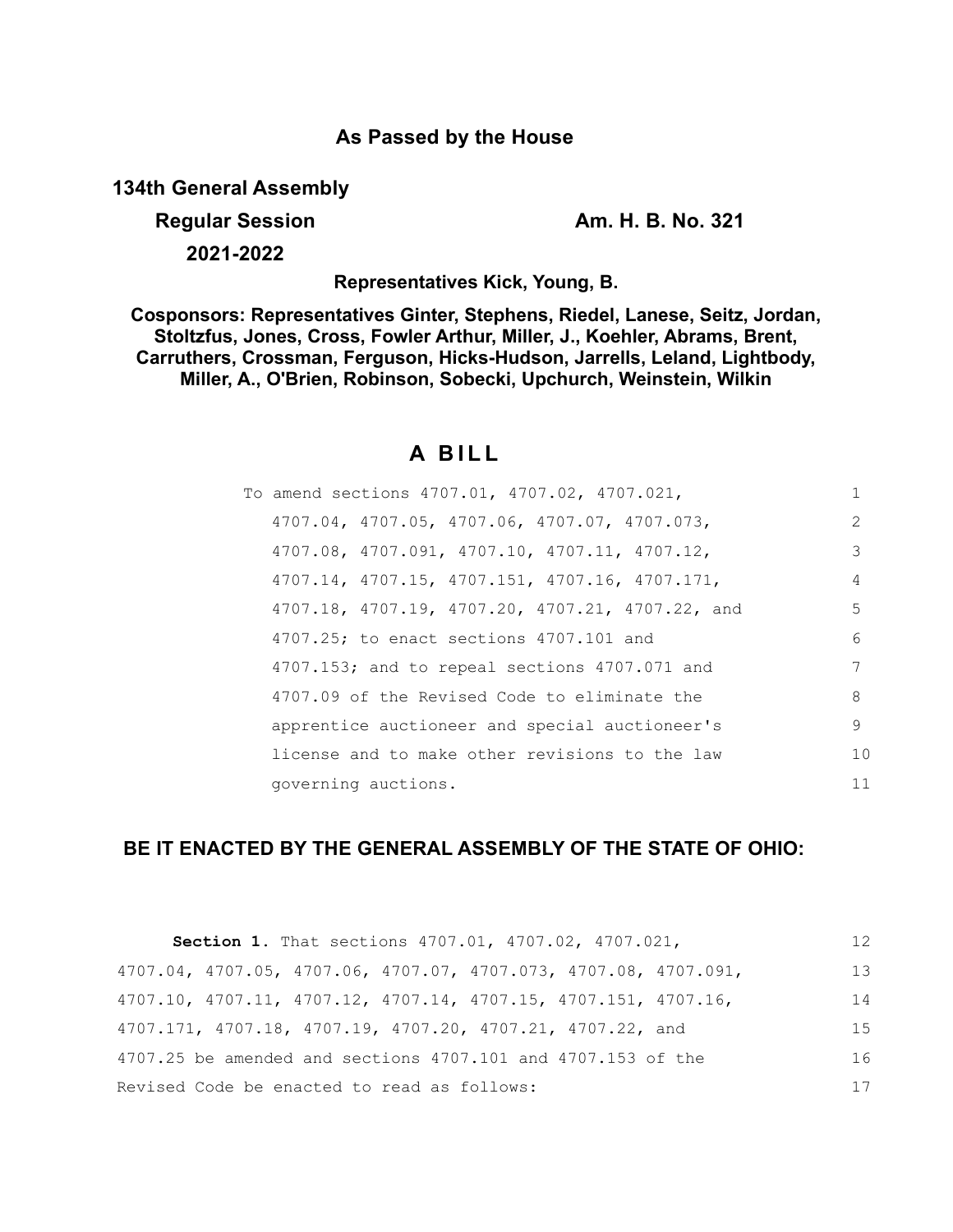**Sec. 4707.01.** As used in this chapter:

(A) "Auction" means a method of sale of real or personal property, goods, or chattels, at a predetermined date and time, by means of a verbal exchange, regular mail, telecommunications, the internet, an electronic transmission, or a physical gesture between an auctioneer or apprentice auctioneer and members of the audience or prospective purchasers, the exchanges and gestures consisting of a series of invitations for offers made by the auctioneer and offers by members of the audience or prospective purchasers, with the right to acceptance of offers with the auctioneer or apprentice auctioneer. "Auction" includes a sale of real or personal property, goods, or chattels in which there has been a solicitation or invitation by advertisement to the public for an advance in bidding using sealed bidding, provided that the bids are opened and there is a call for an advancement of the bids. 19 20 21 22 23  $24$ 25 26 27 28 29 30 31 32 33

(B) "Auctioneer" means any person who engages, or who by advertising or otherwise holds the person out as being able to engage, in the calling for, recognition of, and the acceptance of, offers for the purchase of real or personal property, goods, or chattels at auction either directly or through the use of other licensed auctioneers-or apprentice auctioneers.

(C) "Apprentice auctioneer" means any individual who is sponsored by an auctioneer to deal or engage in any activities mentioned in division (A) of this section. 40 41 42

(D) "Special auctioneer" means any person who currently is subject to section 4707.071 of the Revised Code. 43 44

(E) "Absolute auction" means an auction of real or personal property to which all of the following apply: 45 46

18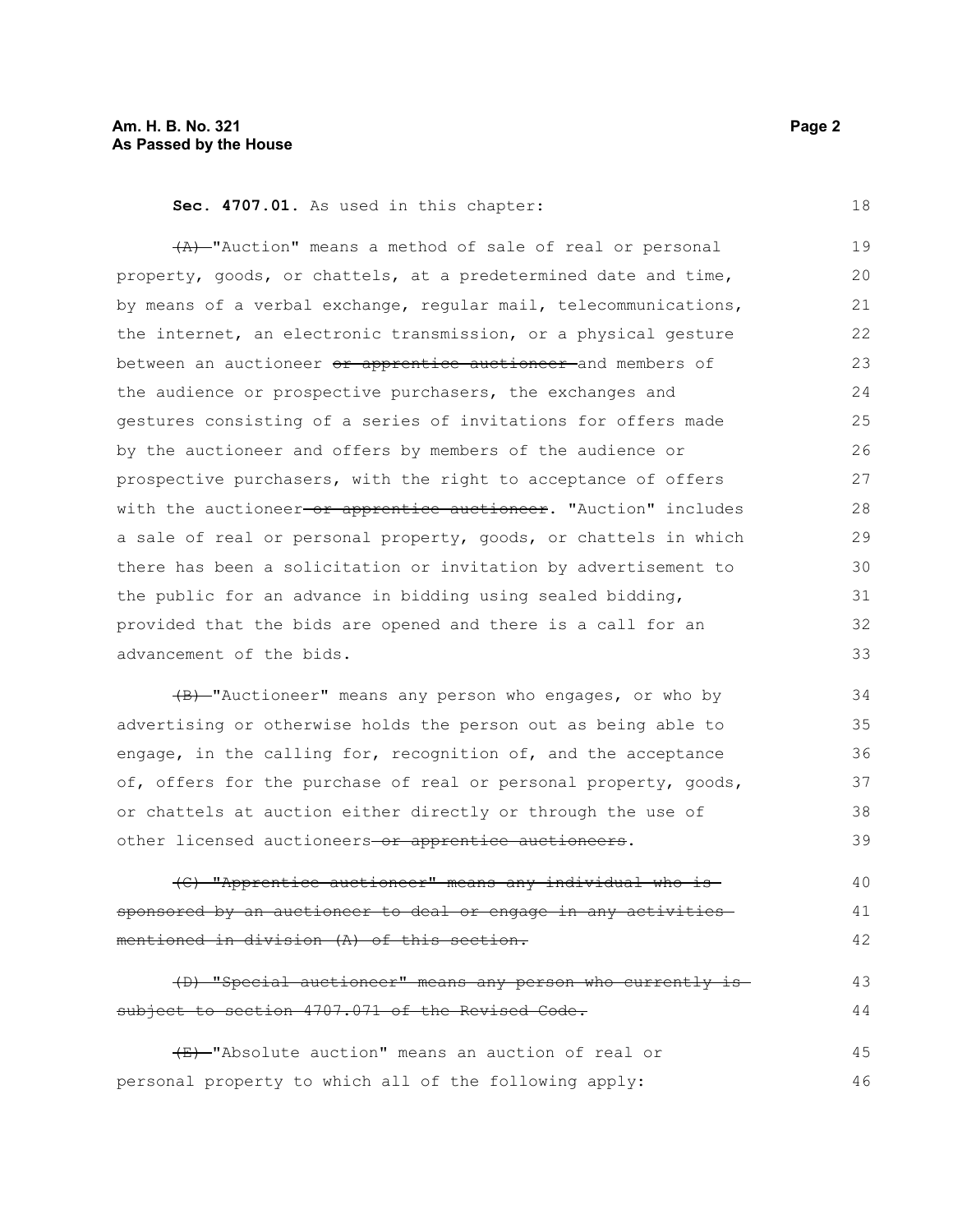| (1) The property is sold to the highest bidder without                | 47 |
|-----------------------------------------------------------------------|----|
| reserve.                                                              | 48 |
| (2) The auction does not require a minimum bid.                       | 49 |
| (3) The auction does not require competing bids of any                | 50 |
| type by the seller or an agent of the seller.                         | 51 |
| (4) The seller of the property cannot withdraw the                    | 52 |
| property from auction after the auction is opened and there is        | 53 |
| public solicitation or calling for bids unless no bid is made         | 54 |
| within a reasonable time.                                             | 55 |
| (F) Weserve auction" means an auction in which the seller             | 56 |
| or an agent of the seller reserves the right to establish a           | 57 |
| stated minimum bid, the right to reject or accept any or all          | 58 |
| bids, or the right to withdraw the real or personal property at       | 59 |
| any time prior to the completion of the auction by the                | 60 |
| auctioneer.                                                           | 61 |
| (G) "Auction mediation company" means a company that                  | 62 |
| provides a forum through the internet for a person to sell the        | 63 |
| person's real or personal property via the submission of silent       | 64 |
| bids using a computer or other electronic device.                     | 65 |
| (H)-"Public authority" means any board or commission of               | 66 |
| the state or any officer of such a board or commission, or any        | 67 |
| political subdivision of the state.                                   | 68 |
| (I) "Estate auction" means the auction of real or personal            | 69 |
| property of a deceased person.                                        | 70 |
| $\overline{+}$ . This is bidding" means a method by which a potential | 71 |
| purchaser authorizes a proxy to place on behalf of the potential      | 72 |
| purchaser a written or oral bid to an auctioneer or auction firm      | 73 |

or an agent of an auctioneer or auction firm.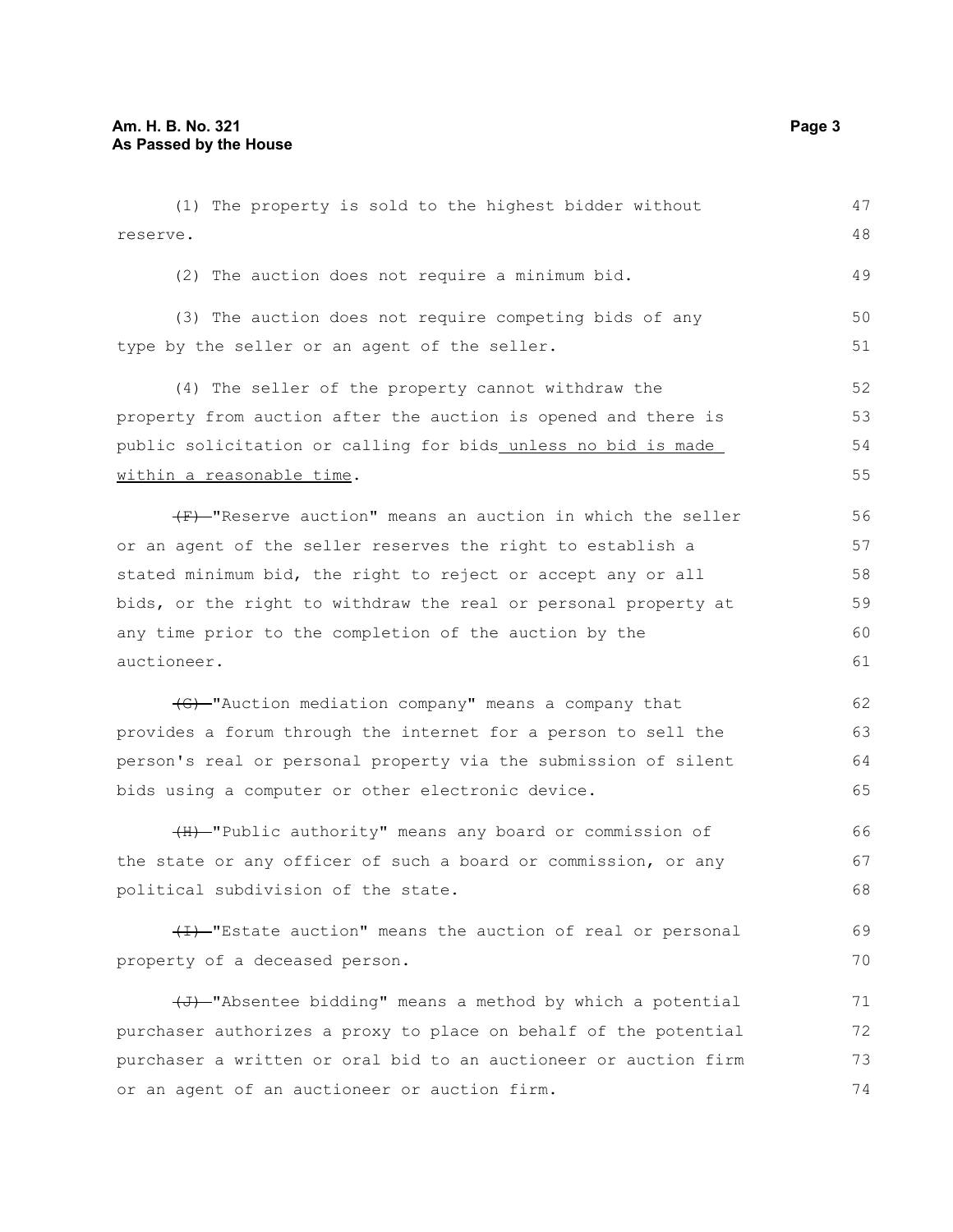(K) "Person" means an individual, sole proprietor, corporation, limited liability company, association, or partnership.

(L) "Auction firm" means a person who provides auction services for online or live auctions.

(M) "Auction services" means arranging, managing, and sponsoring a personal property auction. "Auction services" includes the taking and advertising of personal property on consignment to be sold at an online or live auction by a licensed auctioneer for a fee or other consideration. 80 81 82 83 84

(N) "Consignee" means a person or auction firm that, in the regular course of business, takes personal property on consignment to be sold at an online or live auction by a licensed auctioneer. 85 86 87 88

(O) "Firm manager" means the individual designated by an auction firm who is responsible for ensuring that the auction firm complies with this chapter.

(P) "Sealed bidding" means a method of submitting a bid in writing by one or more persons following which the bids are opened at an advertised, predetermined time and place, and, after a review of all the bids received, the real or personal property is awarded to the highest and most responsive bidder. 92 93 94 95 96

(Q) "Multi-parcel auction" means any auction of real or personal property in which multiple parcels or lots are offered for sale in various amalgamations, including as individual parcels or lots, combinations of parcels or lots, and all parcels or lots as a whole. 97 98 99 100 101

"Live auction" means an auction that is hosted by an auctioneer in real time when the auctioneer and the audience of 102 103

75 76 77

78 79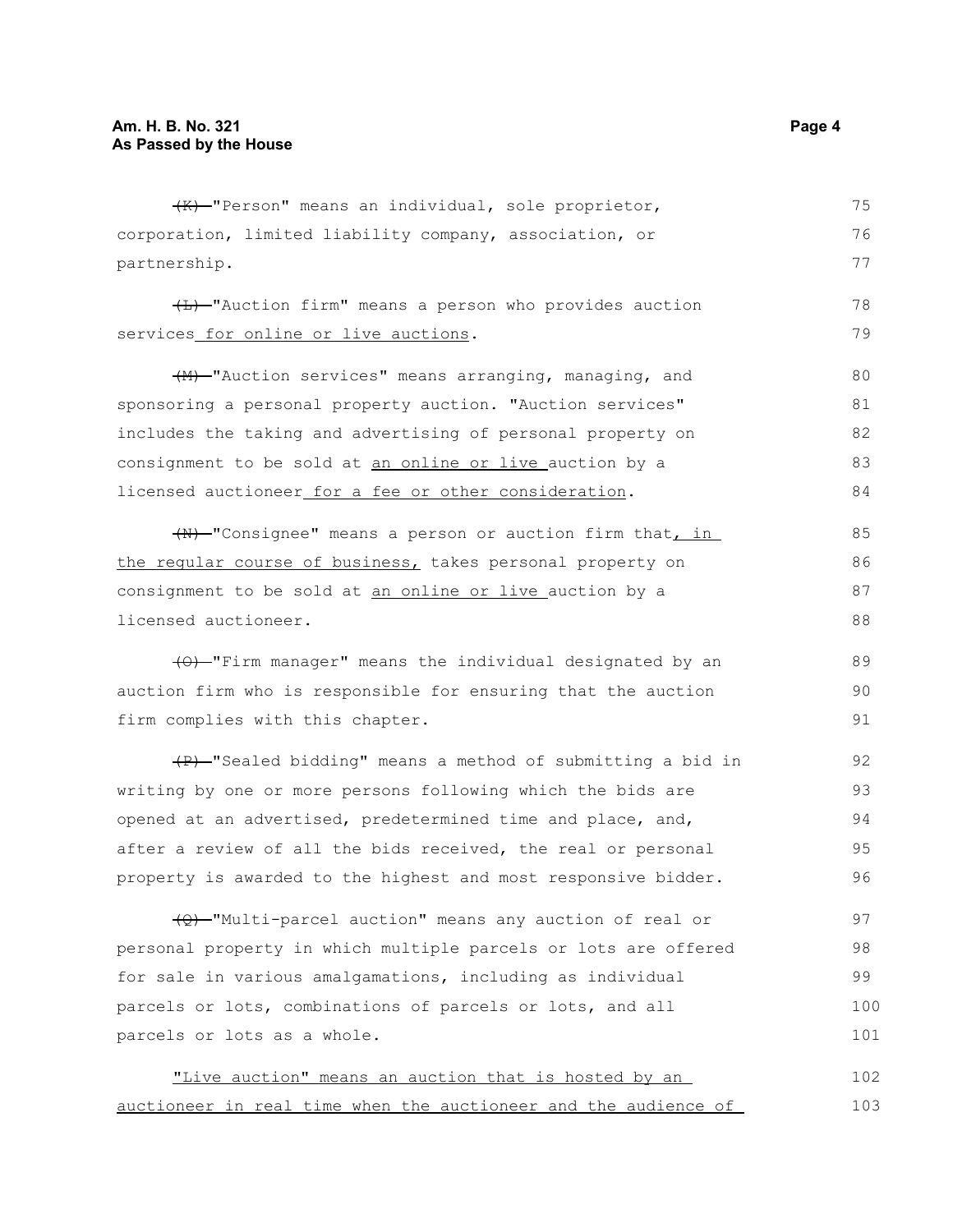bidders are in the same physical location.

| "Online auction" means an auction or sale at auction of          | 105 |
|------------------------------------------------------------------|-----|
| real or personal property that is conducted via a web site or    | 106 |
| similar interactive communication media in which the web site or | 107 |
| similar interactive communication media accepts and rejects bids | 108 |
| and declares items, parcels, or lots sold.                       | 109 |
| Sec. 4707.02. (A) No person shall act as an auction firm         | 110 |
| or auctioneer, apprentice auctioneer, or special auctioneer      | 111 |
| within this state without a license issued by the department of  | 112 |
| agriculture. No auction shall be conducted in this state except  | 113 |
| by an auctioneer licensed by the department.                     | 114 |
| Except as provided in division (D) of this section, the          | 115 |
| department shall not issue or renew a license if the applicant   | 116 |
| or licensee has been convicted of a felony or crime involving    | 117 |
| fraud or theft in this or another state at any time during the   | 118 |
| ten years immediately preceding application or renewal.          | 119 |
| (B) Division (A) of this section does not apply to any of        | 120 |
| the following:                                                   | 121 |
| (1) Sales at auction that either are required by law to be       | 122 |
| at auction, other than sales pursuant to a judicial order or     | 123 |
| decree, or are conducted by or under the direction of a public   | 124 |
| authority;                                                       | 125 |
| (2) The owner of any real or personal property desiring to       | 126 |
| sell the property at auction, provided that the property was not | 127 |
| acquired for the purpose of resale;                              | 128 |
| (3) An auction mediation company;                                | 129 |
| (4) An auction that is conducted in a course of study for        | 130 |
| auctioneers that is approved by the state auctioneers commission | 131 |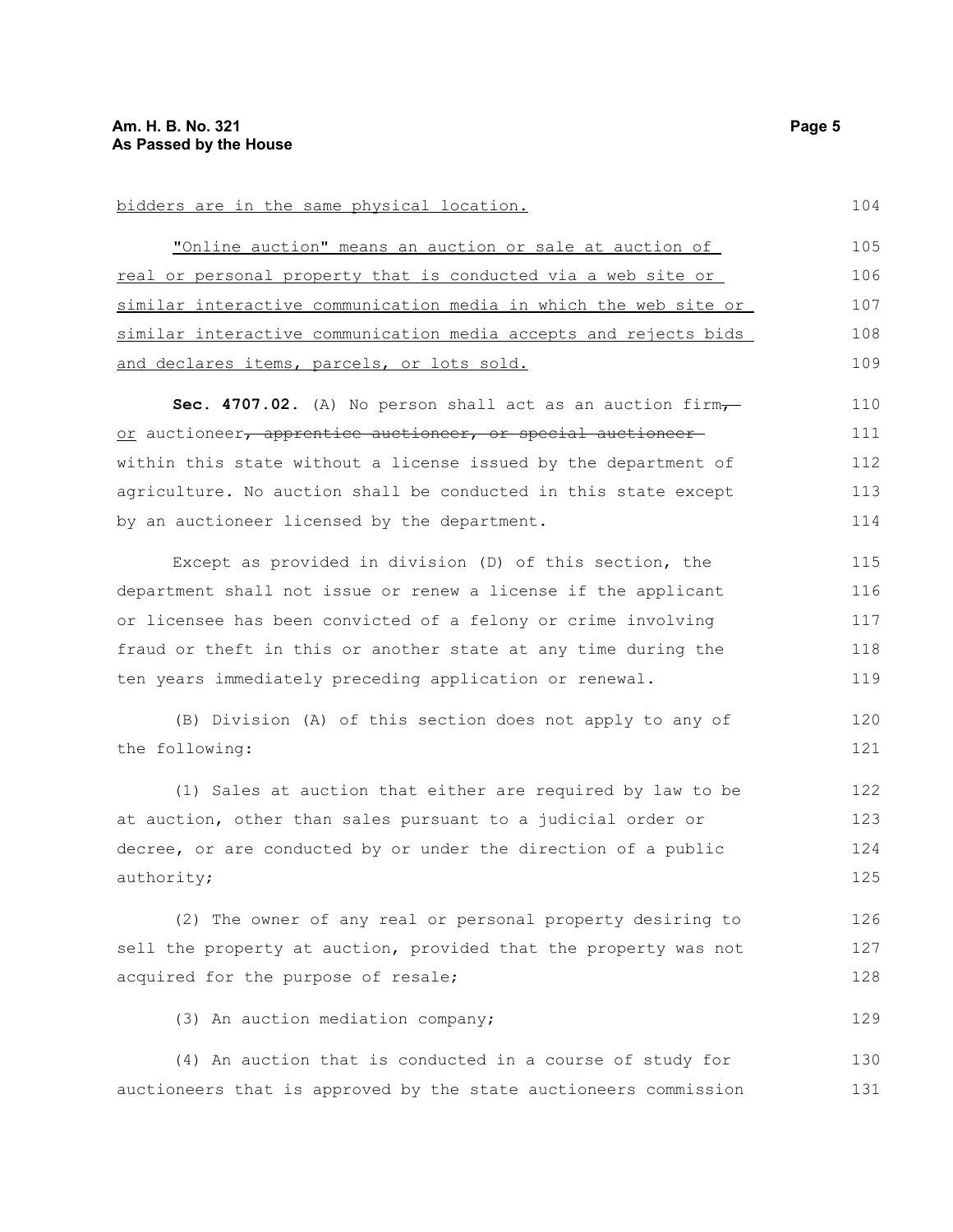#### **Am. H. B. No. 321** Page 6 **As Passed by the House**

created under section 4707.03 of the Revised Code for purposes of student training and is supervised by a licensed auctioneer; 132 133

(5)(a) An auction that is sponsored by a nonprofit or charitable organization that is registered in this state under Chapter 1702. or Chapter 1716. of the Revised Code, respectively, if the auction only involves the property of the members of the organization and the auction is part of a fair that is organized by an agricultural society under Chapter 1711. of the Revised Code or by the Ohio expositions commission under Chapter 991. of the Revised Code at which an auctioneer who is licensed under this chapter physically conducts the auction; 134 135 136 137 138 139 140 141 142

(b) Sales at an auction sponsored by a charitable, religious, or civic organization that is tax exempt under subsection 501(c)(3) of the Internal Revenue Code, or by a public school, chartered nonpublic school, or community school, if no person in the business of organizing, arranging, or conducting an auction for compensation and no consignor of consigned items sold at the auction, except such organization or school, receives compensation from the proceeds of the auction. As used in division (B)(5)(b) of this section, "compensation" means money, a thing of value other than participation in a charitable event, or a financial benefit. 143 144 145 146 147 148 149 150 151 152 153

(c) Sales at an auction sponsored by an organization that is tax exempt under subsection  $501(c)$  (6) of the Internal Revenue Code and that is a part of a national, regional, or state convention or conference that advances or promotes the auction profession in this state when the property to be sold is donated to or is the property of the organization and the proceeds remain within the organization or are donated to a charitable organization that is tax exempt under subsection 501(c)(3) of 154 155 156 157 158 159 160 161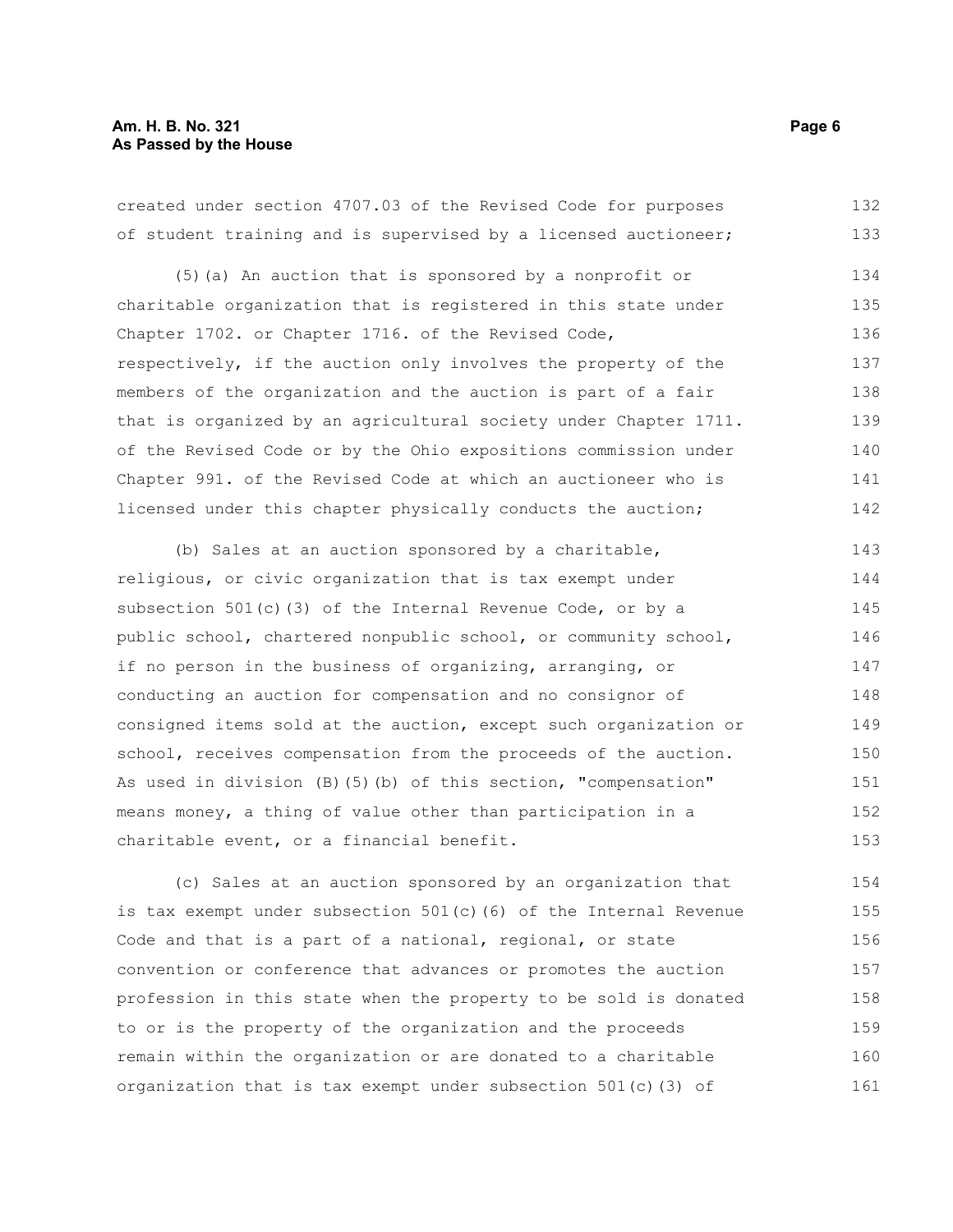the Internal Revenue Code.

(6) A person licensed as a livestock dealer under Chapter 943. of the Revised Code who exclusively sells livestock and uses an auctioneer who is licensed under this chapter to conduct the auction; 163 164 165 166

(7) A person licensed as a motor vehicle auction owner under Chapter 4517. of the Revised Code who exclusively sells motor vehicles to a person licensed under Chapter 4517. of the Revised Code and who uses an auctioneer who is licensed under this chapter to conduct the auction; 167 168 169 170 171

(8) Sales of real or personal property conducted by means of the internet, provided that they are not conducted inconjunction with a live auction; 172 173 174

(9) A bid calling contest that is approved by the commission and that is conducted for the purposes of the advancement or promotion of the auction profession in this state; 175 176 177 178

(10) (9) An auction at which the champion of a national or international bid calling contest appears, provided that both of the following apply: 179 180 181

(a) The champion is not paid a commission.

(b) The auction is conducted under the direct supervision of an auctioneer licensed under this chapter in order to ensure that the champion complies with this chapter and rules adopted under it. 183 184 185 186

(C)(1) No person shall advertise or hold oneself out as an auction firm<sub>7</sub> or auctioneer, apprentice auctioneer, or special auctioneer without a license issued by the department of 187 188 189

162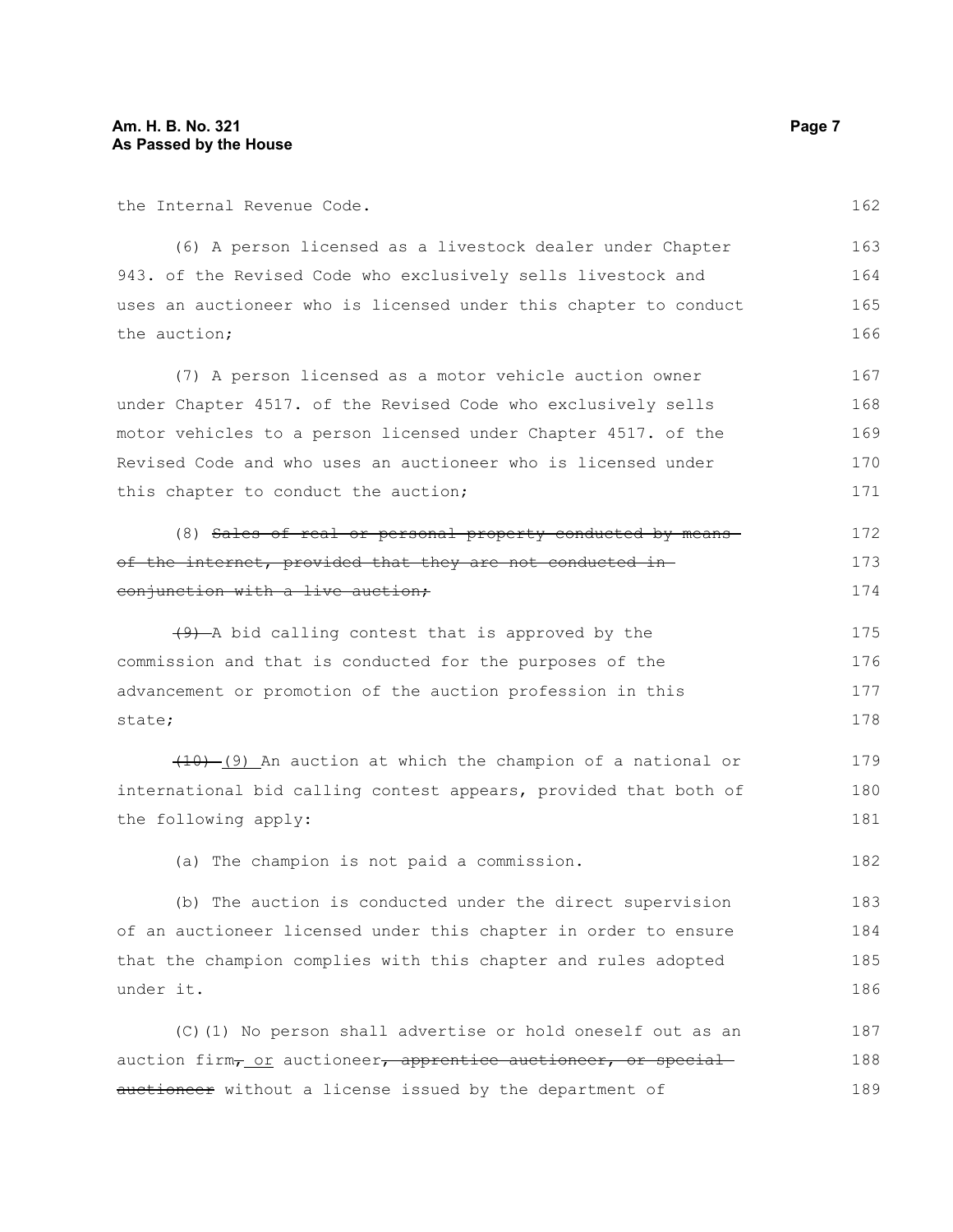agriculture.

(2) Division (C)(1) of this section does not apply to an individual who is the subject of an advertisement regarding an auction conducted under division (B)(5)(b) of this section. 191 192 193

(D) The department shall not refuse to issue a license to an applicant because of a criminal conviction unless the refusal is in accordance with section 9.79 of the Revised Code. 194 195 196

**Sec. 4707.021.** Only an auctioneer who is licensed under this chapter and who is licensed as a real estate broker or a real estate salesperson under Chapter 4735. of the Revised Code shall sign an auction contract for the sale of real property at auction. A real estate broker who is licensed under Chapter 4735. of the Revised Code, but who is not licensed as an auctioneer under this chapter shall not sign an auction contract or conduct an auction, but may contract for the sale of real property at auction only if either of the following applies: 197 198 199 200 201 202 203 204 205

(A) The auctioneer who signs the auction contract and who conducts the auction is a salesperson licensed under Chapter 4735. of the Revised Code and is associated with the real estate broker who contracts for the sale of real property. 206 207 208 209

(B) The real estate broker enters into a cooperative agreement with another real estate broker licensed under Chapter 4735. of the Revised Code with whom an auctioneer licensed under this chapter is associated and the auctioneer is solely responsible for signing the auction contract and conducting the auction. 210 211 212 213 214 215

An apprentice auctioneer who is licensed as a real estate broker or real estate salesperson under Chapter 4735. of the Revised Code may act as a bid caller in the sale of real 216 217 218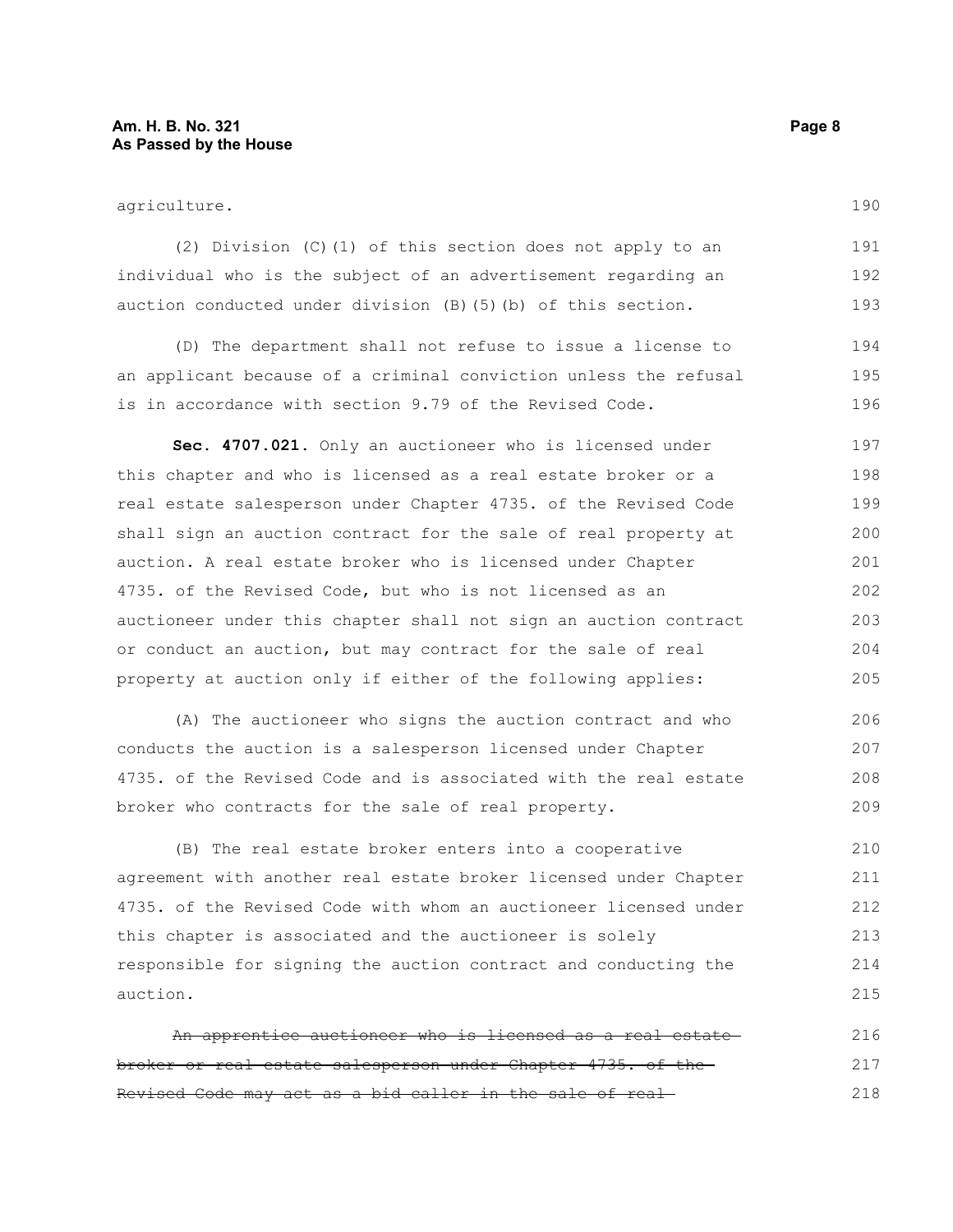| property at auction if the sponsoring auctioneer is licensed-    | 219 |
|------------------------------------------------------------------|-----|
| under this chapter and is licensed as a real estate broker or-   | 220 |
| real estate salesperson under Chapter 4735. of the Revised Code. | 221 |
|                                                                  | 222 |
| Nothing in this section shall be construed to permit a           |     |
| business to contract for the sale of real property at auction    | 223 |
| through an individual who is not licensed under this chapter and | 224 |
| Chapter 4735. of the Revised Code.                               | 225 |
| Sec. 4707.04. (A) The state auctioneers commission shall,        | 226 |
| upon qualification of the member or members appointed in each    | 227 |
| year, select from its members a chairperson, and shall serve in  | 228 |
| an advisory capacity to the department of agriculture for the    | 229 |
| purpose of carrying out this chapter. The commission shall meet  | 230 |
| not less than four times annually.                               | 231 |
| (B) (1) The commission shall establish requirements and          | 232 |
| standards for eourses-both of the following:                     | 233 |
|                                                                  |     |
| (a) Courses of study in auctioneering;                           | 234 |
| (b) Courses of study for purposes of continuing education        | 235 |
| under section 4707.101 of the Revised Code. The                  | 236 |
| (2) The commission triennially shall review the courses of       | 237 |
| study in auctioneering that are offered at institutions and      | 238 |
| continuing education providers in order to determine whether the | 239 |
| courses comply with those the requirements and standards         | 240 |
| established under division (B) (1) of this section. The          | 241 |
| commission shall approve institutions and continuing education   | 242 |
| providers that offer courses that comply with the requirements   | 243 |
| and standards. If an institution or continuing education         | 244 |
| provider is not approved, the institution or continuing          | 245 |
| education provider may reapply for approval within a year of the | 246 |
| disapproval. If at that time the commission approves the         | 247 |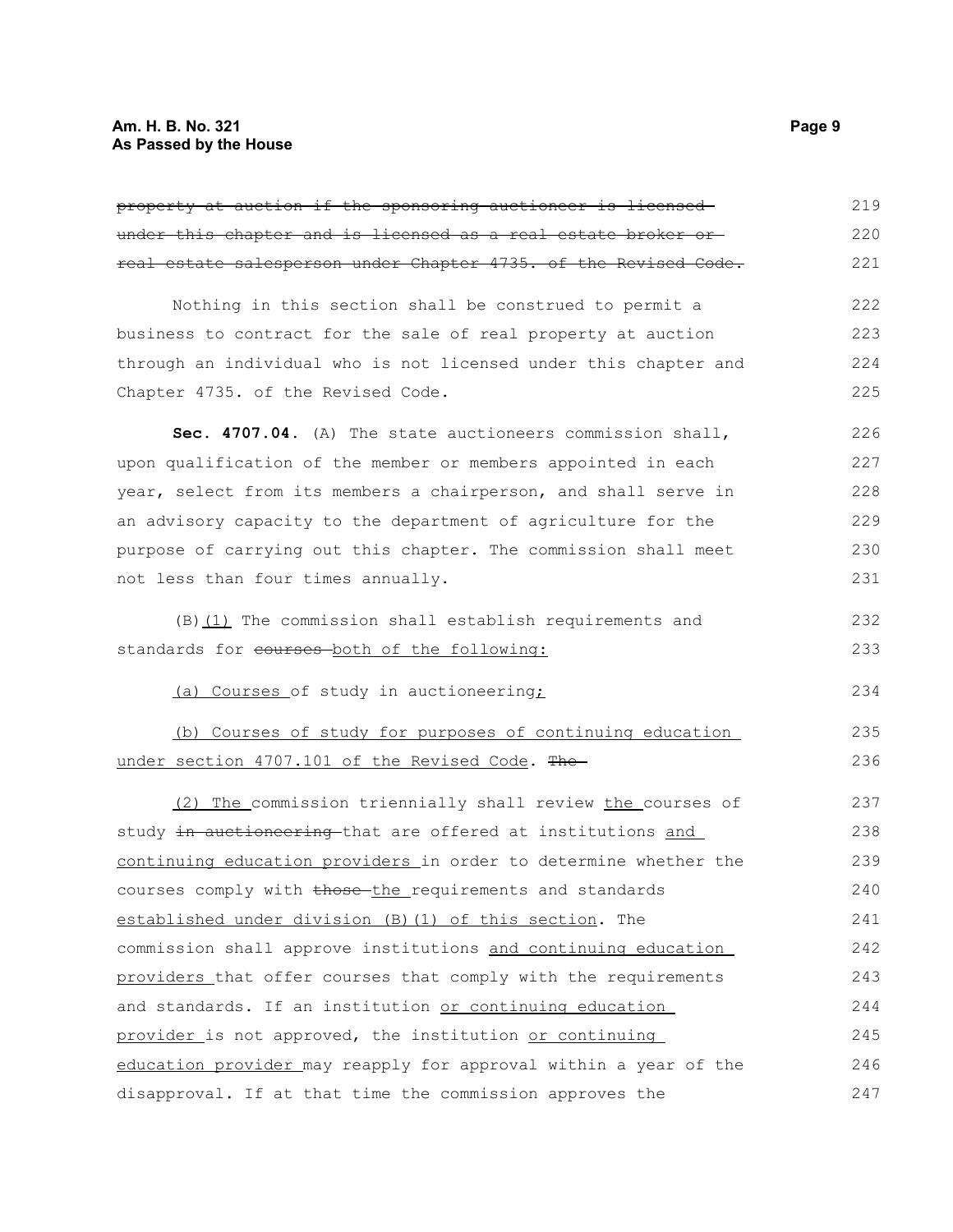| institution or continuing education provider, the institution or     | 248 |
|----------------------------------------------------------------------|-----|
| continuing education provider shall be approved for the              | 249 |
| remainder of the triennial period. The commission, prior to the      | 250 |
| triennial review, may place on probationary status or revoke the     | 251 |
| approval of any institution or continuing education provider         | 252 |
| that provides a course of study in auctioneering if the              | 253 |
| institution or continuing education provider fails to comply         | 254 |
| with the requirements and standards established under this           | 255 |
| division_(B)(1) of this section.                                     | 256 |
| (C) Members of the commission who are licensed auctioneers-          | 257 |
| under this chapter shall administer the oral licensing-              | 258 |
| examination required under section 4707.08 of the Revised Code.      | 259 |
| (D) Each commissioner shall receive the commissioner's               | 260 |
| actual and necessary expenses incurred in the discharge of the       | 261 |
| commissioner's duties. Each commissioner also shall receive a        | 262 |
| per diem salary from the auctioneers fund created in section         | 263 |
| 4707.05 of the Revised Code for each meeting attended. The           | 264 |
| director of agriculture shall adopt rules in accordance with         | 265 |
| Chapter 119. of the Revised Code establishing the per diem           | 266 |
| salary.                                                              | 267 |
| $\frac{E}{E}$ (D) The commission may form subcommittees for purposes | 268 |
| of research, education, and promotion of the auctioneering           | 269 |
| profession. If a majority of the members of the commission           | 270 |
| approves, the members of a subcommittee may be reimbursed from       | 271 |
| the auction education fund created in section 4707.171 of the        | 272 |
|                                                                      |     |

 $(F)$  (E) Serving as a member of the commission does not constitute holding a public office or position of employment under the laws of this state and does not constitute grounds for 275 276 277

Revised Code for the actual and necessary expenses incurred in

the discharge of their duties.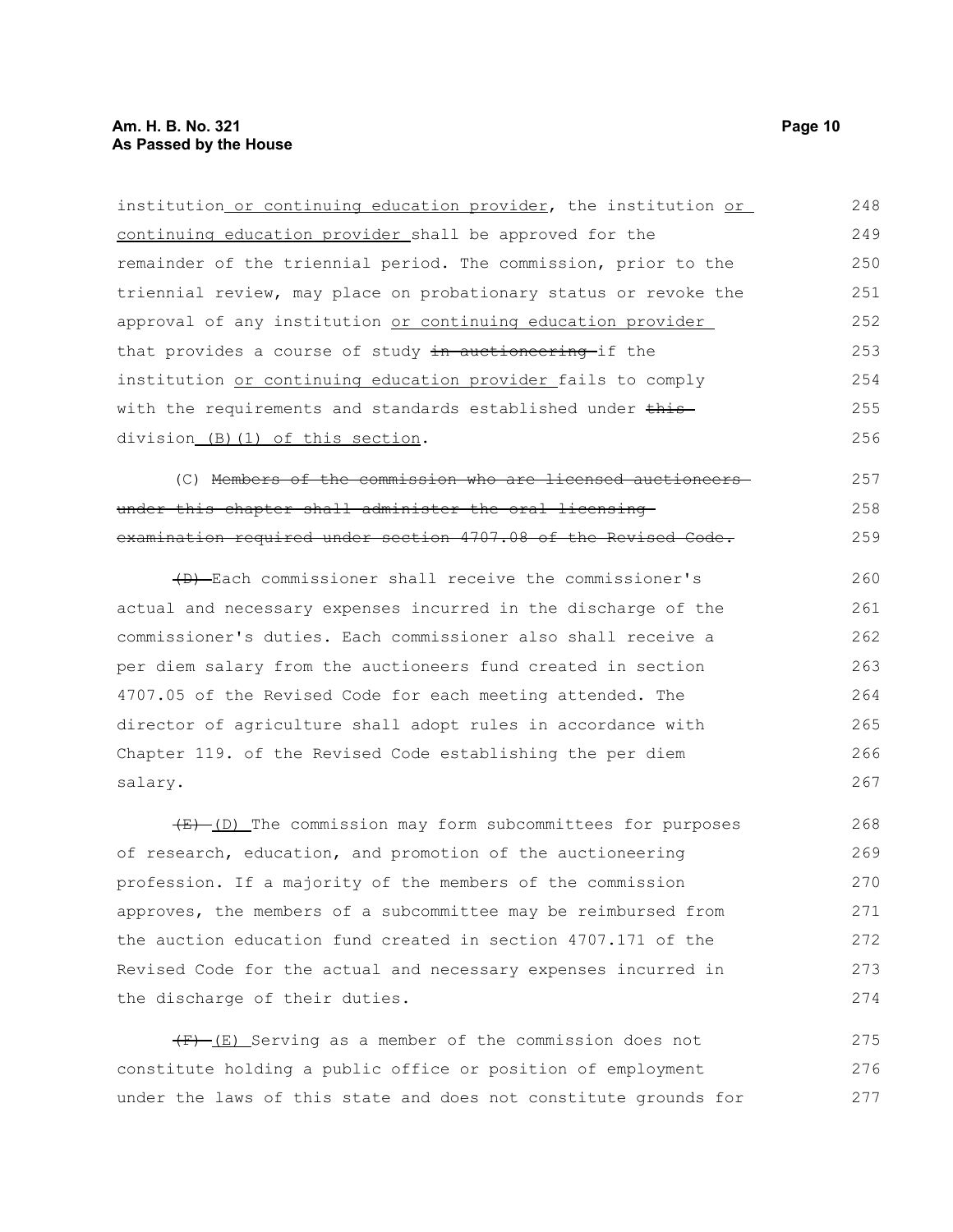removal of public officers or employees from their offices or positions of employment. 278 279

 $\overline{(G)}$  (F) The commission may advise the director on actions of the director as required under this chapter.

**Sec. 4707.05.** Except as otherwise provided in section 4707.25 of the Revised Code, all fees and charges collected by the department of agriculture pursuant to this chapter shall be paid into the state treasury to the credit of the auctioneers fund, which is hereby created. All expenses incurred by the department in administering this chapter shall be paid out of the fund. The total expenses incurred by the department in the administration of this chapter shall not exceed the total fees, charges, fines, and penalties imposed under sections 4707.08, 4707.10, and 4707.99 of the Revised Code and paid to the treasurer of state. The department may conduct education programs for the enlightenment and benefit of all auctioneers who have paid fees pursuant to sections 4707.08 and 4707.10 of the Revised Code. 282 283 284 285 286 287 288 289 290 291 292 293 294 295

At the end of each fiscal year, if the balance of the fundis greater than three hundred thousand dollars, the director ofagriculture shall request the director of budget and management to, and the director of budget and management shall, transfertwenty-five per cent of the balance that is in excess of three hundred thousand dollars to the auction recovery fund created in section 4707.25 of the Revised Code.

**Sec. 4707.06.** The department of agriculture shall maintain a record of the names and addresses of all auction firms $_{7}$  and auctioneers, apprentice auctioneers, and special auctioneers licensed by the department. This record shall also include a list of all persons whose licenses have been suspended or 303 304 305 306 307

280 281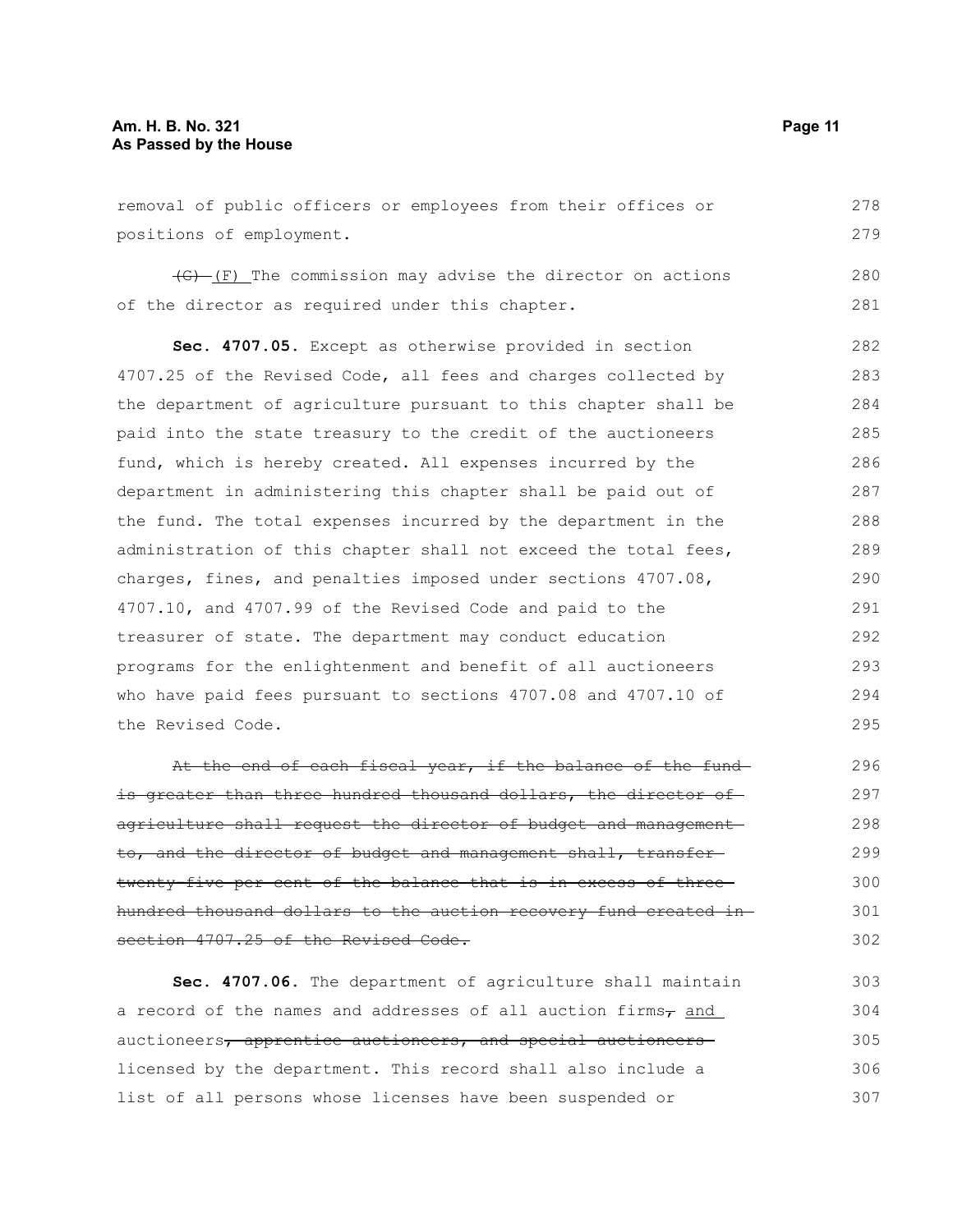| revoked as well as any other information relative to the                    | 308 |
|-----------------------------------------------------------------------------|-----|
| enforcement of this chapter that the department considers of                | 309 |
| interest to the public.                                                     | 310 |
| Sec. 4707.07. (A) The department of agriculture may grant                   | 311 |
| an auctioneer's <del>licenses</del> license to those individuals who are an | 312 |
| individual who is determined to be qualified by the department.             | 313 |
| Each individual who applies for an auctioneer's license shall               | 314 |
| furnish to the department, on forms provided by the department,             | 315 |
| satisfactory proof that the applicant:                                      | 316 |
| (1) Has attained the age of at least eighteen years;                        | 317 |
| (2) Has <del>done one of the following:</del>                               | 318 |
| (a) Met the apprenticeship requirements set forth in-                       | 319 |
| section 4707.09 of the Revised Code;                                        | 320 |
| (b) Met the requirements of section 4707.12 of the Revised-                 | 321 |
| Codesuccessfully completed a course of study in auctioneering at            | 322 |
| <u>an institution that is approved by the state auctioneers</u>             | 323 |
| commission.                                                                 | 324 |
| (3) Has a general knowledge of the following:                               | 325 |
| (a) The requirements of the Revised Code relative to                        | 326 |
| auctioneers;                                                                | 327 |
| (b) The auction profession;                                                 | 328 |
| (c) The principles involved in conducting an auction;                       | 329 |
| (d) Any local and federal laws regarding the profession of                  | 330 |
| auctioneering.                                                              | 331 |
| (4) Has satisfied the financial responsibility                              | 332 |
| requirements established under section 4707.11 of the Revised               | 333 |
| Code if applicable.                                                         | 334 |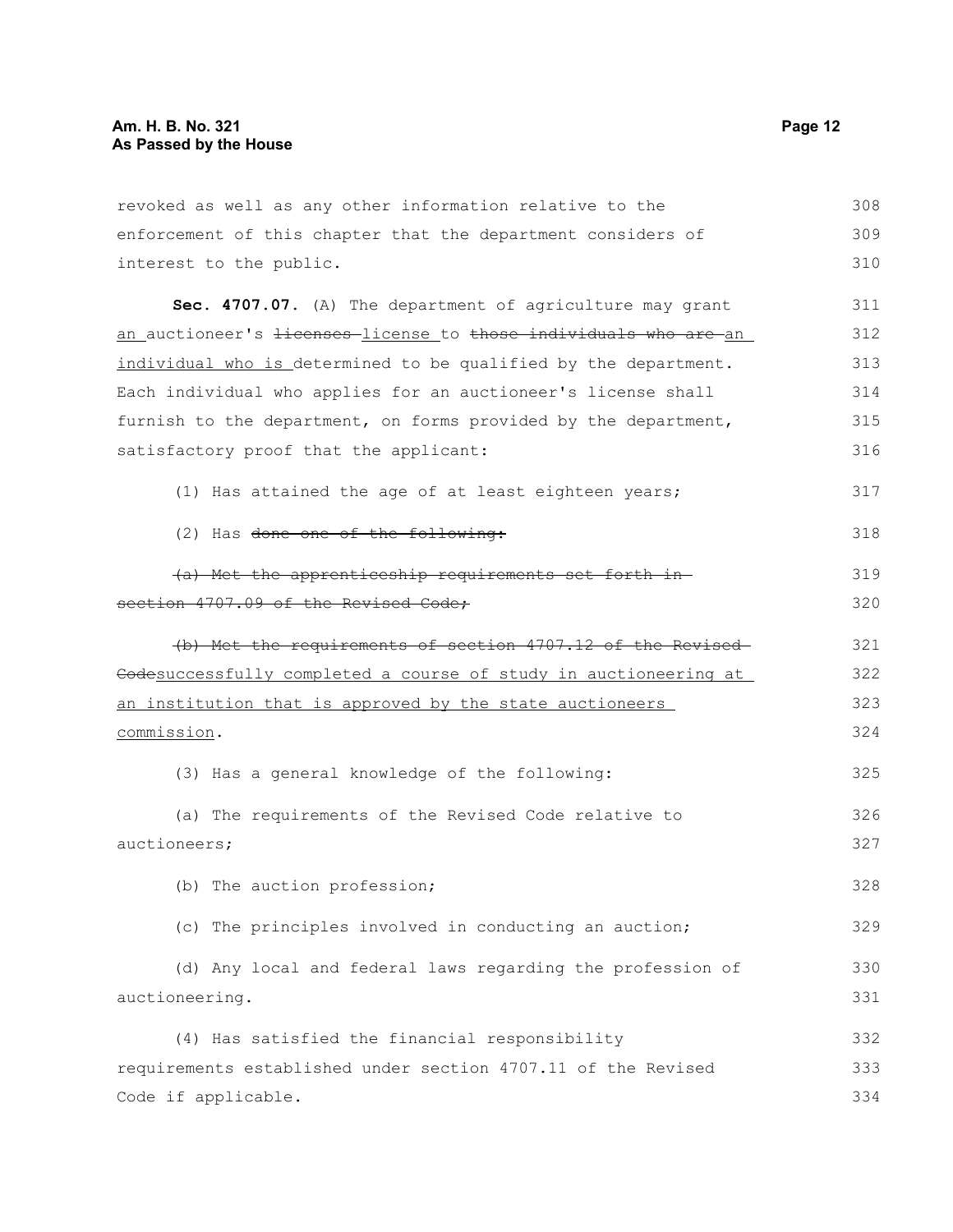| (B) <del>Auctioneers who served apprenticeships and who hold</del>     | 335 |
|------------------------------------------------------------------------|-----|
| <del>licenses issued before May 1, 1991, and who seek renewal of</del> | 336 |
| their licenses, are not subject to the additional apprenticeship-      | 337 |
| requirements imposed by section 4707.09 of the Revised Codelf          | 338 |
| the department determines that an application is incomplete, the       | 339 |
| department shall notify the applicant that the application is          | 340 |
| incomplete and inform the applicant of the information that is         | 341 |
| missing from the application. An applicant shall submit the            | 342 |
| additional information within ninety days after being notified         | 343 |
| by the department that the application is incomplete. If an            | 344 |
| applicant fails to submit the required information within that         | 345 |
| ninety-day period, the department shall deny the application and       | 346 |
| the applicant shall forfeit the application fee to the                 | 347 |
| department.                                                            | 348 |
| (C) A licensee may do business under more than one                     | 349 |

(C) A licensee may do business under more than one registered name, but not to exceed three registered names, provided that the names have been approved by the department. The department may reject the application of any person seeking licensure under this chapter if the name or names to be used by the applicant are likely to mislead the public, or if the name or names do not distinguish the applicant from the name or names of any existing person licensed under this chapter. If an applicant applies to the department to do business under three names, the department may charge a fee of ten dollars for the third name. 350 351 352 353 354 355 356 357 358 359

(D) The department, in its discretion, may waive the schooling and apprenticeship requirements for a resident of thisstate, provided that the resident holds a valid auctioneer's license that was issued by a state with which the department has entered into a reciprocal licensing agreement and the resident is in good standing with that state. The applicant shall provide 360 361 362 363 364 365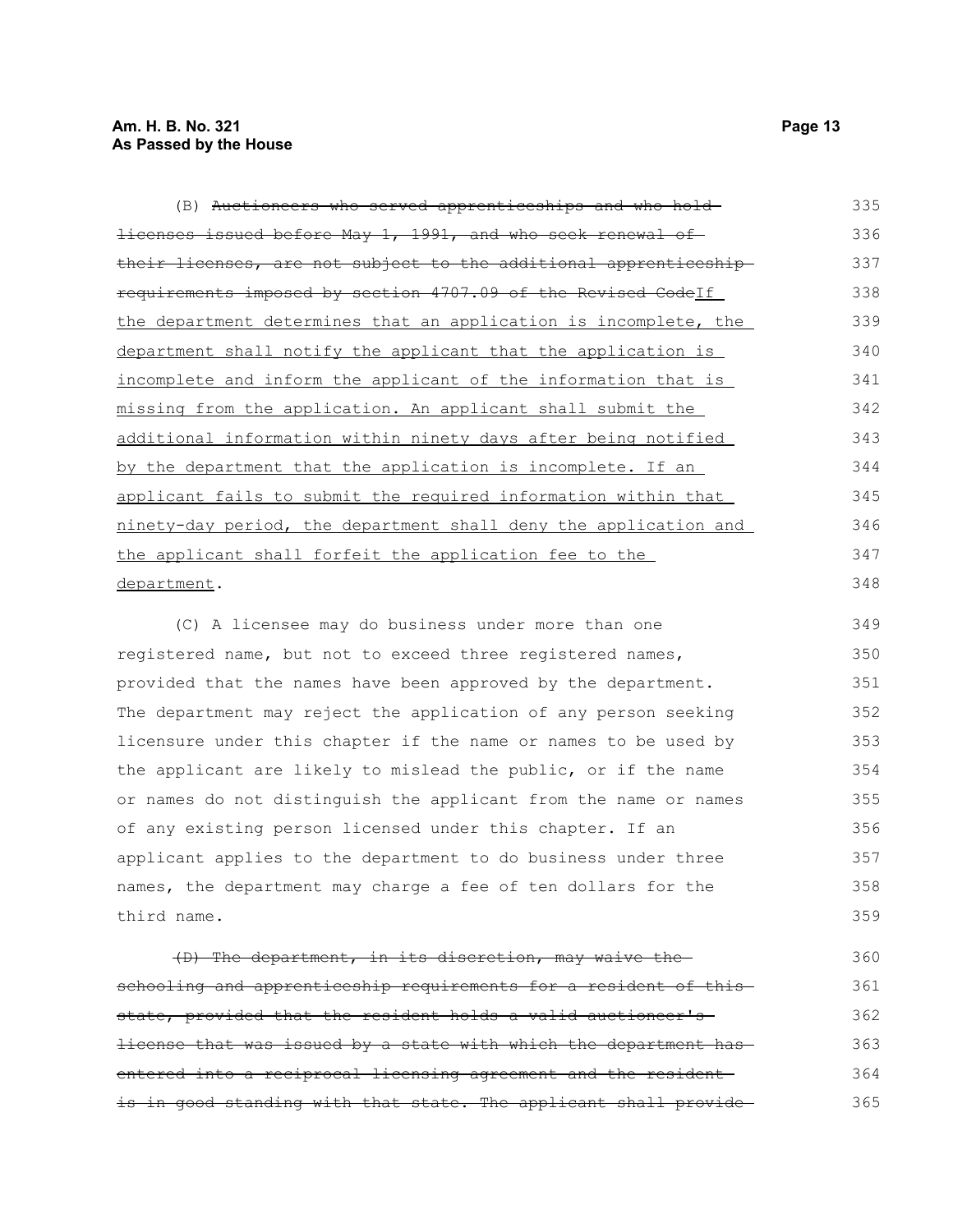proof that is satisfactory to the department that the applicant has had two years of experience as an auctioneer immediately preceding the date of application that includes at a minimum twelve auctions in which the applicant was a bid caller in the reciprocal state. **Sec. 4707.073.** (A) No corporation, limited liability company, general or limited partnership, or unincorporated association shall act or hold itself out as an auctioneer without a valid auctioneer's license issued under this section. This section does not apply to a person who is issued a licenseunder section 4707.071 of the Revised Code. (B) The department of agriculture may grant an auctioneer's license to a corporation, limited liability company, general or limited partnership, or unincorporated association that is determined to be qualified by the department. Every applicant for a license under this section shall furnish to the department, on forms provided by the department, satisfactory proof that the applicant: (1) Is in good standing with the secretary of state if the applicant is a corporation; (2) Is of trustworthy character; (3) Has provided proof of financial responsibility as required in section 4707.11 of the Revised Code; (4) Is registered with the secretary of state or a local authority, as applicable, to do business in this state; (5) Has complied with any other requirement that the director establishes in rules adopted under section 4707.19 of the Revised Code. 366 367 368 369 370 371 372 373 374 375 376 377 378 379 380 381 382 383 384 385 386 387 388 389 390 391 392 393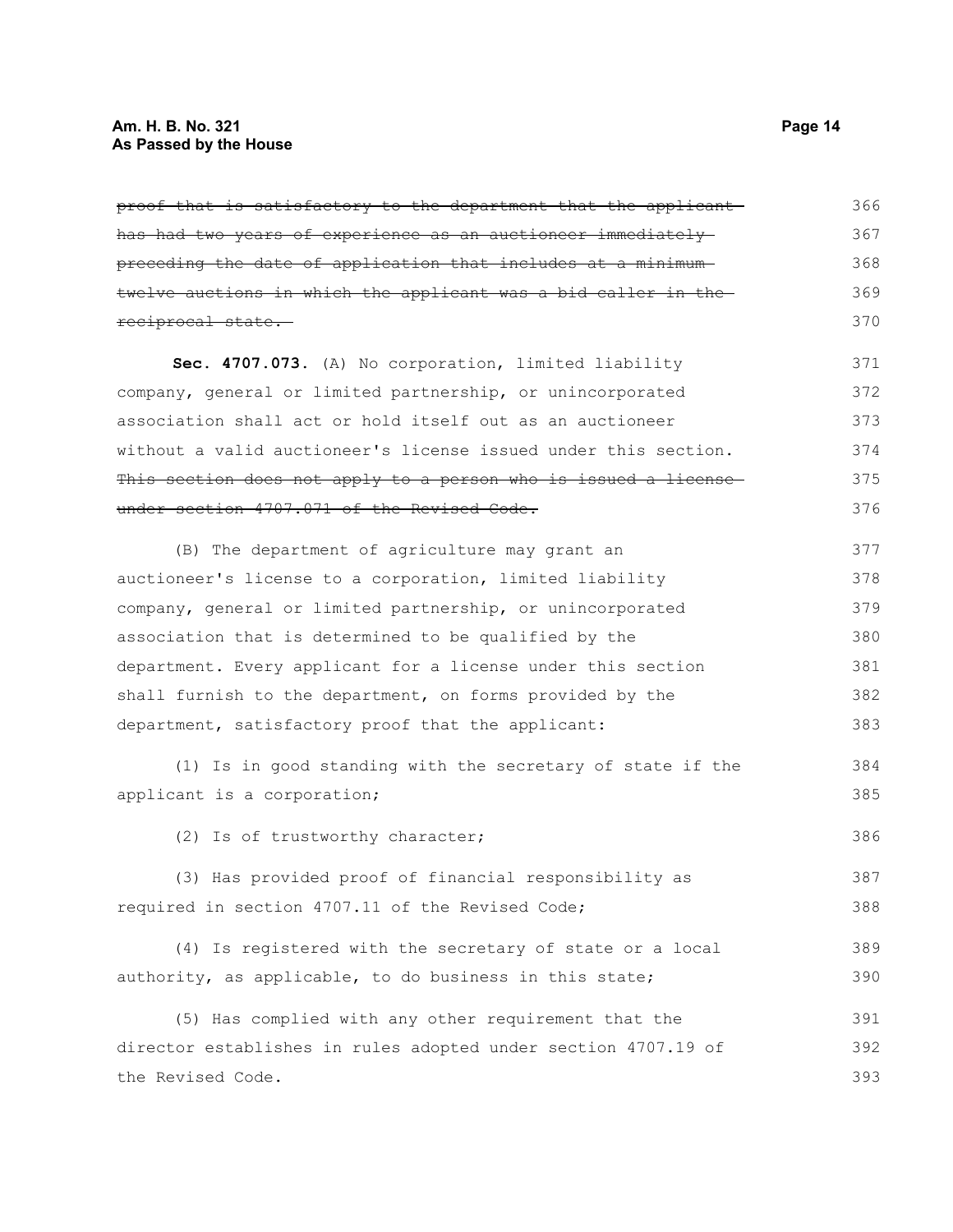#### **Am. H. B. No. 321 Page 15 As Passed by the House**

(C) An application submitted under this section shall list the names of all of the owners, directors, partners, or members of the applicant, as applicable, and shall indicate those that have an auctioneer's license issued under section 4707.07 of the Revised Code. 394 395 396 397 398

(D) The department shall not issue a license under this section unless one of the following applies, as applicable:

(1) If the applicant is a limited liability company or a general or limited partnership, not less than fifty per cent of the members or general partners have a current license issued under section 4707.07 of the Revised Code. 401 402 403 404

(2) If the applicant is a corporation, not less than fifty per cent of the directors and the president or chief executive have a current license issued under section 4707.07 of the Revised Code. 405 406 407 408

(3) If the applicant is an unincorporated association, not less than fifty per cent of the members have a current license issued under section 4707.07 of the Revised Code. 409 410 411

Failure of a corporation, limited liability company, partnership, or unincorporated association to maintain the applicable requirements of this division after the issuance of a license under this section may be sufficient cause for the revocation of the license under section 4707.15 of the Revised Code. 412 413 414 415 416 417

(E) Upon the issuance of a license under this section, a corporation, limited liability company, partnership, or unincorporated association shall designate an individual from among its directors, partners, or members who is licensed under section 4707.07 of the Revised Code as its agent for purposes of 418 419 420 421 422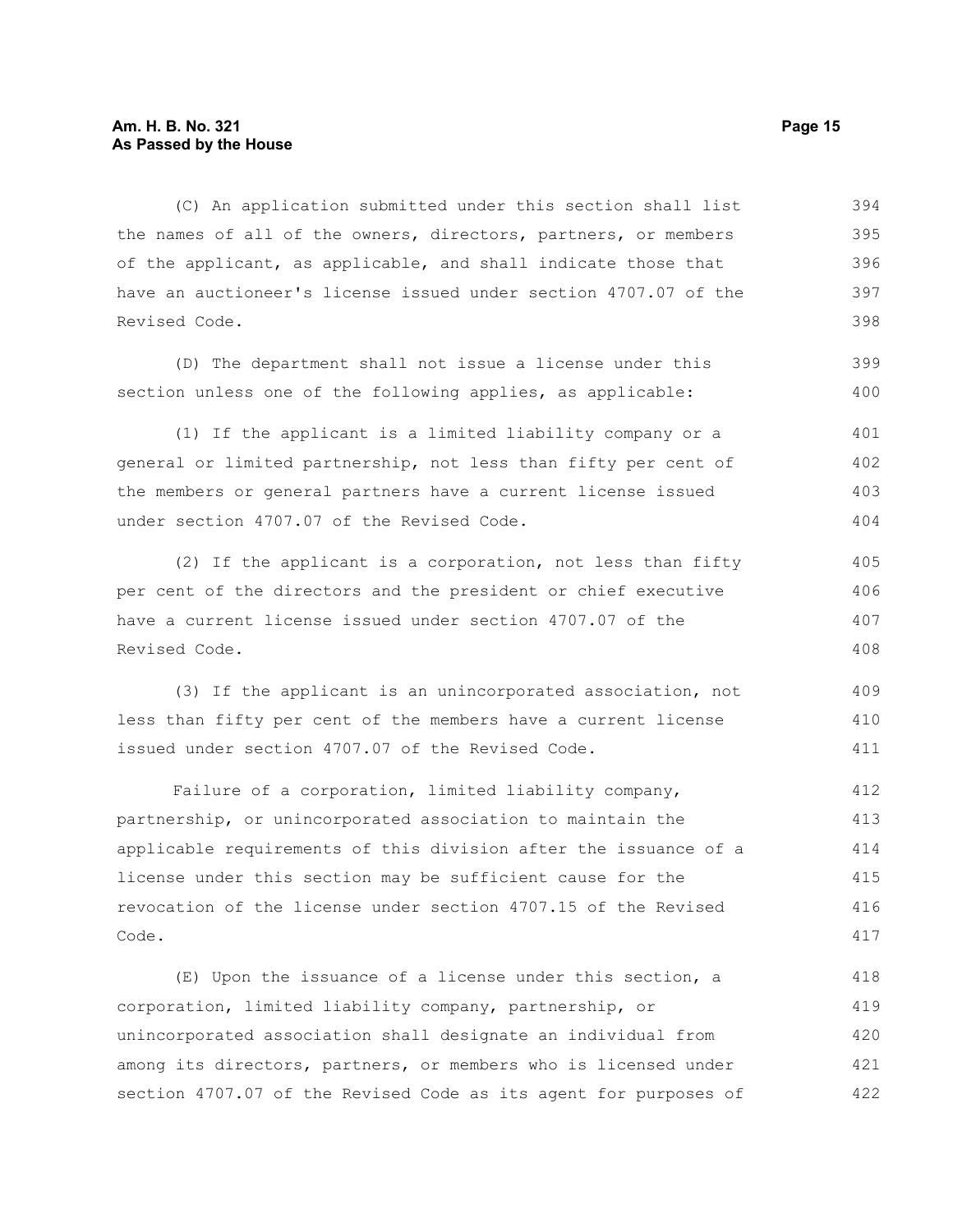#### **Am. H. B. No. 321 Page 16 As Passed by the House**

communication with the department. If that individual ceases to be the agent, the corporation, limited liability company, partnership, or unincorporated association shall notify the department not later than ten days after the day on which the individual ceases to be the agent. Upon notification to the department, the license of the corporation, limited liability company, partnership, or unincorporated association, as applicable, immediately shall terminate. If the corporation, limited liability company, partnership, or unincorporated association notifies the department of the designation of a new agent in accordance with the requirements of this division and pays a fee in the amount of ten dollars, the department shall issue the corporation, limited liability company, partnership, or unincorporated association a new license. 423 424 425 426 427 428 429 430 431 432 433 434 435 436

(F) This section does not preclude a corporation, limited liability company, partnership, or unincorporated association from selling real property at auction, provided that the requirements of this section and section 4707.021 and Chapter 4735. of the Revised Code are satisfied. 437 438 439 440 441

(G) A person licensed as a real estate broker under Chapter 4735. of the Revised Code shall not be required to obtain a license under this section if the person complies with sections 4707.021 and 4707.22 of the Revised Code. 442 443 444 445

**Sec. 4707.08.** (A) The department of agriculture shall hold written examinations four times each year for the purpose of testing the qualifications required for obtaining a license under section 4707.07 of the Revised Code and twelve times each year for obtaining a license under section 4707.09-4707.07 of the Revised Code and for unlicensed auction firm managers as required under division (D) of section 4707.074 of the Revised 446 447 448 449 450 451 452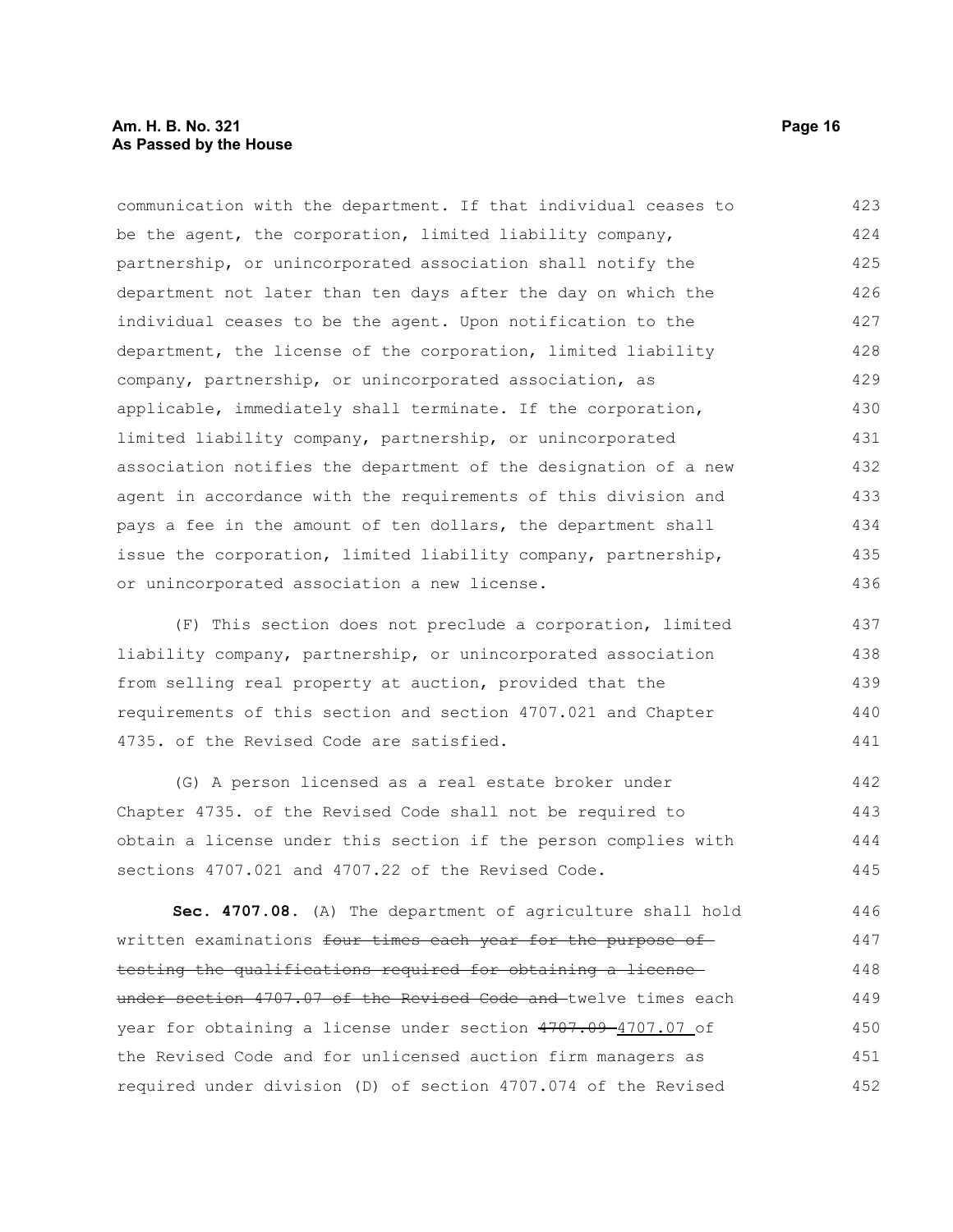#### **Am. H. B. No. 321 Page 17 As Passed by the House**

Code. The written examination shall be held at the department or at an alternative location determined by the department.  $H$ addition to the written examination, auctioneer license applicants shall pass an oral examination administered by the state auctioneers commission on the same date and at the same location as the written examination. An examination shall not be required for the renewal of any license unless the license has been revoked, suspended, or allowed to expire without renewal, in which case the applicant shall take and pass the appropriate examinations examination offered by the department. An examination fee of twenty-five dollars shall be collected from each person taking the auctioneer examination and fifteen dollars from each person taking either the apprentice auctioneer examination or the auction firm manager examination to defray expenses of holding the examinations. (B) All applications and proofs shall be filed by each applicant before the scheduled date of examination, and shall be accompanied by proof of financial responsibility and a license fee. In order to be seated for an examination held under this section, an applicant shall have a complete application on file with the department not later than fourteen days prior to the examination date. (C) If a court of competent jurisdiction or the department, at an administrative hearing, has found that an applicant conducted an auction, provided auction services, or acted as an auctioneer without a license issued under this chapter, the department may refuse to allow the applicant to take an examination under this section or may deny the issuance of a license to the applicant for a period of two years. 453 454 455 456 457 458 459 460 461 462 463 464 465 466 467 468 469 470 471 472 473 474 475 476 477 478 479 480 481

(D)(1) If an applicant for a license fails to pass the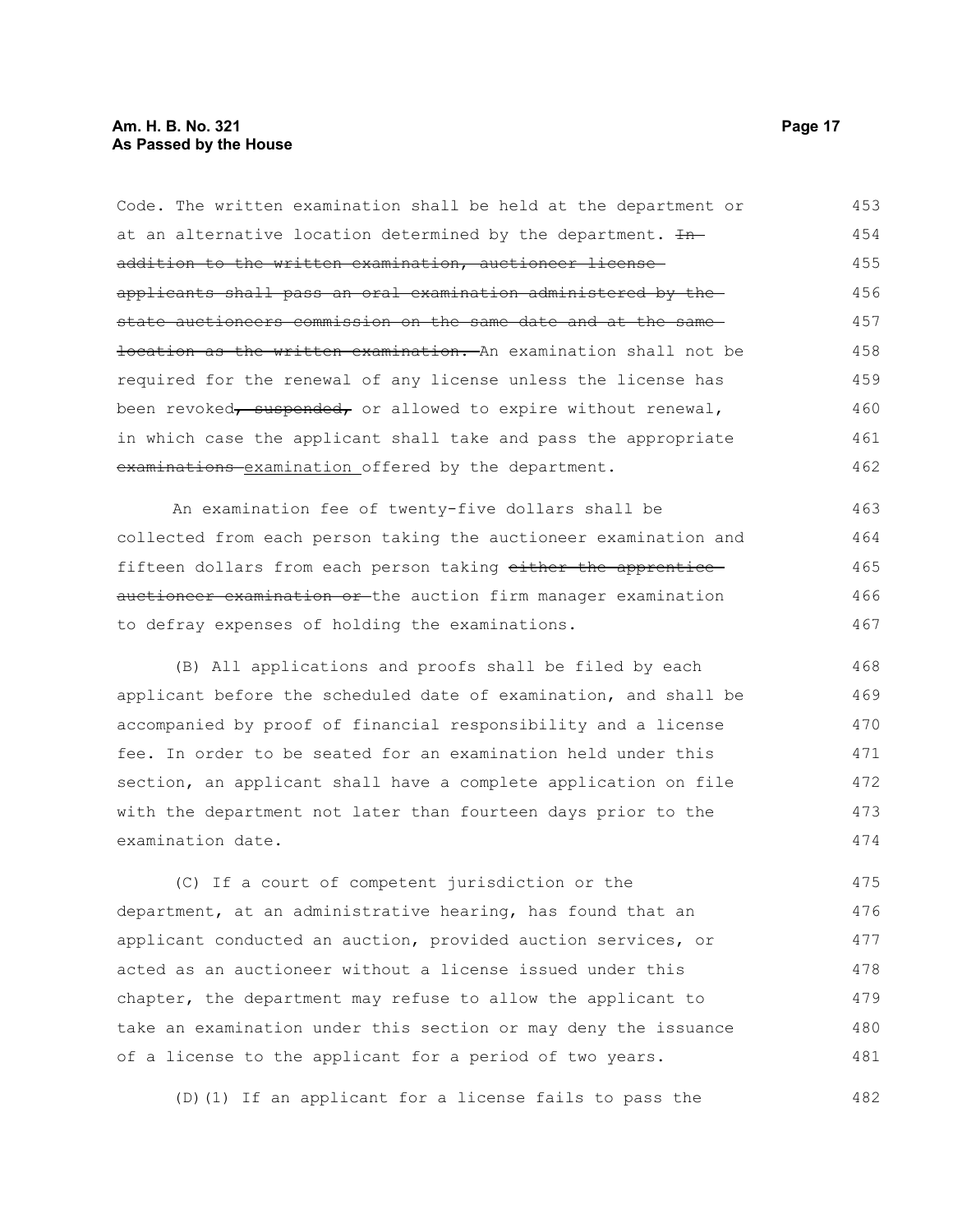#### **Am. H. B. No. 321 Page 18 As Passed by the House**

examination, the applicant may take the examination on the next scheduled date for the examination. If an applicant fails to pass the examination on the second consecutive attempt, the applicant shall not take the examination on the next scheduled date for the examination. 483 484 485 486 487

(2) If an applicant for a license fails to pass the examination on the third attempt, the applicant shall attend auction school a second time before the applicant may take the examination. If an applicant for a license fails to pass the examination on the fourth attempt, the applicant shall not take the examination for at least one year from the date of the last failed attempt. 488 489 490 491 492 493 494

(3) If an individual who is taking the examination for an auction firm manager fails to pass the examination on the third attempt, the individual shall not take the examination for one year from the date of the last failed attempt.

**Sec. 4707.091.** (A) Prior to the expiration of an auctioneer's or apprentice auctioneer's license, an auctioneer or apprentice auctioneer may submit an application to the department of agriculture, on forms provided by the department, to place the license on deposit with the department for a period not to exceed two years. Not later than fourteen days after receipt of an application under this section, the department shall accept or deny the application. 499 500 501 502 503 504 505 506

(B) If the department accepts the application, an auctioneer or apprentice auctioneer who has a license on deposit with the department under this section shall not act as an auctioneer or apprentice auctioneer while the license is on deposit. In addition, such an auctioneer shall not be required to pay an assessment under section 4707.25 of the Revised Code. 507 508 509 510 511 512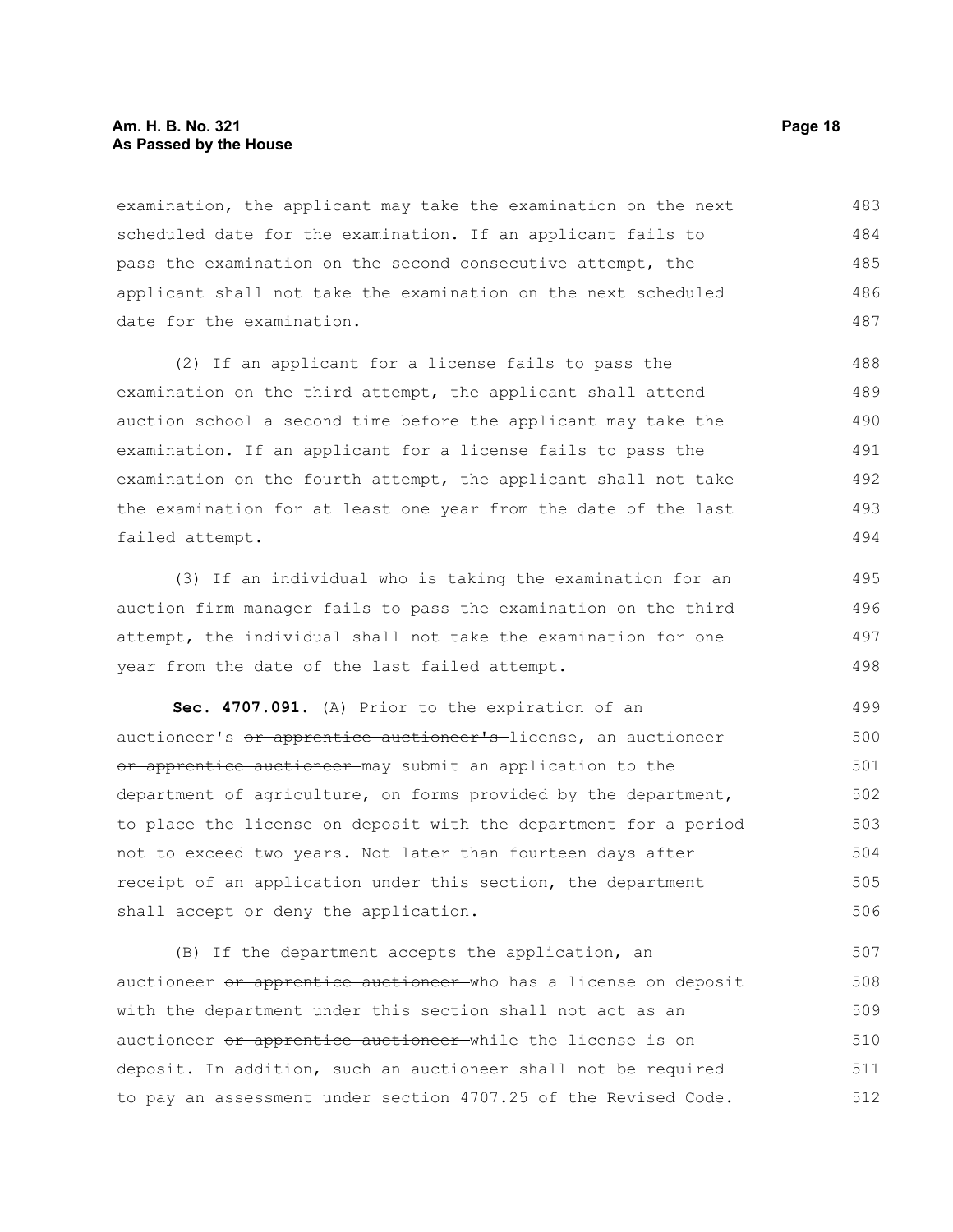| (C) An auctioneer or apprentice auctioneer may reacquire a          | 513 |
|---------------------------------------------------------------------|-----|
| license on deposit from the department if the auctioneer or         | 514 |
| apprentice auctioneer does all of the following prior to            | 515 |
| reacquisition:                                                      | 516 |
| (1) Submits a written request to the department that                | 517 |
| contains the business address and telephone number of the           | 518 |
| auctioneer-or apprentice auctioneer, as applicable;                 | 519 |
| (2) Pays a reactivation fee for the license in the                  | 520 |
| following amount, as applicable:                                    | 521 |
| (a) <del>In the case of an apprentice auctioneer, one hundred</del> | 522 |
| dollars;                                                            | 523 |
| (b) In the case of an auctioneer whose license is                   | 524 |
| reacquired during the first half of the biennium according to       | 525 |
| the biennial schedule established in division $(B)$ (A) of section  | 526 |
| 4707.10 of the Revised Code, two hundred dollars;                   | 527 |
| $(e)$ (b) In the case of an auctioneer whose license is             | 528 |
| reacquired during the second half of the biennium according to      | 529 |
| that biennial schedule, one hundred dollars.                        | 530 |
| (3) Pays the assessment that is levied under section                | 531 |
| 4707.25 of the Revised Code for the current year, if applicable;    | 532 |
| (4) Provides proof of financial responsibility as required          | 533 |
| in section 4707.11 of the Revised Code, if applicable;              | 534 |
| (5) Complies with any other requirement established in              | 535 |
| rules adopted by the director under section 4707.19 of the          | 536 |
| Revised Code.                                                       | 537 |
| (D) If an auctioneer or apprentice auctioneer, at the time          | 538 |
| of placing the auctioneer's or apprentice auctioneer's license      | 539 |
| on deposit, as applicable, has not maintained proof of financial    | 540 |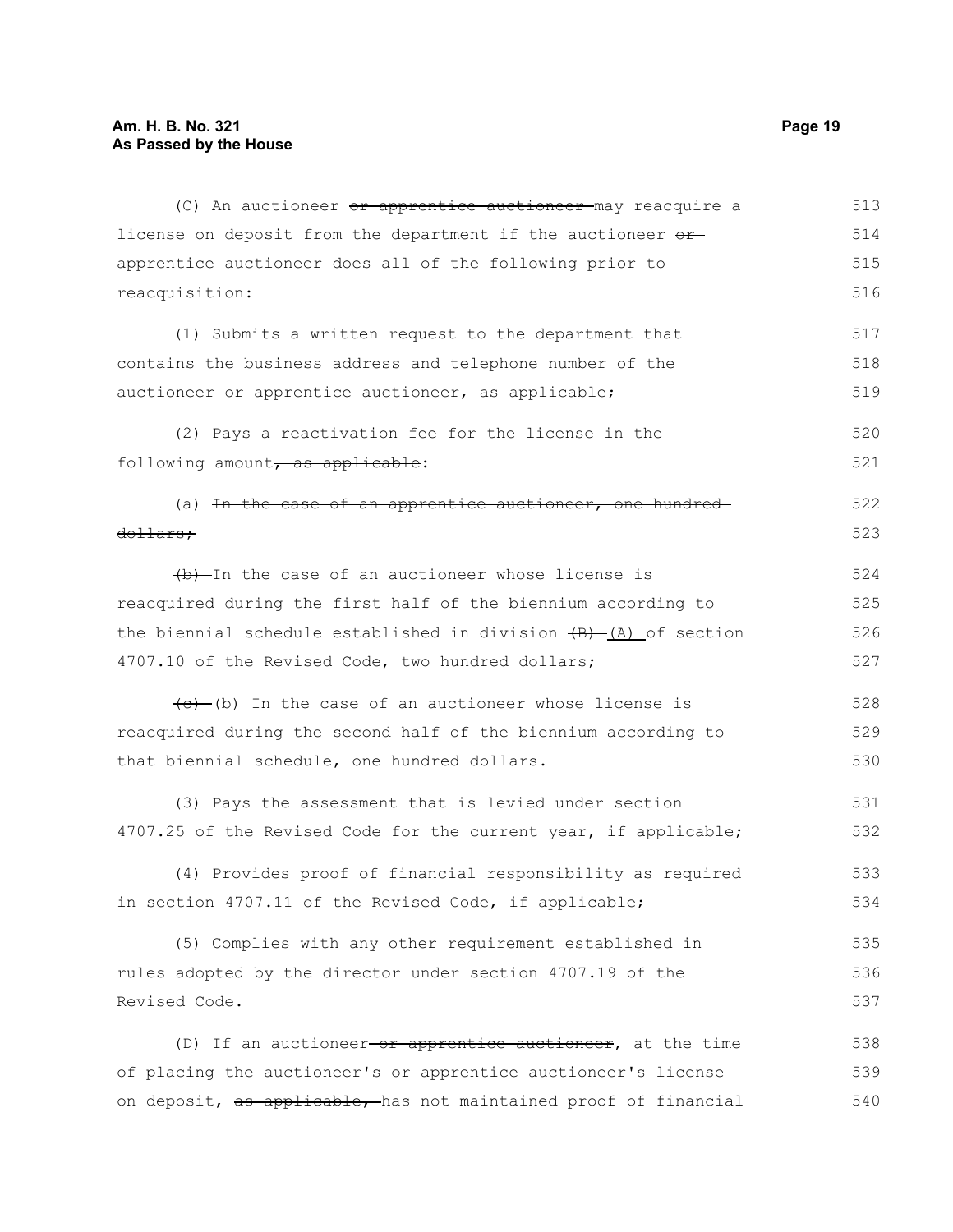#### **Am. H. B. No. 321 Page 20 As Passed by the House**

responsibility for the entire period of time required under section 4707.11 of the Revised Code, the auctioneer- $$ apprentice auctioneer, beginning at the time of reacquisition, shall maintain proof of financial responsibility for the remainder of the time required under that section. 541 542 543 544 545

**Sec. 4707.10.** (A) The fee for each apprentice auctioneer'sor auction firm license issued by the department of agriculture is one hundred dollars, and the annual renewal fee for any suchlicense is one hundred dollars. All licenses expire annually on the last day of June of each year and shall be renewed according to the standard renewal procedures of Chapter 4745. of the Revised Code, or the procedures of this section. Any licensee under this chapter who wishes to renew the licensee's license, but fails to do so before the first day of July shall reapply for licensure in the same manner and pursuant to the same requirements as for initial licensure, unless before the first day of September of the year of expiration, the former licenseepays to the department, in addition to the regular renewal fee, a late renewal penalty of one hundred dollars. 546 547 548 549 550 551 552 553 554 555 556 557 558 559

 $\left(\frac{B}{C}\right)$ (1) Each person to whom the department issues an auctioneer's license or special auctioneer's auction firm license shall pay a licensure fee. Those licenses are biennial and expire in accordance with the schedule established in division  $(B)$   $(2)$   $(A)$   $(2)$  of this section. If such a license is issued during the first year of a biennium, the licensee shall pay a fee in the amount of two hundred dollars. If the license is issued during the second year of a biennium, the licensee shall pay a fee in the amount of one hundred dollars. With respect to an auctioneer's license, the fees apply regardless of whether the license is issued to an individual under section 4707.07 of the Revised Code or to a corporation, limited 560 561 562 563 564 565 566 567 568 569 570 571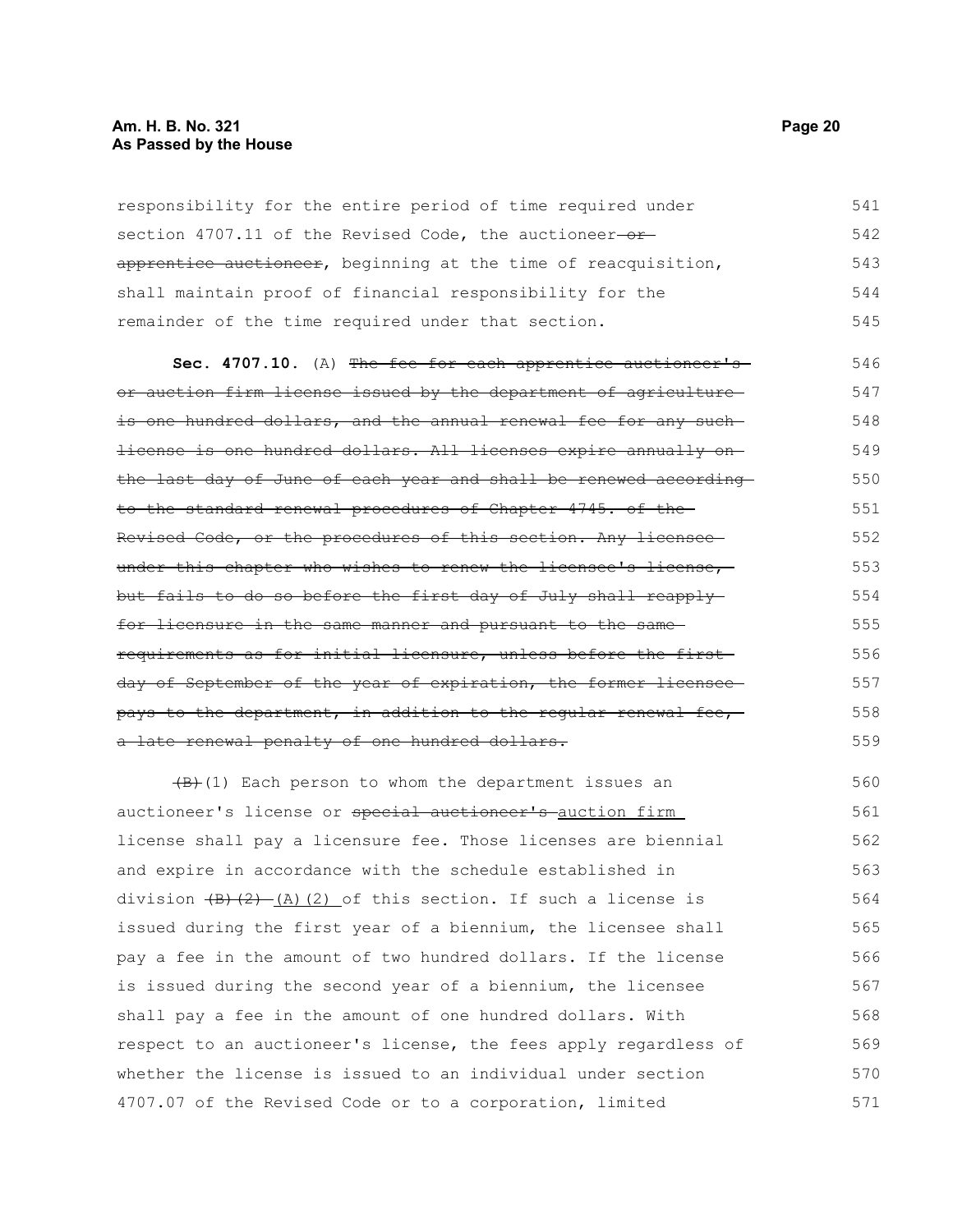#### **Am. H. B. No. 321 Page 21 As Passed by the House**

liability company, partnership, or association under section 4707.073 of the Revised Code. All auctioneer's licenses and special auctioneer's auction firm licenses expire on the last day of June of the biennium. The licenses shall be renewed in accordance with the standard renewal procedures of Chapter 4745. of the Revised Code or the procedures in this section and upon the licensee's payment to the department of a renewal fee of two hundred dollars. A licensee who wishes to renew the licensee's license, but who fails to do so before the first day of July following the license's expiration, shall reapply for licensure in the same manner and pursuant to the same requirements as for the initial licensure unless before the first day of September following the expiration, the former licensee pays to the department, in addition to the regular renewal fee, a late renewal penalty of one hundred dollars. (2) The biennial expiration of an auctioneer's license or special auctioneer's auction firm license shall occur in accordance with the following schedule: (a) The license shall expire in odd-numbered years if the business name or last name, as applicable, of the licensee begins with the letters "A" through "J" or with the letters "X" through "Z." (b) The license shall expire in even-numbered years if the business name or last name, as applicable, of the licensee begins with the letters "K" through "W." (C)(B)(1) To renew an auctioneer's license, the licensee 572 573 574 575 576 577 578 579 580 581 582 583 584 585 586 587 588 589 590 591 592 593 594 595 596 597 598

shall include with a renewal application an affidavit stating that the licensee has completed eight hours of continuing 599 600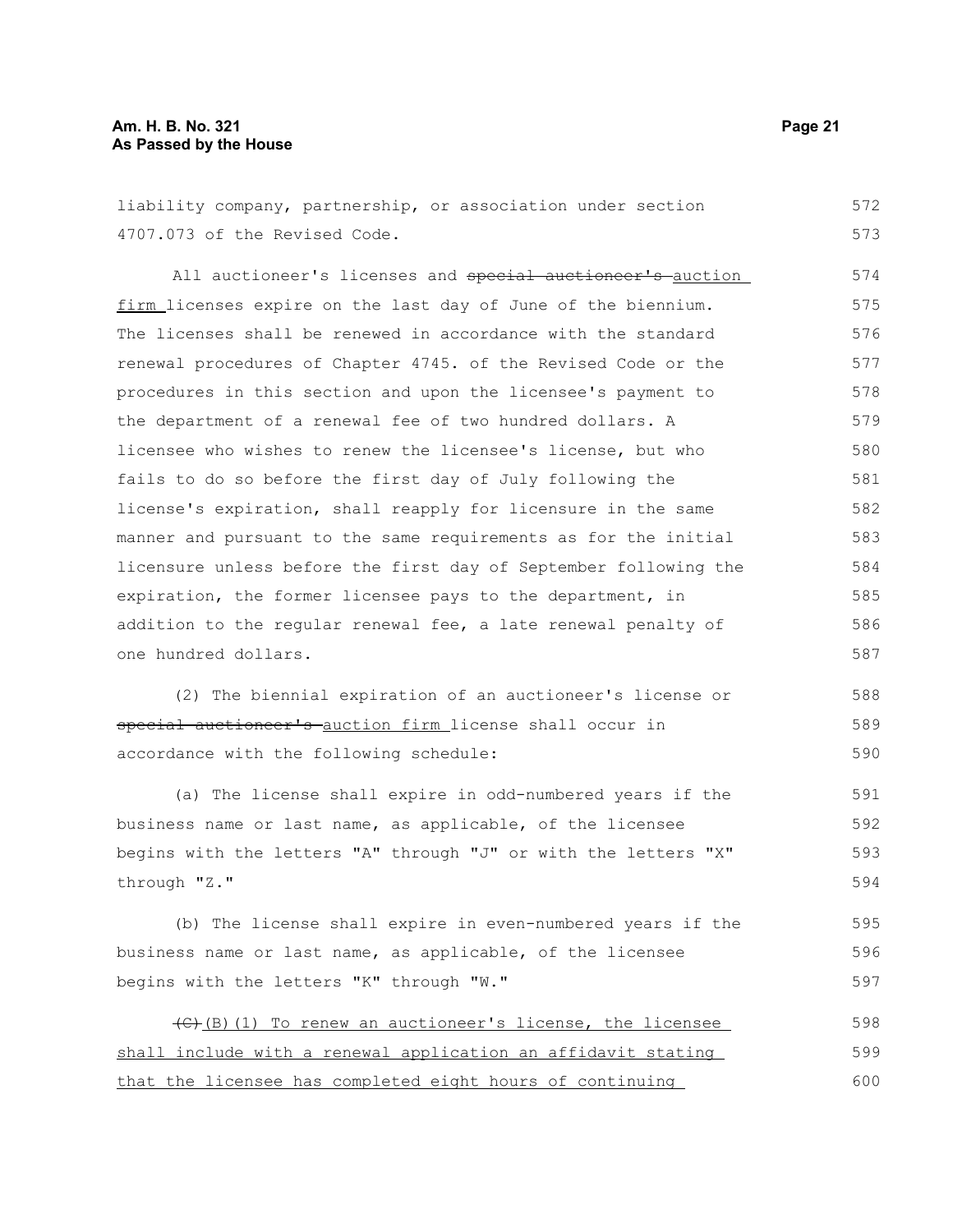| education in accordance with section 4707.101 of the Revised    | 601 |
|-----------------------------------------------------------------|-----|
| Code during the two years immediately preceding renewal of the  | 602 |
| licensee's license.                                             | 603 |
| (2) To renew an auction firm's license, the auction firm        | 604 |
| manager of the licensed auction firm shall include with a       | 605 |
| renewal application an affidavit stating that the auction firm  | 606 |
| manager has completed eight hours of continuing education in    | 607 |
| accordance with section 4707.101 of the Revised Code during the | 608 |
| two years immediately preceding renewal of the auction firm's   | 609 |
| license.                                                        | 610 |
| The director of agriculture shall not renew an auctioneer       | 611 |
| or auction firm license unless the applicant demonstrates that  | 612 |
| all continuing education requirements have been completed.      | 613 |
| (C) Any person who fails to renew the person's license          | 614 |
| before the first day of July is prohibited from engaging in any | 615 |
| activity specified or comprehended in section 4707.01 of the    | 616 |
| Revised Code until such time as the person's license is renewed | 617 |
| or a new license is issued. Renewal of a license between the    | 618 |
| first day of July and the first day of September does not       | 619 |
| relieve any person from complying with this division. The       | 620 |
| department may refuse to renew the license of or issue a new    | 621 |

(D) The department shall prepare and deliver to each licensee a permanent license certificate and an identification card, the appropriate portion of which shall be carried on the person of the licensee at all times when engaged in any type of auction activity, and part of which shall be posted with the permanent certificate in a conspicuous location at the licensee's place of business. 623 624 625 626 627 628 629

license to any person who violates this division.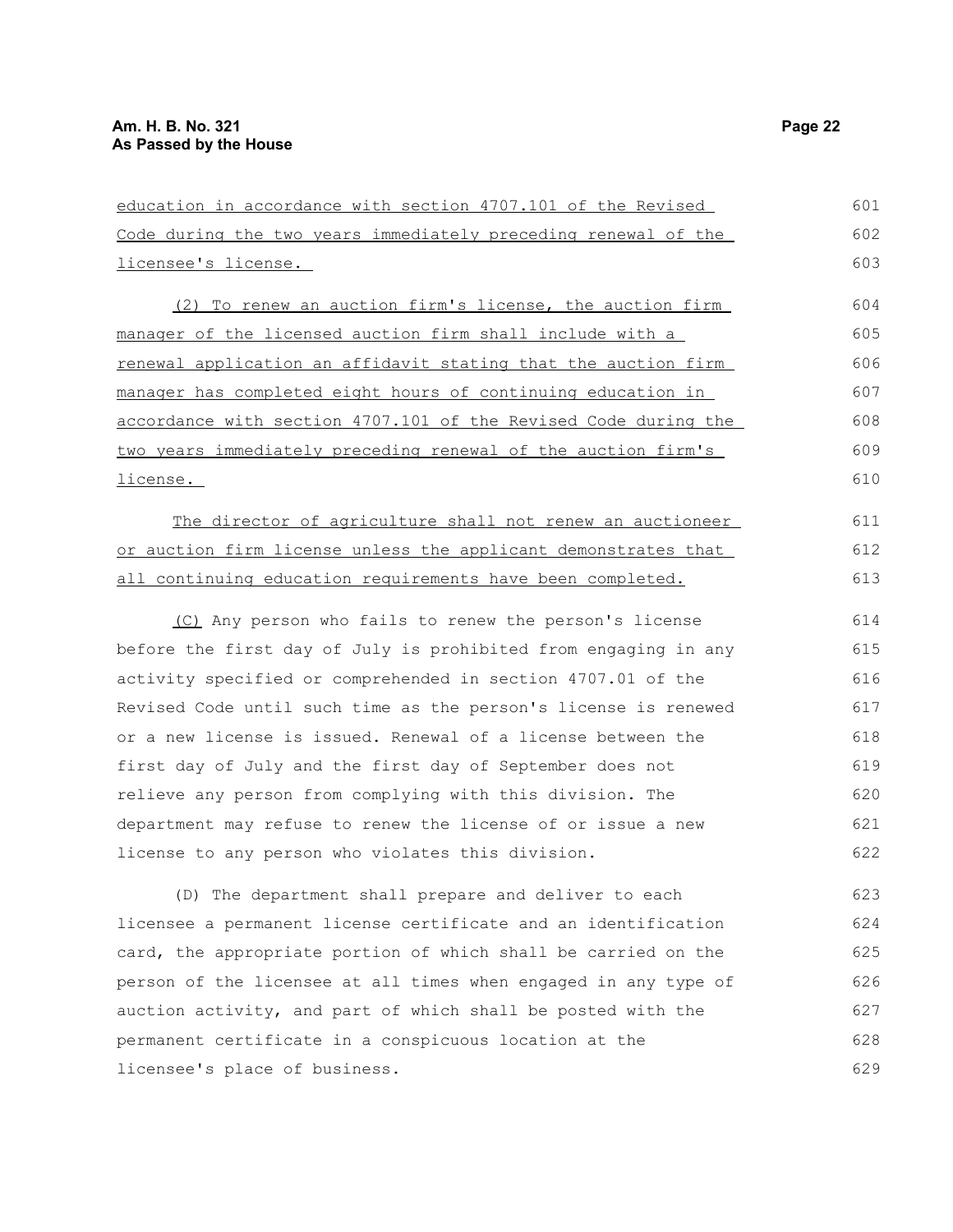#### **Am. H. B. No. 321 Page 23 As Passed by the House**

(E) Notice in writing shall be given to the department by each auctioneer or apprentice auctioneer-licensee of any change of principal business location or any change or addition to the name or names under which business is conducted, whereupon the department shall issue a new license for the unexpired period. Any change of business location or change or addition of names without notification to the department shall automatically cancel any license previously issued. For each new auctioneer's or apprentice auctioneer's license issued upon the occasion of a change in business location or a change in or an addition of names under which business is conducted, the department may collect a fee of ten dollars for each change in location, or name or each added name unless the notification of the change occurs concurrently with the renewal application or unless otherwise provided in section 4707.07 of the Revised Code. 630 631 632 633 634 635 636 637 638 639 640 641 642 643 644

 **Sec. 4707.101.** (A) A licensed auctioneer shall complete eight hours of continuing education in accordance with this section prior to renewal of the license under section 4707.10 of the Revised Code. The auction firm manager of a licensed auction firm shall complete eight hours of continuing education in accordance with this section prior to the renewal of the auction firm license under section 4707.10 of the Revised Code. 645 646 647 648 649 650 651

(B)(1) Except as provided in division (B)(2) of this section, a licensed auctioneer and an auction firm manager shall complete the eight hours of continuing education as follows: 652 653 654

(a) Three of the hours shall include areas of instruction in any of the following areas: an overview of this chapter and rules adopted under it, including any recent amendments to that chapter or rules; contract law; the uniform commercial code; auction ethics; or trust or escrow accounts. 655 656 657 658 659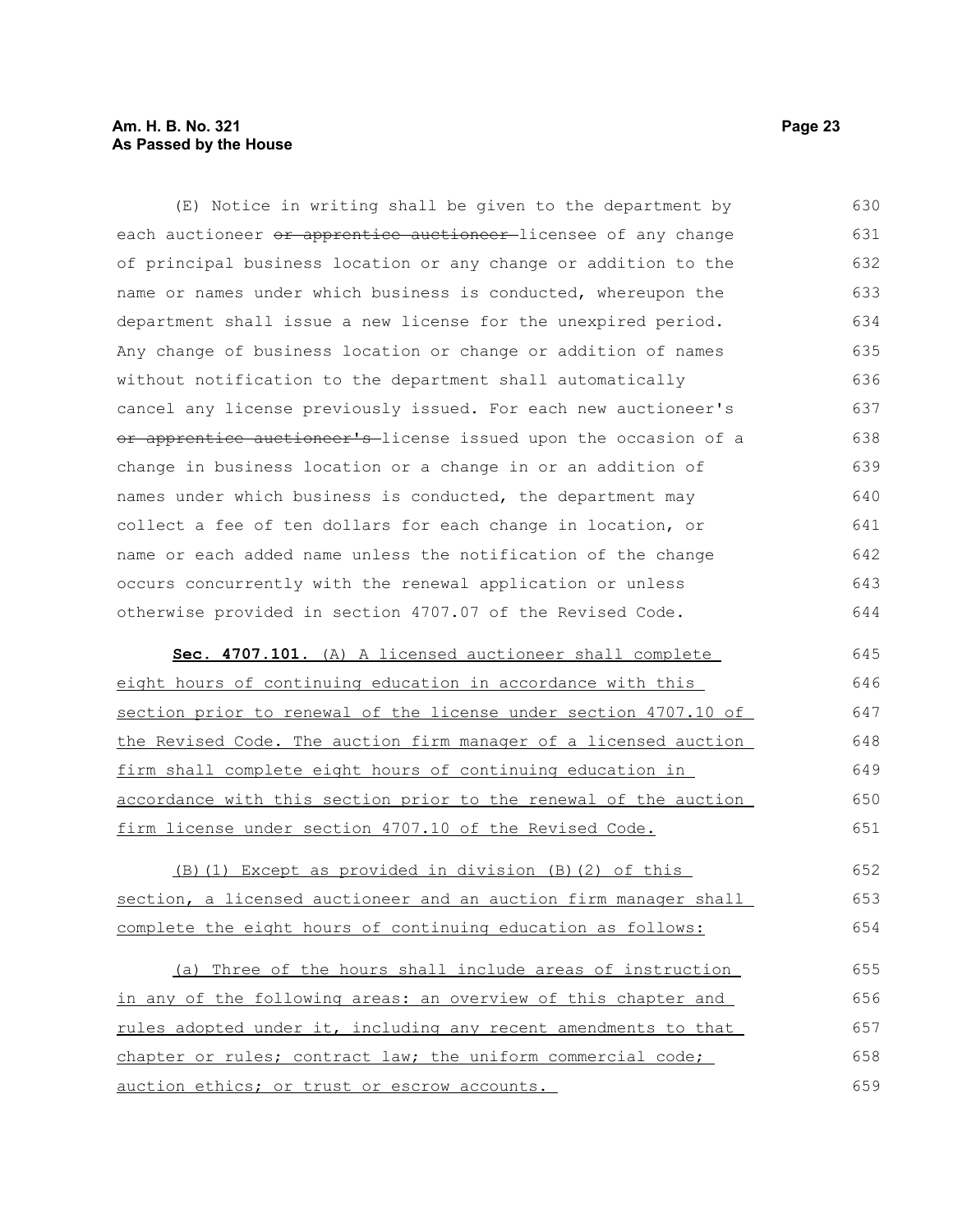| (b) Five of the hours shall include areas of instruction             | 660 |
|----------------------------------------------------------------------|-----|
| in any of the following areas: advertising and marketing;            | 661 |
| business math and accounting; insurance and liability; federal       | 662 |
| firearms law; business management; motor vehicle auctions; real      | 663 |
| estate auctions; or personal property auctions.                      | 664 |
| (2) If a licensed auctioneer has been issued a license               | 665 |
| with a period of validity of twelve months or less, the              | 666 |
| auctioneer shall complete four hours of continuing education as      | 667 |
| follows:                                                             | 668 |
| (a) One hour in the areas of instruction described in                | 669 |
| division (B)(1)(a) of this section;                                  | 670 |
| (b) Three hours in the areas of instruction described in             | 671 |
| division (B)(1)(b) of this section.                                  | 672 |
| (C) A licensed auctioneer or an auction firm manager of a            | 673 |
| <u>licensed auction firm may complete an area of instruction for</u> | 674 |
| continuing education hours in another state if both of the           | 675 |
| following apply:                                                     | 676 |
| (1) The area of instruction has been approved by the                 | 677 |
| appropriate state governing body in the other state.                 | 678 |
| (2) The Ohio auctioneers commission approves the                     | 679 |
| completion of the area of instruction by the auctioneer or an        | 680 |
| auction firm manager in the other state.                             | 681 |
| Sec. 4707.11. (A) Except as provided in division (B) of              | 682 |
| this section, each application for a license issued under this       | 683 |
| chapter shall be accompanied by proof of financial                   | 684 |
| responsibility in the form of either an irrevocable letter of        | 685 |
| credit or a cash bond or a surety bond in the amount of twenty-      | 686 |
| five thousand dollars. If the applicant gives a surety bond, the     | 687 |
| bond shall be executed by a surety company authorized to do          | 688 |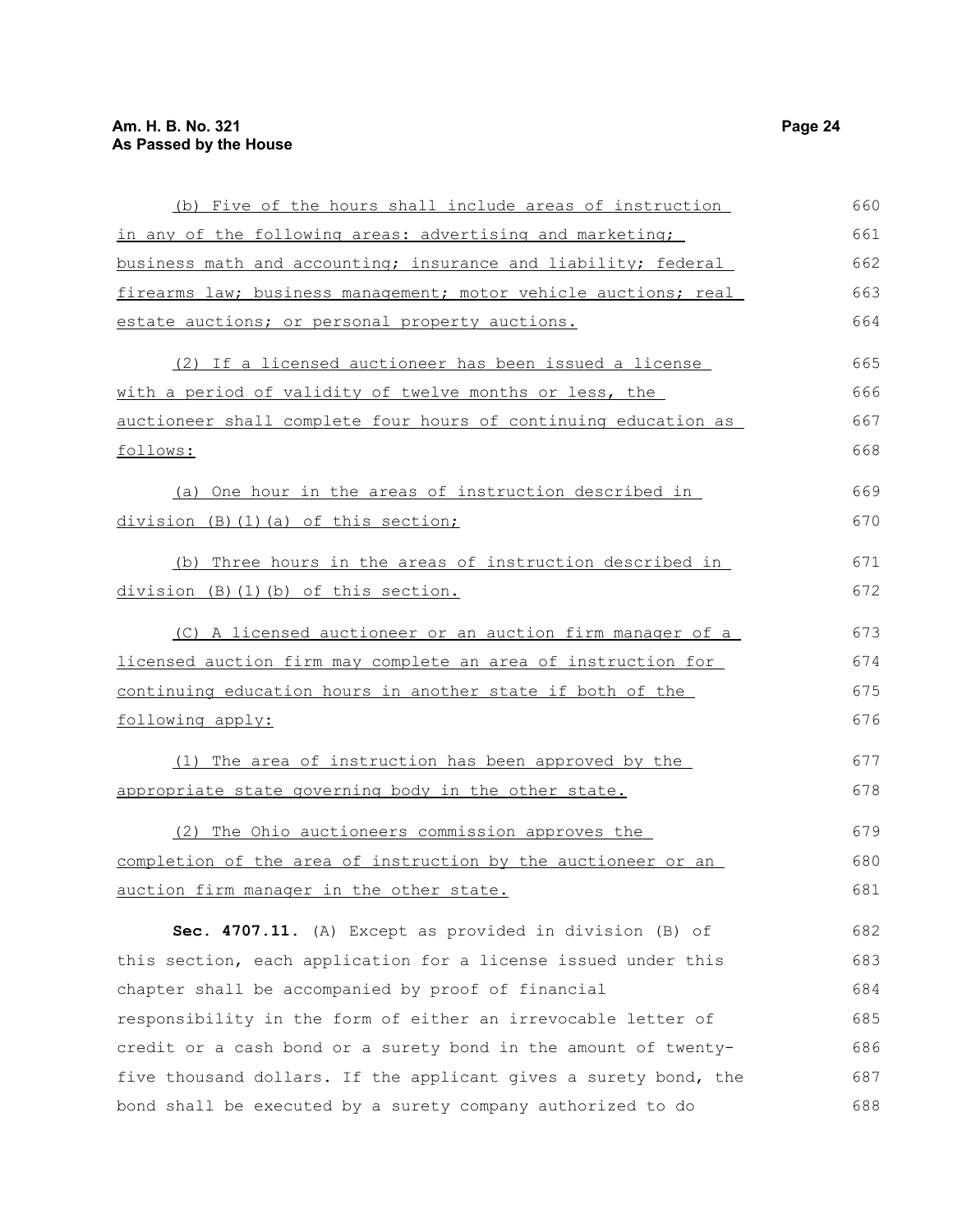business in this state.

A bond shall be made payable to the department of agriculture and shall include a condition that requires the applicant to comply with this chapter and rules adopted under it, including a requirement that the person refrain from conduct described in section 4707.15 of the Revised Code. All bonds shall be on a form approved by the director of agriculture. 690 691 692 693 694 695

A licensee shall maintain proof of financial responsibility for three years following the date of initial licensure. After the three-year period, a licensee who has not engaged in conduct described in section 4707.15 of the Revised Code and has not otherwise violated this chapter or rules adopted under it during that period shall no longer be required to maintain proof of financial responsibility except as otherwise provided in this section. 696 697 698 699 700 701 702 703

A licensee whose license expires without being renewed under section 4707.10 of the Revised Code or is suspended under section 4707.15 or 4707.30 of the Revised Code shall give proof of financial responsibility in accordance with this section in order to obtain reinstatement or reactivation of the license.

(B) Division (A) of this section does not apply to  $\frac{any}{ }$ either of the following: 709 710

(1) A licensee whose license was issued prior to July 1, 2003, provided that the license continues to be renewed under section 4707.10 of the Revised Code and is not suspended under section 4707.15 or 4707.30 of the Revised Code; 711 712 713 714

(2) An apprentice auctioneer licensee whose license was issued under section 4707.09 of the Revised Code prior to July 1, 2003, and who applies for an auctioneer's license under 715 716 717

689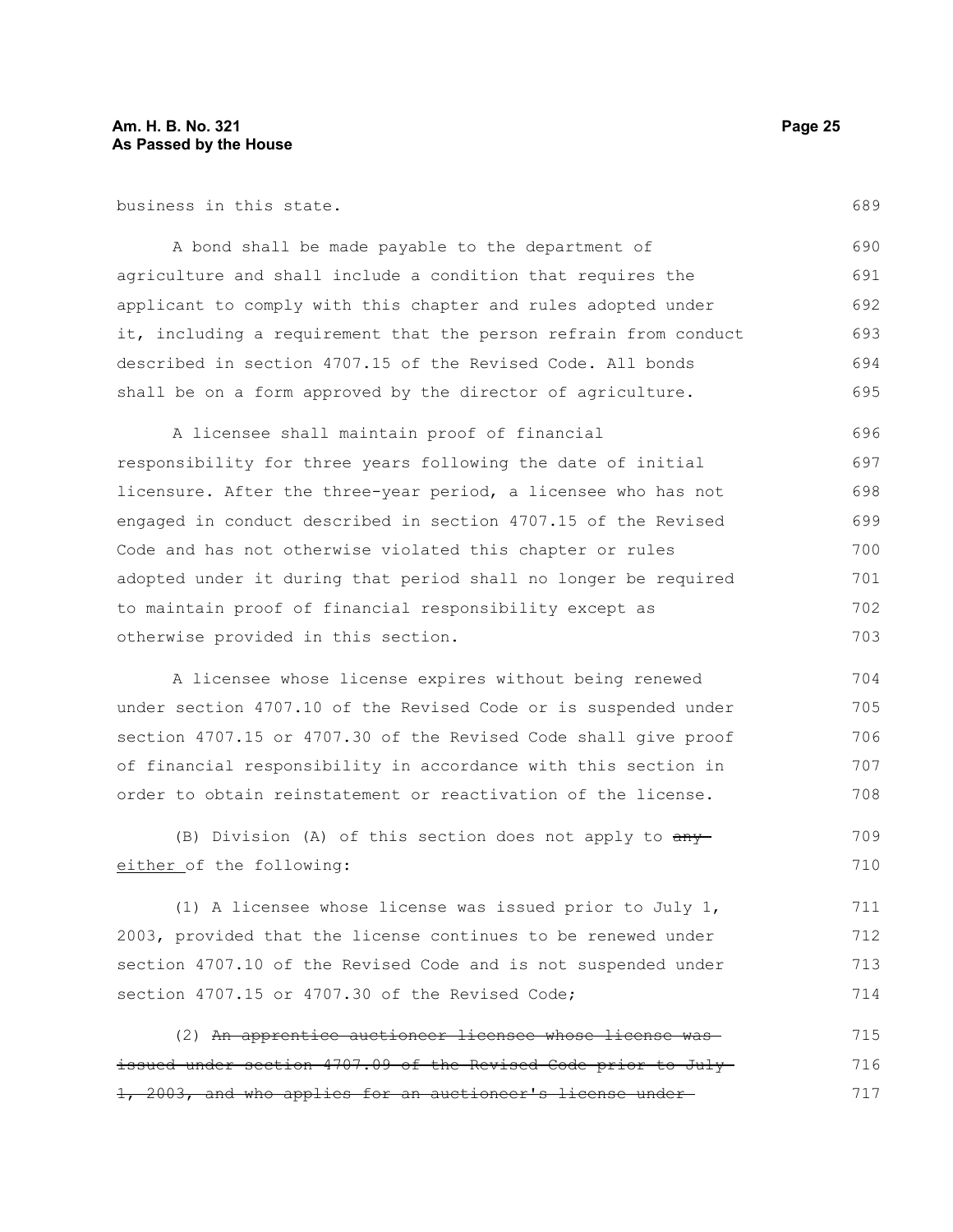| section 4707.07 of the Revised Code on or after July 1, 2003,     | 718 |
|-------------------------------------------------------------------|-----|
| provided that the apprentice auctioneer's license is not          | 719 |
| suspended under section 4707.15 or 4707.30 of the Revised Code,-  | 720 |
| and, if necessary, continues to be renewed under section 4707.10  | 721 |
| of the Revised Code, prior to the issuance of the auctioneer's-   | 722 |
| license to the applicant;                                         | 723 |
| (3) An auction firm license that is issued under section          | 724 |
| 4707.074 of the Revised Code.                                     | 725 |
| Sec. 4707.12. A nonresident may operate as an auctioneer $\tau$   | 726 |
| apprentice auctioneer, or special auctioneer within the state by  | 727 |
| conforming to this chapter.                                       | 728 |
| The department of agriculture may, within its discretion,         | 729 |
| waive the testing and schooling requirements for a nonresident,   | 730 |
| provided that the nonresident holds a valid auctioneer or-        | 731 |
| apprentice auctioneer-license issued by a state with which the    | 732 |
| department has entered into a reciprocal licensing agreement.     | 733 |
| Nonresidents wishing to so operate in this state shall make       | 734 |
| application in writing to the department and furnish the          | 735 |
| department with proof of their ability to conduct an auction,     | 736 |
| proof of license and financial responsibility, as well as other   | 737 |
| information that the department may request. If a state with      | 738 |
| which the department has entered into a reciprocal licensing      | 739 |
| agreement does not require an apprenticeship, the applicant       | 740 |
| shall provide proof of license for a period of at least one year- | 741 |
| prior to receipt of the application.                              | 742 |

This section does not apply to A nonresident auctioneers who do not have a license auctioneer from a state with which the department has not entered into a reciprocal licensing agreement shall not operate as an auctioneer in this state, unless that nonresident auctioneer is issued a license under this chapter. 743 744 745 746 747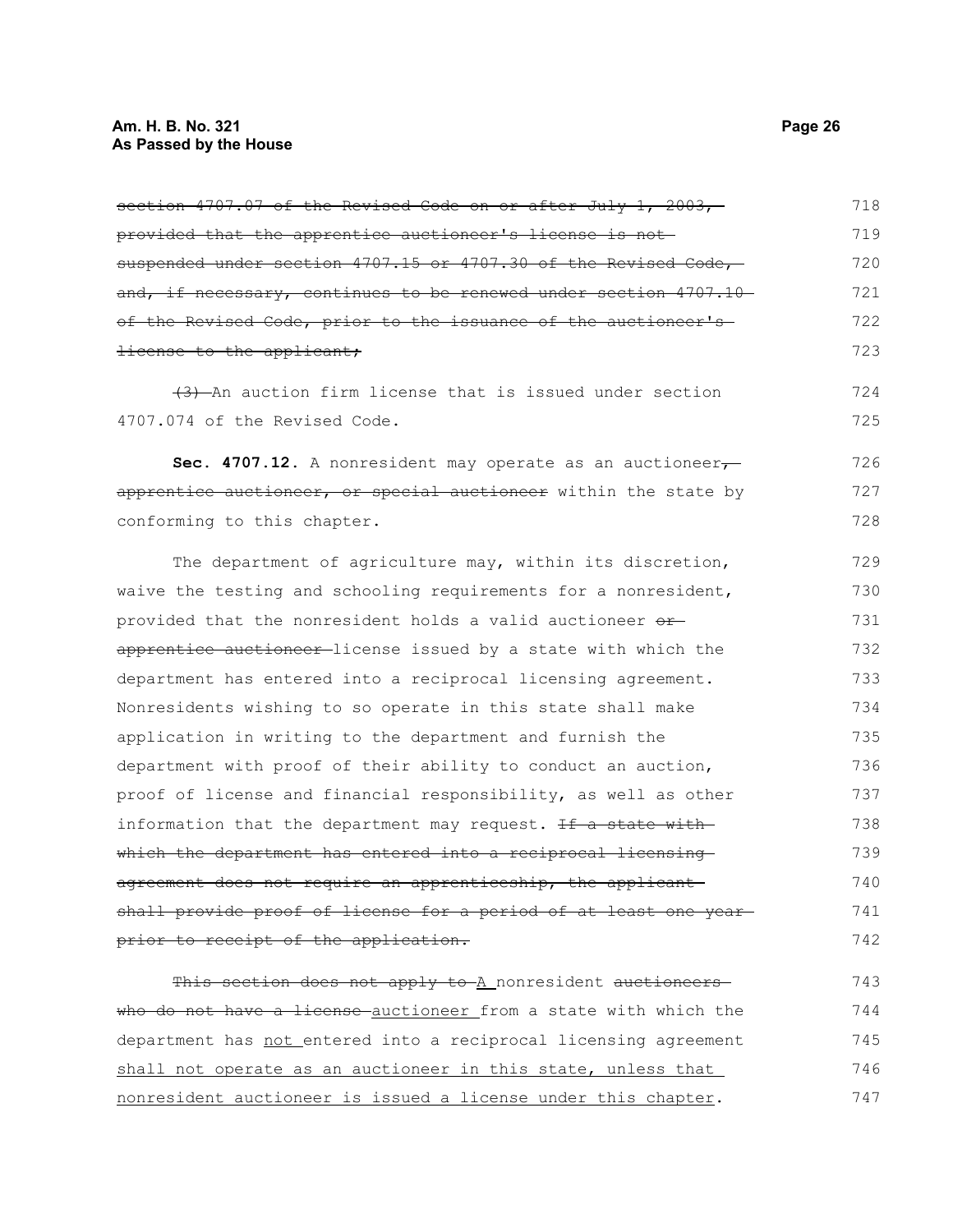### **Am. H. B. No. 321 Page 27 As Passed by the House**

| Sec. 4707.14. (A) Each person licensed under this chapter        | 748 |
|------------------------------------------------------------------|-----|
| shall have a definite place of business in this state.           | 749 |
| (B) Except as provided in division (C) of this section, if-      | 750 |
| the If a licensee is a nonresident, it is not necessary for the  | 751 |
| licensee to maintain an active place of business within this     | 752 |
| state if the licensee maintains such a place of business in the  | 753 |
| state where the licensee is a resident.                          | 754 |
| (C) A nonresident who is licensed as a special auctioneer-       | 755 |
| under section 4707.071 of the Revised Code shall have a definite | 756 |
| place of business within the state and shall not conduct-        | 757 |
| auctions anywhere else in the state other than the licensee's    | 758 |
| place of business.                                               | 759 |
| Sec. 4707.15. (A) The department of agriculture may deny,        | 760 |
| refuse to renew, suspend, or revoke the license of any auction   | 761 |
| firm, or auctioneer, apprentice auctioneer, or special           | 762 |
| auctioneer- for any of the following causes:                     | 763 |
| (1) Obtaining a license through false or fraudulent              | 764 |
| representation;                                                  | 765 |
| (2) Making any substantial misrepresentation in an               | 766 |
| application for a license;                                       | 767 |
| (3) A continued course of misrepresentation or for making        | 768 |
| false promises through agents, advertising, or otherwise;        | 769 |
| (4) Specifying that an auction is a reserve auction,             | 770 |
| absolute auction, multi-parcel auction, or estate auction, but   | 771 |
| not conducting the auction as specified;                         | 772 |
| (5) Failing to account for or remit, within a reasonable         | 773 |
| time, any money or property belonging to others that comes into  | 774 |
| the licensee's possession, and for commingling funds of others   | 775 |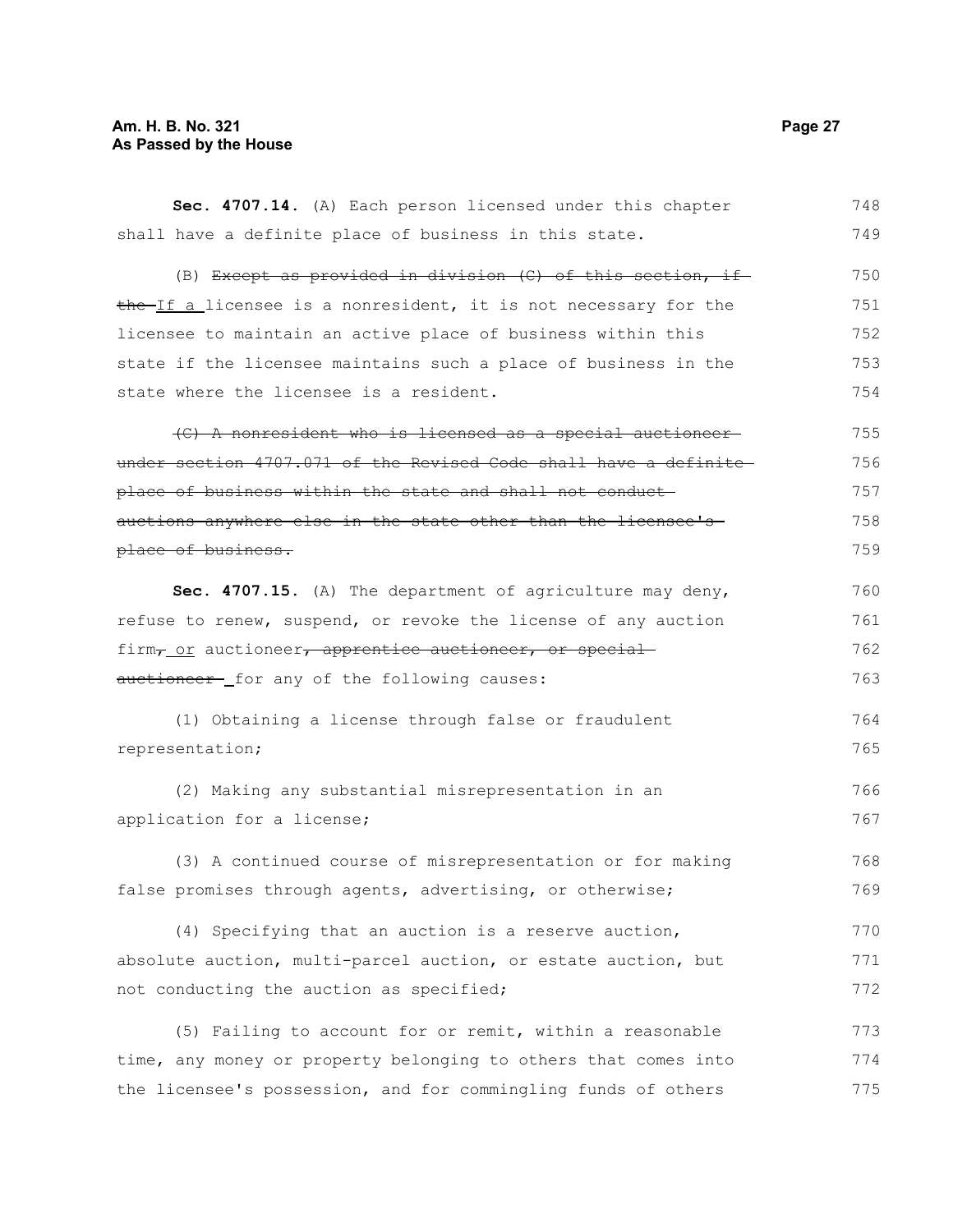with the licensee's own, or failing to keep funds of others in an escrow or trust account, except that in the case of a transaction involving real estate, such funds shall be maintained in accordance with division (A)(26) of section 4735.18 of the Revised Code; (6) Paying valuable consideration to any person who has violated this chapter; (7) Except as provided in division (B) of this section, conviction in a court of competent jurisdiction of this state or any other state of a criminal offense involving fraud, forgery, embezzlement, false pretenses, extortion, conspiracy to defraud, or another similar offense or a felony; (8) Violation of this chapter or rules adopted under it; (9) Failure to furnish voluntarily at the time of execution, copies of all written instruments prepared by the auctioneer or auction firm; (10) Any conduct of a person that is licensed under this chapter that demonstrates bad faith, dishonesty, incompetency, or untruthfulness; (11) Any other conduct of a person that is licensed under this chapter that constitutes improper, fraudulent, or dishonest dealings; (12) Failing prior to the sale at public auction to enter into a written contract with the owner or consignee of any property to be sold, containing the terms and conditions upon which the licensee received the property for auction; (13) The use of any power of attorney to circumvent this chapter; 776 777 778 779 780 781 782 783 784 785 786 787 788 789 790 791 792 793 794 795 796 797 798 799 800 801 802 803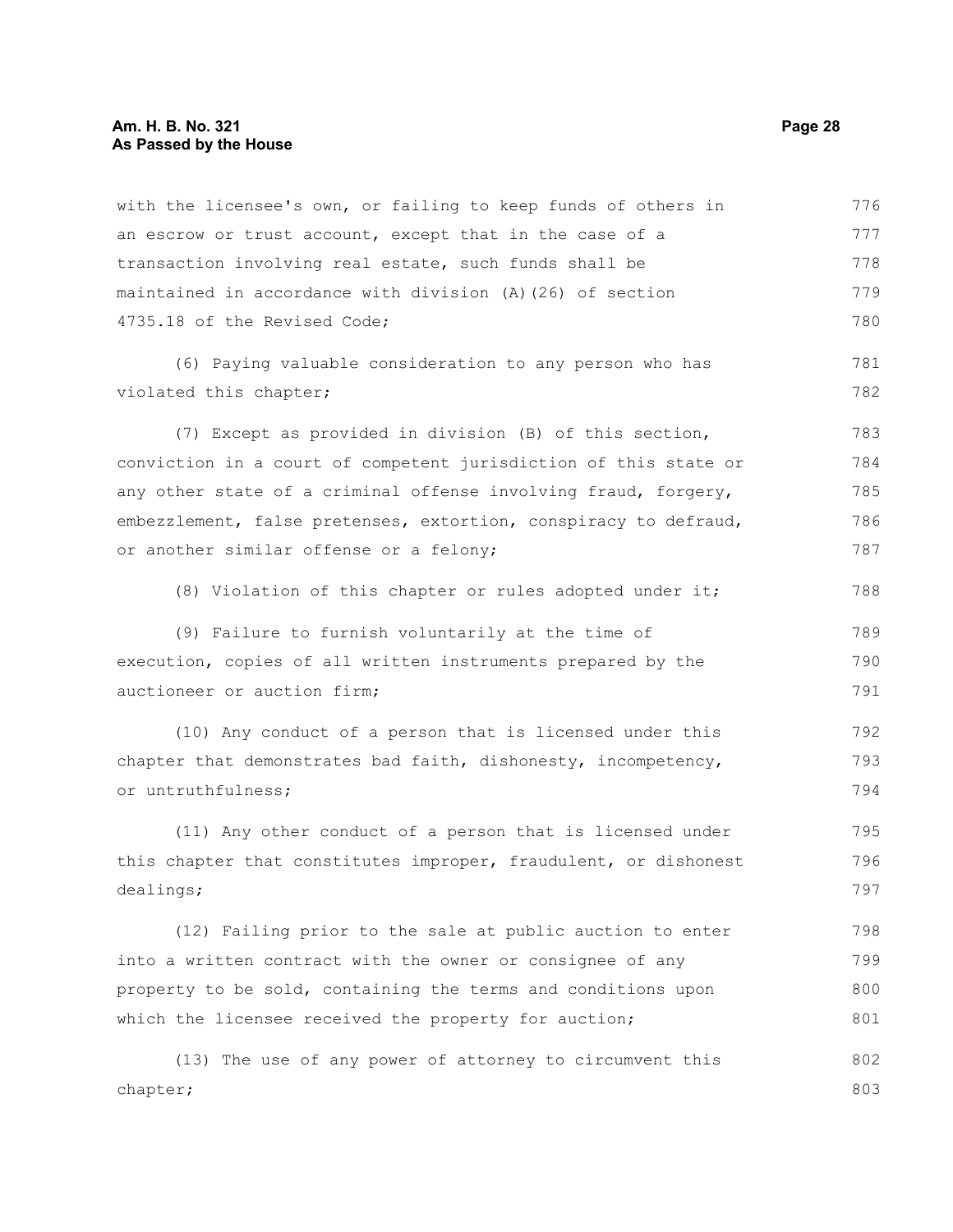(14) Failure to display either of the following: (a) The sign required under section 4707.22 of the Revised Code; or (b) A notice conspicuously at the clerk's desk or on a bid card that clearly states the terms and conditions of the auction and, if applicable, an explanation of the multi-parcel auction process. (15) Failure to notify the department of any conviction of a felony or crime involving fraud within fifteen days of conviction; (16) Aiding an unlicensed person in the performance of services or acts that require a license under this chapter; (17) The suspension or revocation of a license to engage in auctioneering or other disciplinary action by the licensing authority of another state; (18) The refusal or disapproval by the licensing authority of another state of an application for a license to engage in auctioneering; (19) Failure of a licensee to notify the department of agriculture within fifteen days of a disciplinary action against the licensee by another state's applicable governing authority; (20) Engaging in auctioneering or providing auction services without a license or during the suspension of a license; (21) Attempting to cheat or cheating on an auctioneer examination or aiding another to cheat on an examination. 804 805 806 807 808 809 810 811 812 813 814 815 816 817 818 819 820 821 822 823 824 825 826 827 828 829

(B) The department shall not refuse to issue a license to 830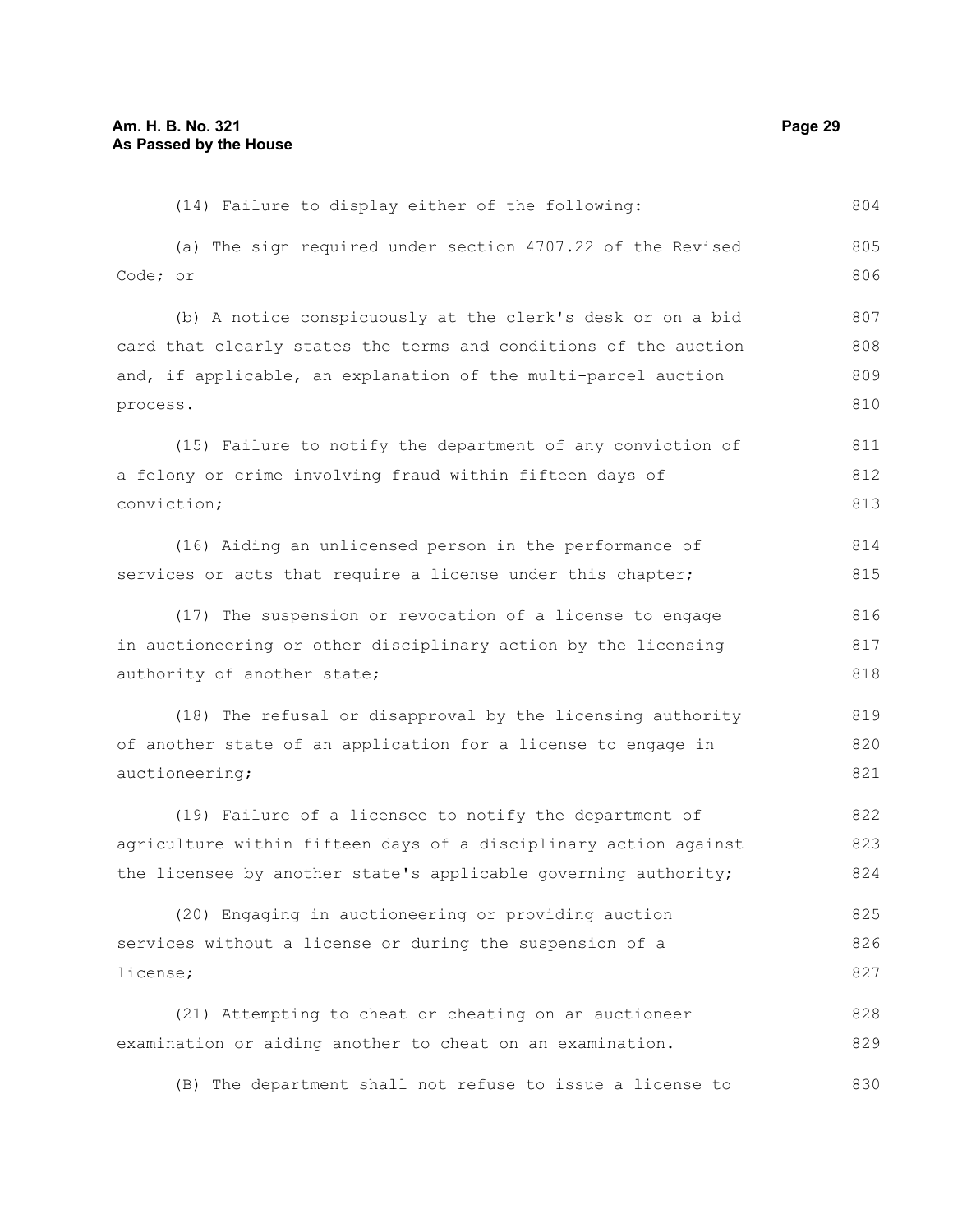### **Am. H. B. No. 321 Page 30 As Passed by the House**

| an applicant because of a criminal conviction unless the refusal | 831 |
|------------------------------------------------------------------|-----|
| is in accordance with section 9.79 of the Revised Code.          | 832 |
| Sec. 4707.151. (A) No person shall engage in bid rigging.        | 833 |
| (B) As used in this section, "bid rigging" means a               | 834 |
| conspiracy between auctioneers, apprentice auctioneers, special  | 835 |
| auctioneers, any participants in an auction, or any other        | 836 |
| persons who agree not to bid against each other at an auction or | 837 |
| who otherwise conspire to decrease or increase the number or     | 838 |
| amounts of bids offered at auction.                              | 839 |
| Sec. 4707.153. (A) An auctioneer license or auction firm         | 840 |
| license is automatically suspended if the following apply, as    | 841 |
| applicable:                                                      | 842 |
| The director of agriculture determines that a licensed<br>(1)    | 843 |
| auctioneer has failed to complete the continuing education       | 844 |
| requirements established under section 4707.101 of the Revised   | 845 |
| Code.                                                            | 846 |
| (2) The director determines the auction firm manager of a        | 847 |
| licensed auction firm has failed to complete the continuing      | 848 |
| education requirements established under section 4707.101 of the | 849 |
| Revised Code.                                                    | 850 |
| A license is automatically suspended on the date on which        | 851 |
| the director makes a determination under division (A) (1) or (2) | 852 |
| of this section. The director shall provide the offending        | 853 |
| licensee with an opportunity for an administrative hearing on    | 854 |
| the suspension in accordance with Chapter 119. of the Revised    | 855 |
| <u>Code.</u>                                                     | 856 |
| (B) If an auctioneer's or auction firm's license is              | 857 |
| suspended under division (A) of this section, the auctioneer or  | 858 |
| auction firm manager of the auction firm shall provide proof of  | 859 |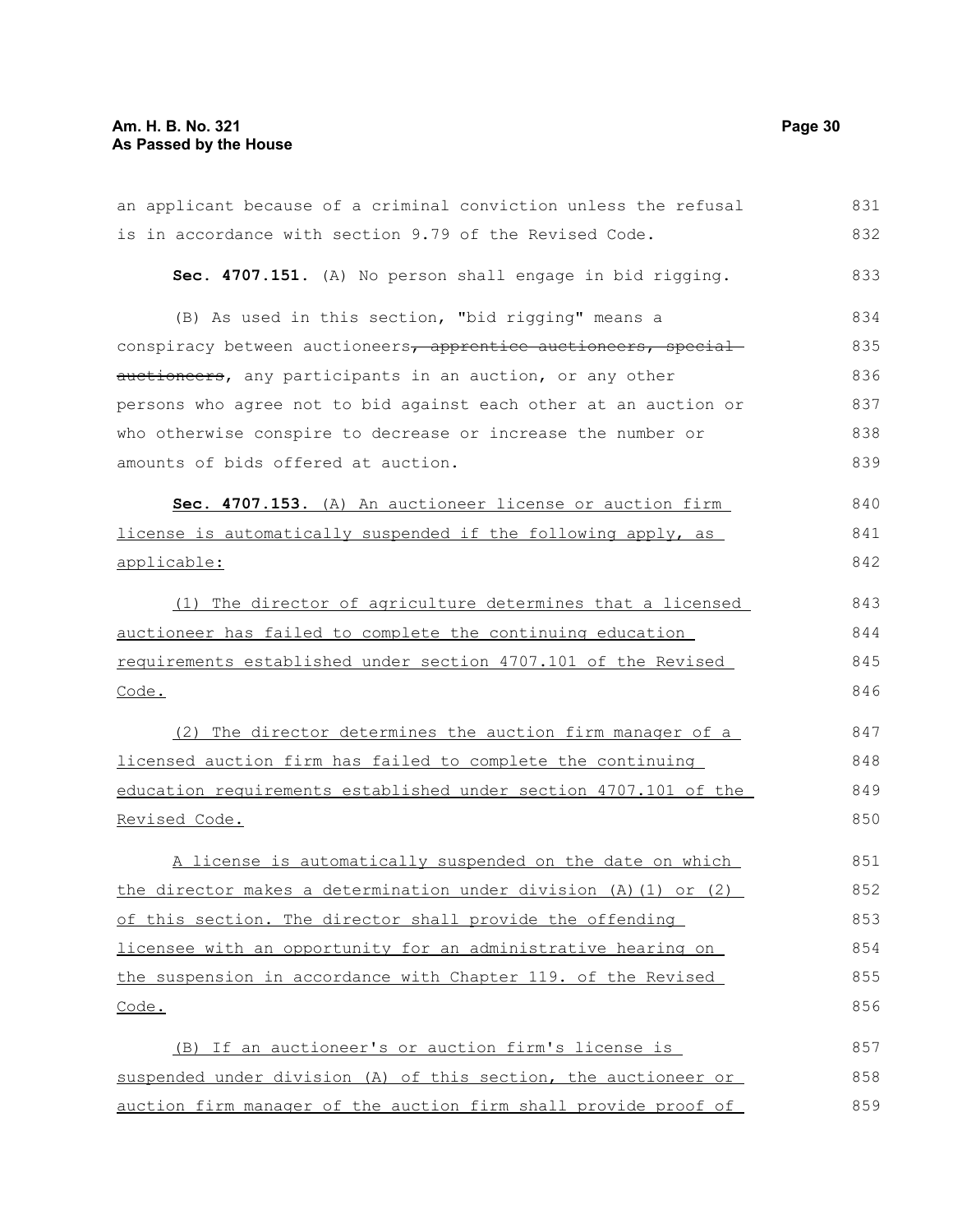| completion of the continuing education requirements not later        | 860 |
|----------------------------------------------------------------------|-----|
| than one hundred eighty days after the date that the suspension      | 861 |
| is issued. If such an auctioneer or auction firm manager fails       | 862 |
| to submit the proof of completion of the continuing education        | 863 |
| requirements within that time period, the license is                 | 864 |
| automatically revoked. The director shall provide the former         | 865 |
| licensee an opportunity for an administrative hearing on the         | 866 |
| revocation in accordance with Chapter 119. of the Revised Code.      | 867 |
| (C) If an auctioneer or auction firm license is revoked              | 868 |
| <u>under this section, the former licensee shall not apply for a</u> | 869 |
| new license under this chapter earlier than one year after the       | 870 |
| revocation. The applicant shall comply with all requirements         | 871 |
| under section 4707.07 or 4707.074 of the Revised Code, as            | 872 |
| applicable.                                                          | 873 |
| Sec. 4707.16. (A) The department of agriculture may, upon            | 874 |
| its own motion, and shall, upon the verified written complaint       | 875 |

its own motion, and shall, upon the verified written complaint of any person, investigate the actions of any auction firm,  $or$ auctioneer, apprentice auctioneer, or special auctioneer, any applicant for an auction firm's $\frac{1}{\sqrt{2}}$  auctioneer's, apprentice auctioneer's, or special auctioneer's license, or any person who assumes to act in that capacity, if the complaint, together with other evidence presented in connection with it, makes out a prima-facie case. 876 877 878 879 880 881 882

If the department determines that any such applicant is not entitled to receive a license, a license shall not be granted to the applicant, and if the department determines that any licensee is guilty of a violation of section 4707.14 or 4707.15 of the Revised Code, the department may suspend or revoke the license. Any auction firm, or auctioneer, apprentice auctioneer, or special auctioneer who has had the auction 883 884 885 886 887 888 889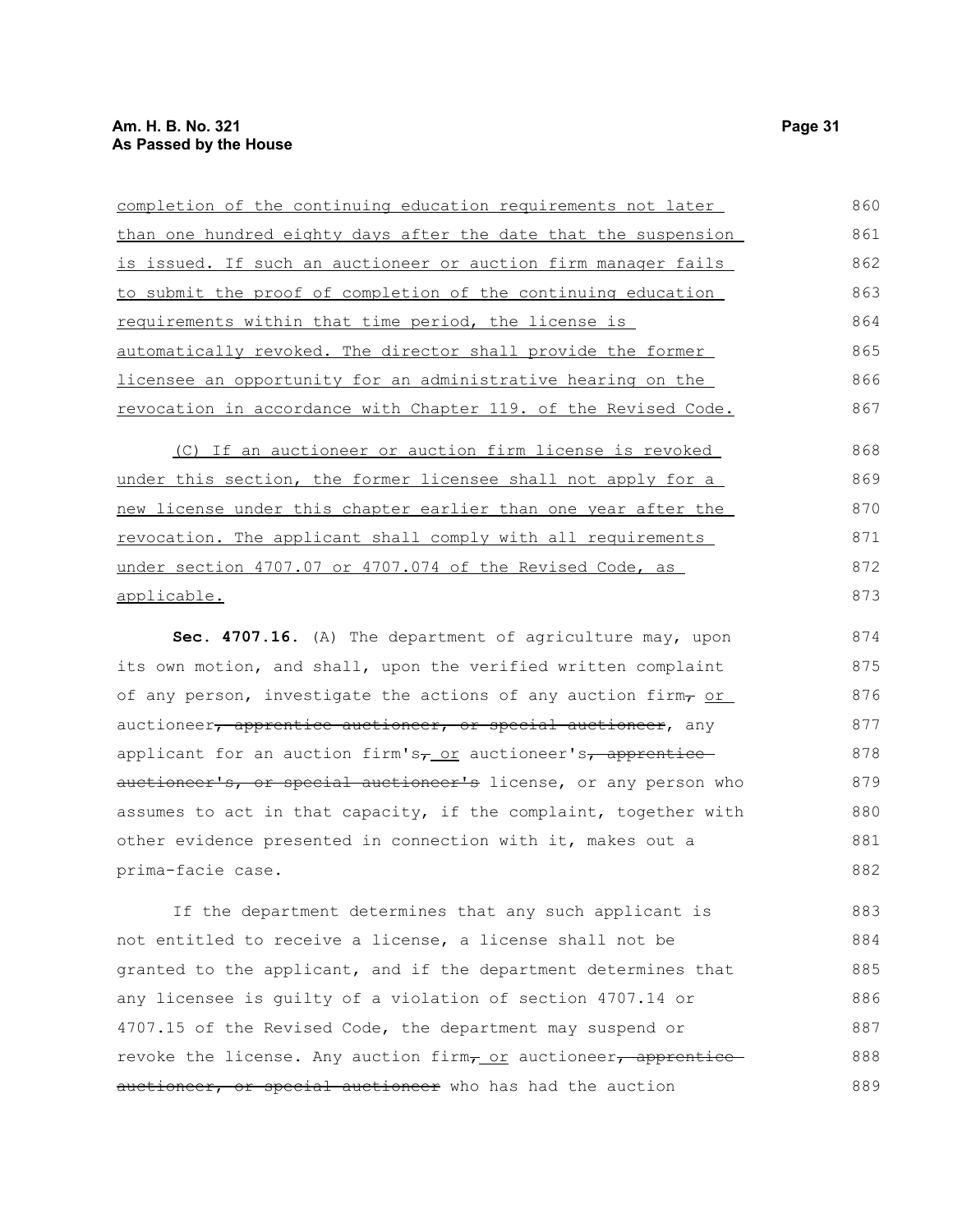firm's<sub>7</sub> or auctioneer's, apprentice auctioneer's, or special auctioneer's license revoked shall not be issued another such license for a period of two years from the date of revocation. 890 891 892

(B) The department may investigate complaints concerning the violation of sections 4707.02 and 4707.15 of the Revised Code and may subpoena witnesses in connection with such investigations as provided in this section. The department may make application to the court of common pleas for an order enjoining the violation of sections 4707.02 and 4707.15 of the Revised Code, and upon a showing by the department that any licensed auction firm, or auctioneer, apprentice auctioneer, or special auctioneer has violated or is about to violate section 4707.15 of the Revised Code, or any person has violated or is about to violate section 4707.02 of the Revised Code, an injunction, restraining order, or other order as may be appropriate shall be granted by the court. 893 894 895 896 897 898 899 900 901 902 903 904 905

(C) The department may compel by subpoena the attendance of witnesses to testify in relation to any matter over which it has jurisdiction and that is the subject of inquiry and investigation by it, and require the production of any book, paper, or document pertaining to that matter. In case any person fails to file any statement or report, obey any subpoena, give testimony, or produce any books, records, or papers as required by such a subpoena, the court of common pleas of any county in the state, upon application made to it by the department, shall compel obedience by attachment proceedings for contempt, as in the case of disobedience of the requirements of a subpoena issued from that court, or a refusal to testify therein. 906 907 908 909 910 911 912 913 914 915 916 917

(D) When the department determines that a person not licensed under this chapter is engaged in or is believed to be 918 919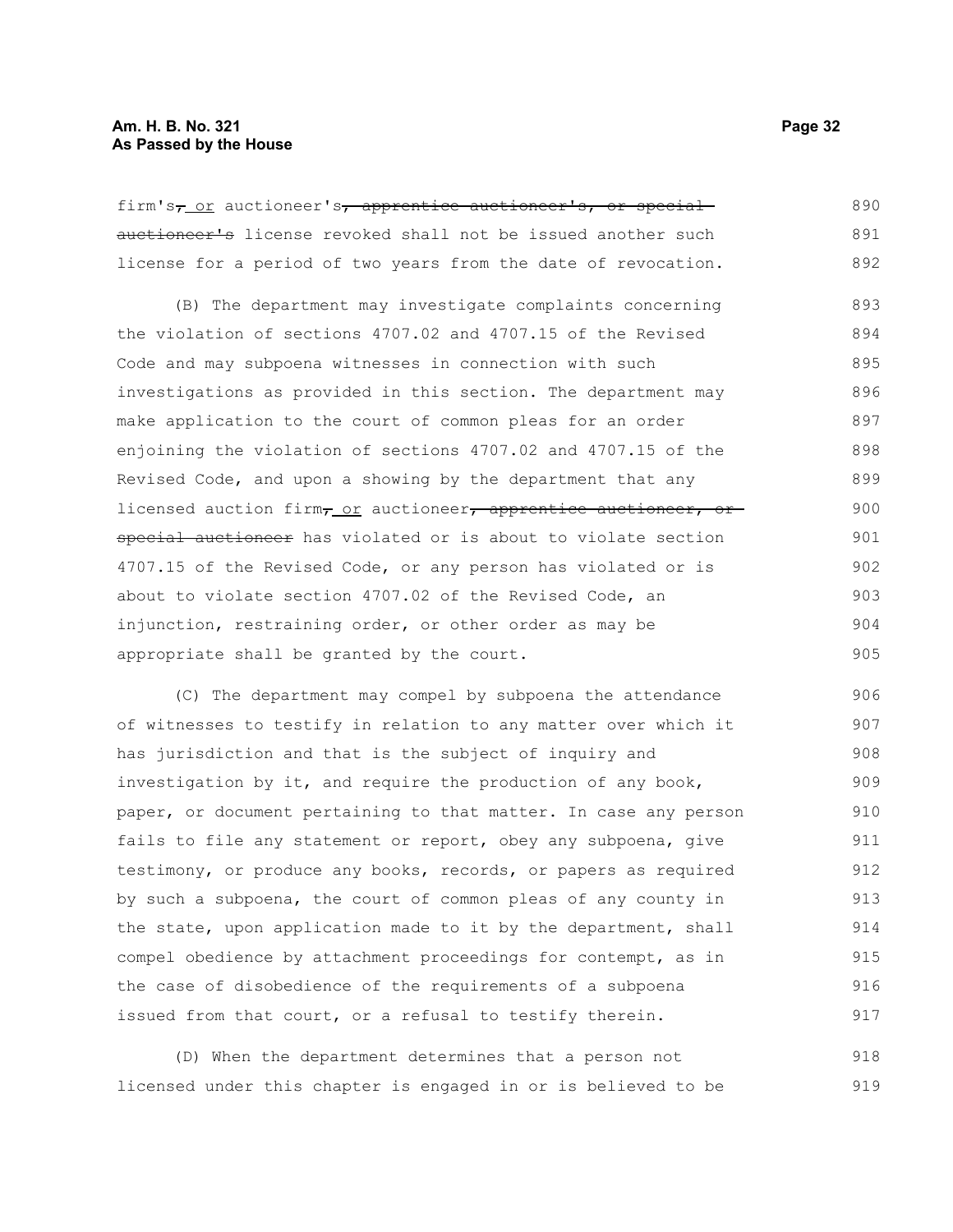#### **Am. H. B. No. 321 Page 33 As Passed by the House**

engaged in activities for which a license is required under this chapter, the department may issue an order to that person requiring the person to show cause as to why the person should not be subject to licensing under this chapter. If the department, after a hearing, determines that the activities in which the person is engaged are subject to licensing under this chapter, the department may issue a cease-and-desist order that shall describe the person and activities that are subject to the order. A cease-and-desist order issued under this section shall be enforceable in and may be appealed to the common pleas courts of this state under Chapter 119. of the Revised Code. 920 921 922 923 924 925 926 927 928 929 930

(E) In addition to the remedies provided under this section and irrespective of whether an adequate remedy at law exists, the department may apply to a court of common pleas for a temporary or permanent injunction or other appropriate relief for continued violations of this chapter. For purposes of this division, the court of common pleas shall be the court of common pleas of Licking county or the court of common pleas of the county where the violation occurs. 931 932 933 934 935 936 937 938

(F) For purposes of this section, investigative costs incurred by the department are recoverable either by the issuance of an administrative order of the department or by an order of a court of competent jurisdiction. 939 940 941 942

**Sec. 4707.171.** There is hereby created in the state treasury the auction education fund. Seven dollars and fifty cents of each fee collected for an initial or renewed auction firm's or apprentice auctioneer's license shall be credited to the auction education fund. In addition, seven dollars and fifty cents out of each one hundred dollars that is collected as a fee for an initial or renewed auctioneer's license or for a renewed 943 944 945 946 947 948 949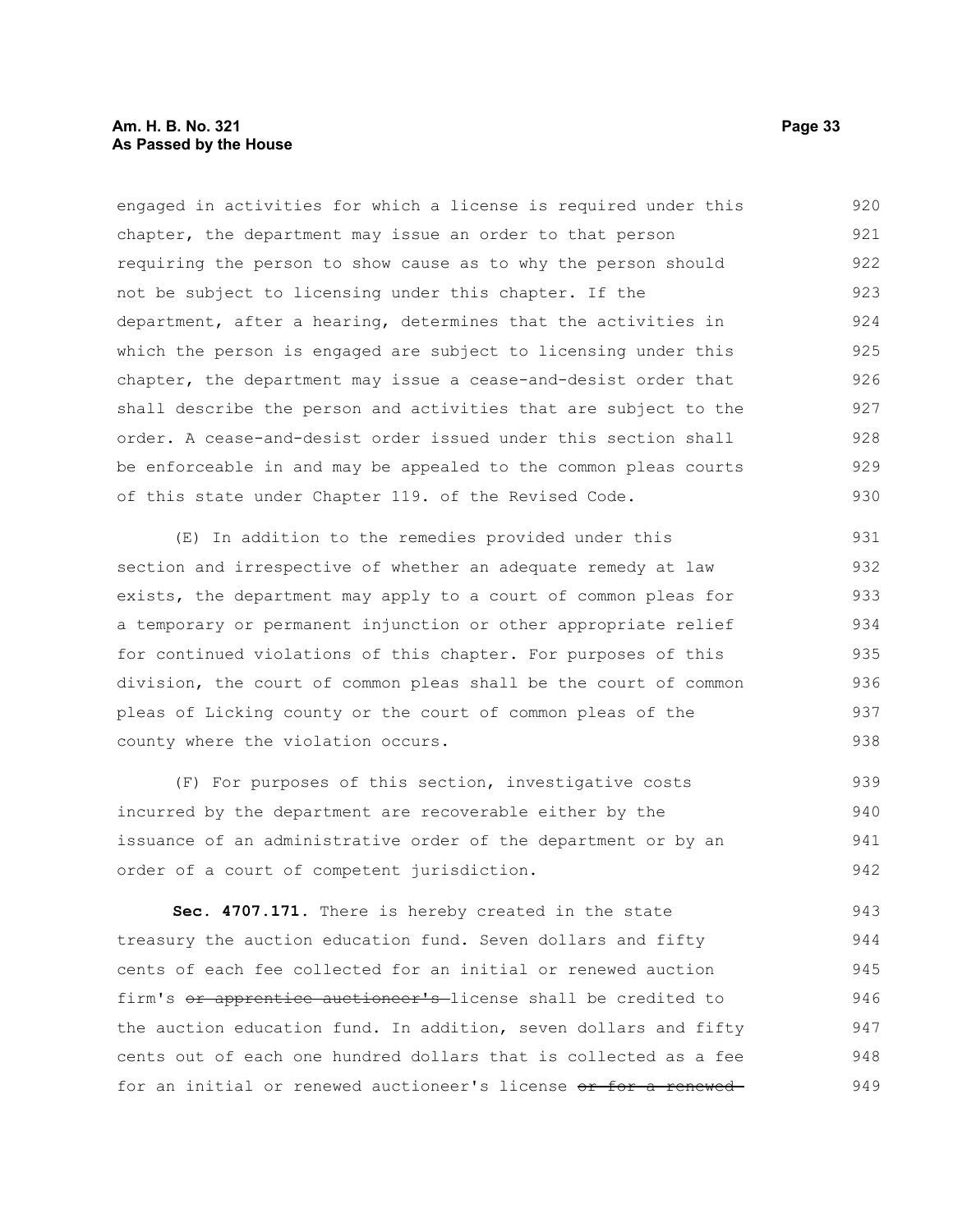special auctioneer's license-shall be credited to the fund. All interest earned on moneys deposited in the state treasury to the credit of the auction education fund shall be credited to the fund. 950 951 952 953

The state auctioneers commission shall use any moneys from the auction education fund to advance and underwrite education and research in the auction field for the benefit of those licensed under this chapter and the auctioneering public and to cooperate with associations of auctioneers and other groups for the education of auctioneers and the advancement of the auction profession in this state.

**Sec. 4707.18.** No person engaged in the business of, or acting in the capacity of, an auction firm $\tau$  or auctioneer, or special auctioneer shall bring or maintain any action in the courts of this state for the collection of compensation for any services performed as an auction firm or auctioneer without first alleging and proving that the person was a duly licensed auction firm $_7$  or auctioneer, or special auctioneer at the time the alleged cause of action arose.

**Sec. 4707.19.** (A) The director of agriculture may adopt reasonable rules necessary for the implementation of this chapter in accordance with Chapter 119. of the Revised Code. In addition, the director shall adopt rules in accordance with Chapter 119. of the Revised Code that establish the portion of license fees collected under this chapter that are to be deposited into the auction recovery fund under section 4707.25 of the Revised Code. 969 970 971 972 973 974 975 976

No person shall fail to comply with a rule adopted under this chapter. 977 978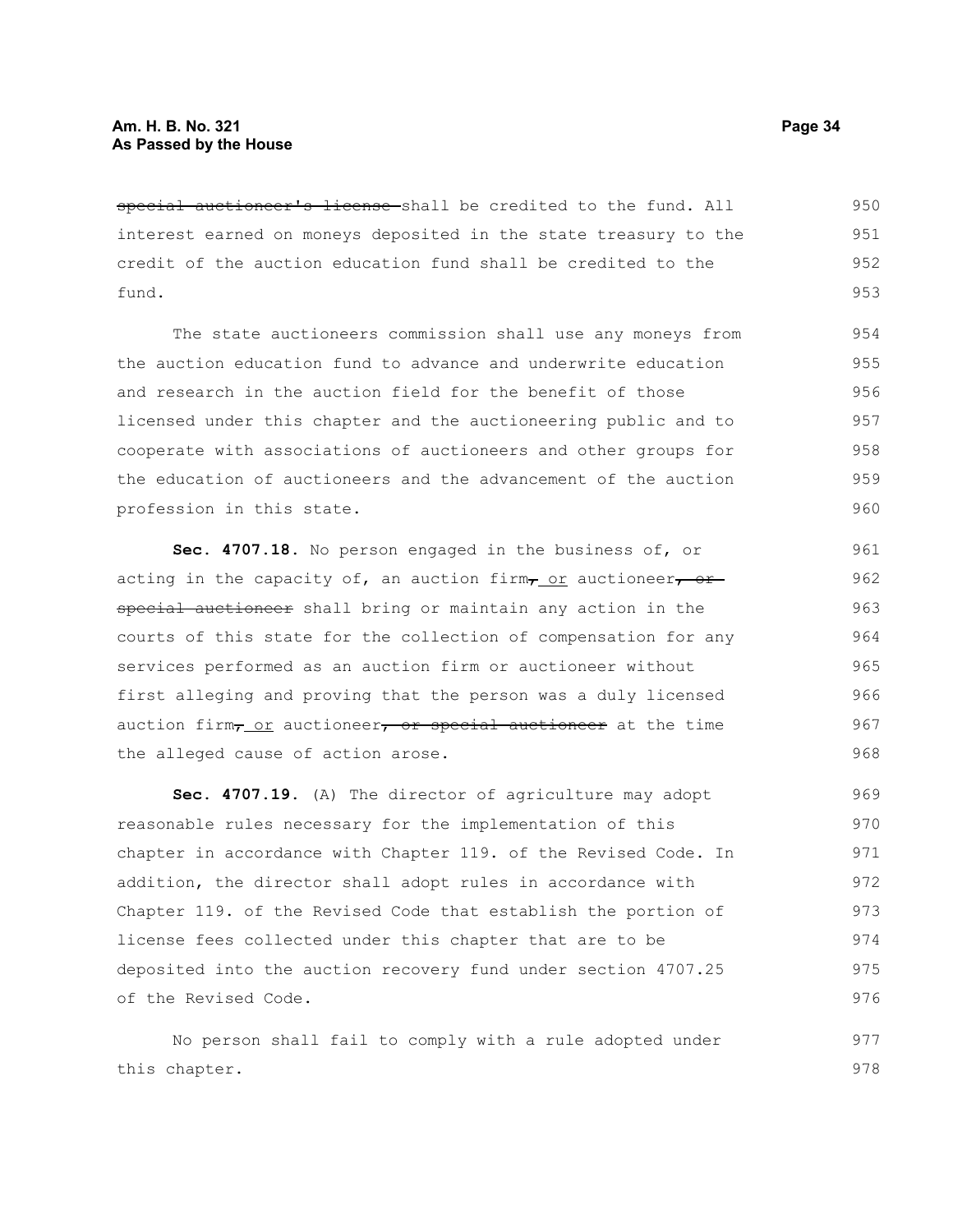#### **Am. H. B. No. 321 Page 35 As Passed by the House**

(B) The director shall adopt rules that establish a schedule of civil penalties for violations of this chapter, rules adopted under it, or orders issued under it. The rules shall provide that the civil penalty for the first violation of this chapter, rule, or order shall not exceed five thousand dollars and the civil penalty for each subsequent offense shall not exceed ten thousand dollars. In addition, the director, in establishing the schedule of civil penalties in the rules, shall consider past violations of this chapter and rules adopted under it, the severity of a violation, and the amount of actual or potential damage to the public or the auction profession. 979 980 981 982 983 984 985 986 987 988 989

(C) The department of agriculture may hear testimony in matters relating to the duties imposed on it, and any person authorized by the director may administer oaths. The department may require other proof of the honesty and truthfulness of any person named in the application for an auction firm's $\tau$  or auctioneer's, apprentice auctioneer's, or special auctioneer's license before admitting the applicant to an examination or issuing a license.

**Sec. 4707.20.** (A) Except when conducting an auction under division (B)(5)(b) of section 4707.02 of the Revised Code, no person shall act as an auction firm, or auctioneer, or specialauctioneer until the person has first entered into a written contract or agreement in duplicate with the owner or consignee of any property to be sold, containing the terms and conditions upon which the licensee receives or accepts the property for sale at auction. The contracts or agreements shall, for a period of two years, be kept on file in the office of every person so licensed. No apprentice auctioneer shall be authorized to enterinto such a contract or agreement without the written consent of the apprentice auctioneer's sponsoring auctioneer, and all 998 999 1000 1001 1002 1003 1004 1005 1006 1007 1008 1009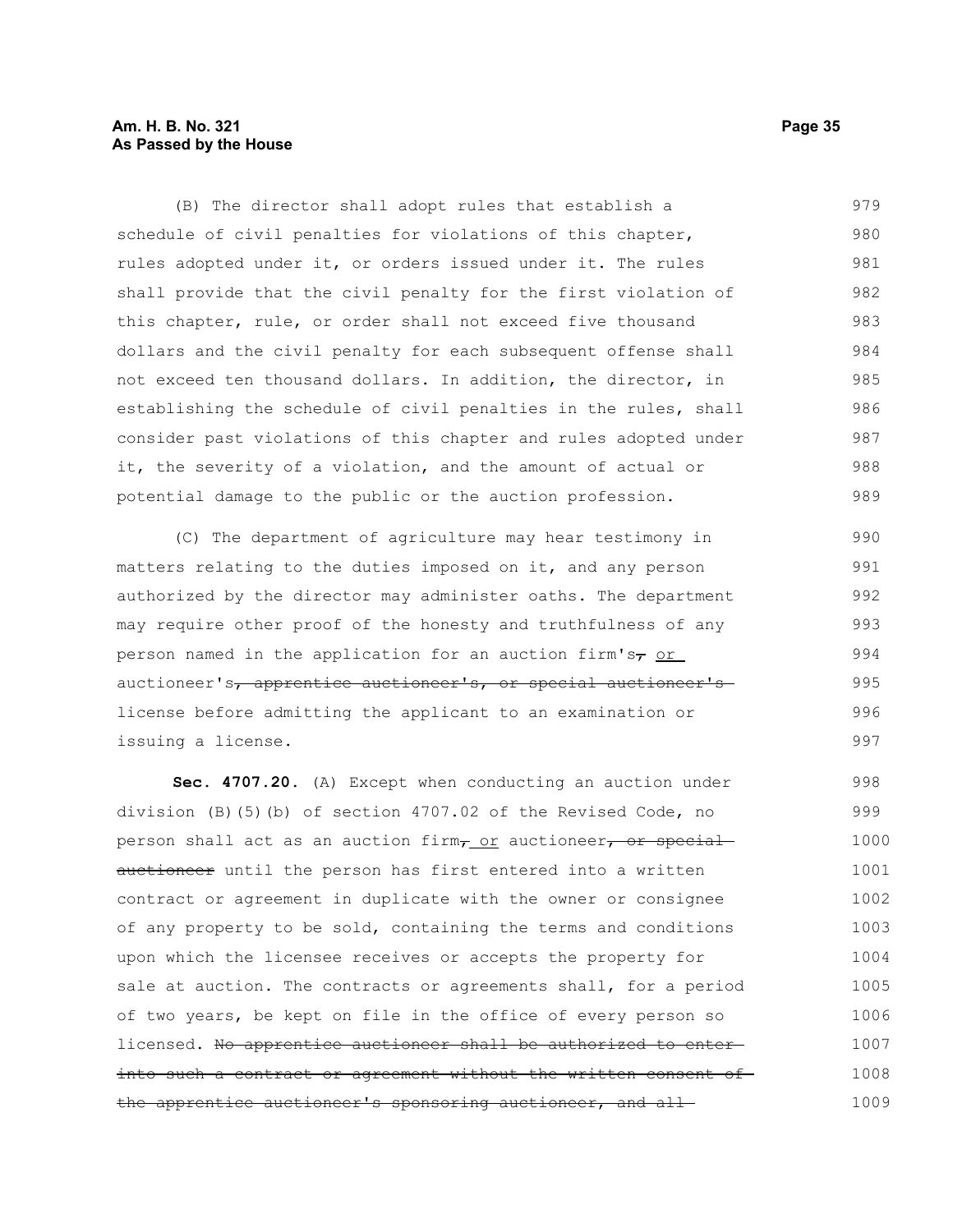### **Am. H. B. No. 321 Page 36 As Passed by the House**

| contracts or agreements shall be made in the name of and on-                            | 1010 |
|-----------------------------------------------------------------------------------------|------|
| behalf of the sponsoring auctioneer. In addition, an apprentice                         | 1011 |
| auctioneer shall not enter into an auction contract for the sale-                       | 1012 |
| of real property in the name of the sponsoring auctioneer-                              | 1013 |
| regardless of whether the apprentice auctioneer is licensed as a                        | 1014 |
| real estate broker or salesperson.                                                      | 1015 |
| (B) On all contracts or agreements between an auction                                   | 1016 |
| firm <sub>7_OL</sub> auctioneer, or special auctioneer and the owner or                 | 1017 |
| consignee, there shall appear a prominent statement indicating                          | 1018 |
| that the auction firm <sub>7</sub> or auctioneer, or special auctioneer is              | 1019 |
| licensed by the department of agriculture, and either that the                          | 1020 |
| licensee is bonded in favor of the state or that an aggrieved                           | 1021 |
| person may initiate a claim against the auction recovery fund                           | 1022 |
| created in section 4707.25 of the Revised Code as a result of                           | 1023 |
| the licensee's actions, whichever is applicable.                                        | 1024 |
| (C) The auction firm <sub><math>\tau</math></sub> or auctioneer, or special auctioneer- | 1025 |
| who contracts with the owner is liable for the settlement of all                        | 1026 |
| money received, including the payment of all expenses incurred                          | 1027 |
| only by the licensee and the distribution of all funds, in                              | 1028 |
| connection with an auction.                                                             | 1029 |
| (D) For purposes of this section, a contract or agreement                               | 1030 |
| shall specify all of the following:                                                     | 1031 |
| (1) The owner of the property to be sold or the owner's                                 | 1032 |
| agent or the consignee;                                                                 | 1033 |
| (2) The date of the auction or a termination date of the                                | 1034 |
| contract or agreement;                                                                  | 1035 |
| (3) The location of the auction;                                                        | 1036 |
| (4) The terms and conditions of the auction;                                            | 1037 |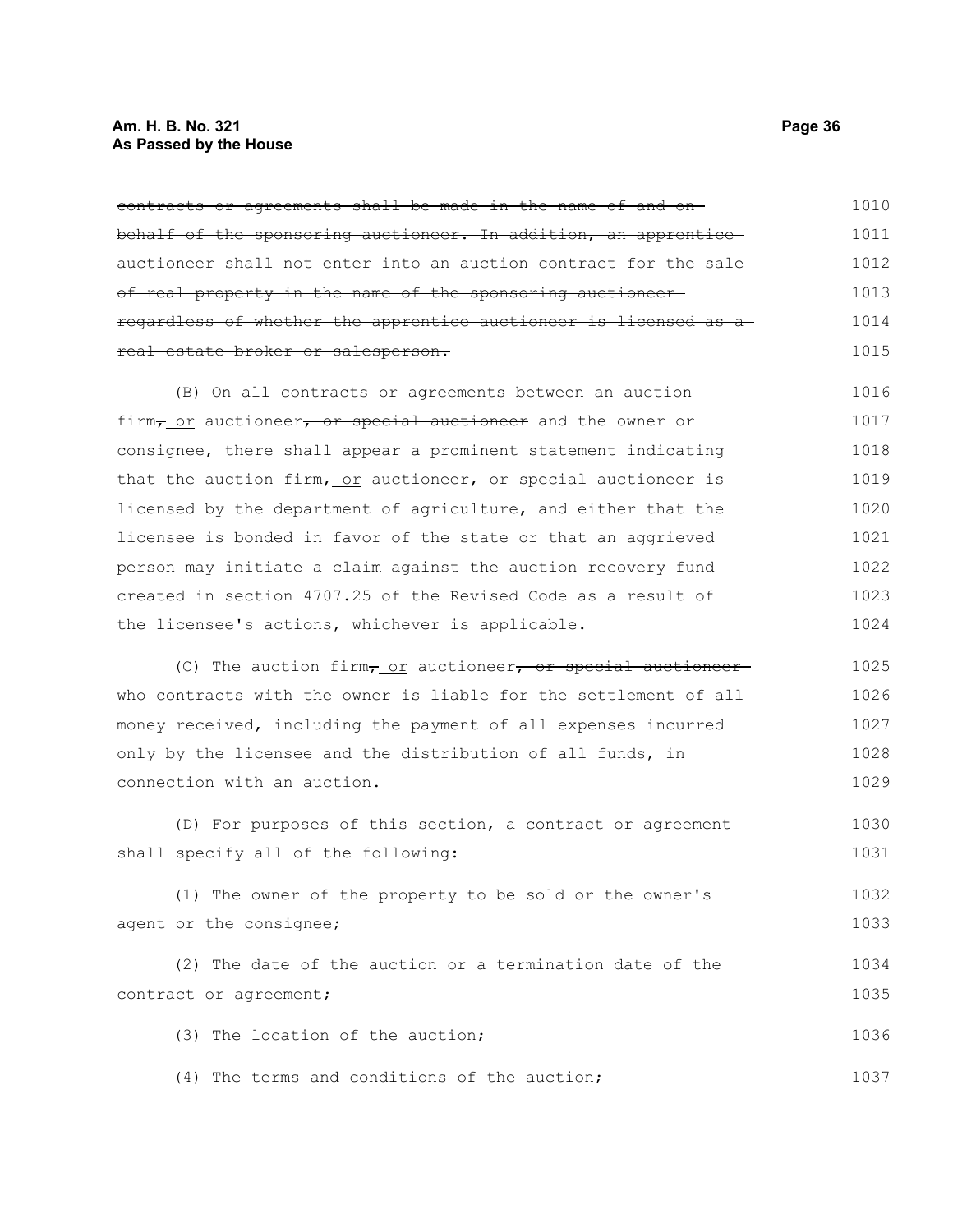any of the following:

(5) All of the fees to be charged by the auctioneer or the auction firm, which shall include commissions, rentals, advertising, and labor; (6) An explanation of the settlement of the auction that includes the disbursement of interest money, if applicable; (7) A statement establishing the responsibility for bad checks, debts, and unpaid auction items; (8) A statement indicating whether the auction is a reserve auction or an absolute auction. In addition, the statement shall include the definition of reserve auction or absolute auction from section 4707.01 of the Revised Code, as applicable. (9) A statement of the auctioneer's or auction firm's policy regarding absentee bidding; (10) A brief description of the real or personal property to be sold; (11) If the sale is of real or personal property at absolute auction, a statement affirming that the seller of the real or personal property has a bona fide intention to transfer ownership of the property to the highest bidder. (12) If the sale is a multi-parcel auction, a statement between the owner or owners of the real or personal property and the auctioneer $\tau$  or auction firm, or special auctioneer attesting that the type of auction will be a multi-parcel auction. **Sec. 4707.21.**  $(A)$  No auction firm $\tau$  or auctioneer $\tau$ apprentice auctioneer, or special auctioneer shall willfully-do 1038 1039 1040 1041 1042 1043 1044 1045 1046 1047 1048 1049 1050 1051 1052 1053 1054 1055 1056 1057 1058 1059 1060 1061 1062 1063

(1) Willfully neglect or refuse to furnish the department 1065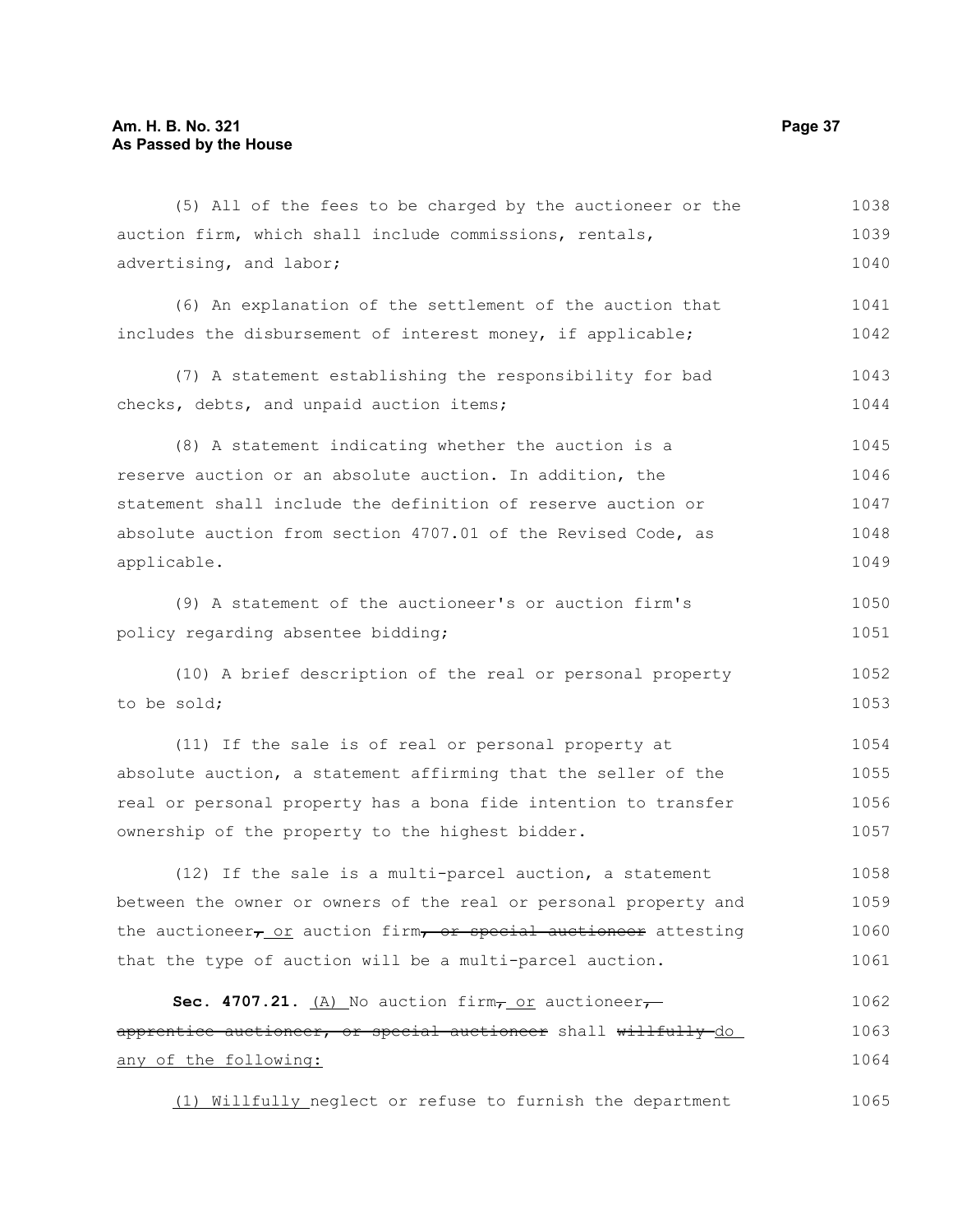### **Am. H. B. No. 321 Page 38 As Passed by the House**

| of agriculture statistics or other information in the auction                        | 1066 |
|--------------------------------------------------------------------------------------|------|
| firm's <sub>7</sub> or auctioneer's <sub>7</sub> apprentice auctioneer's, or special | 1067 |
| auctioneer's possession or under the auction firm's <sub>7_Or_</sub>                 | 1068 |
| auctioneer's, apprentice auctioneer's, or special auctioneer's                       | 1069 |
| control that the auction firm, or auctioneer, apprentice                             | 1070 |
| auctioneer, or special auctioneer is authorized to collect; nor                      | 1071 |
| shall the auction firm, auctioneer, apprentice auctioneer, or                        | 1072 |
| special auctioneer neglect                                                           | 1073 |
| (2) Neglect or refuse, for more than thirty days, to                                 | 1074 |
| answer questions submitted on circulars; nor shall the auction                       | 1075 |
| firm, auctioneer, apprentice auctioneer, or special auctioneer-                      | 1076 |
| <del>knowingly</del>                                                                 | 1077 |
| (3) Knowingly answer any such-questions submitted on                                 | 1078 |
| circulars specified in division (A) (2) of this section falsely;                     | 1079 |
| and nor shall the auction firm, auctioneer, apprentice                               | 1080 |
| auctioneer, or special auctioneer refuse                                             | 1081 |
| (4) Refuse to obey subpoenas and give testimony. Licensees                           | 1082 |
| (B) Licensees, as well as charitable, religious, or civic                            | 1083 |
| organizations and schools that sponsor an auction under division                     | 1084 |
| (B) (5) (b) of section 4707.02 of the Revised Code, shall keep                       | 1085 |
| records relative to any auction for at least two years from its                      | 1086 |
| date. These records shall include settlement sheets, written                         | 1087 |
| contracts, and copies of any advertising that lists the items                        | 1088 |
| for auction, as applicable.                                                          | 1089 |
| Sec. 4707.22. (A) Any person licensed under this chapter                             | 1090 |
| who advertises, by linear advertisements or otherwise, to hold                       | 1091 |
| or conduct an auction shall indicate in the advertisement the                        | 1092 |
| licensee's name or the name registered with the department of                        | 1093 |
| agriculture and that the licensee is an auctioneer-or apprentice                     | 1094 |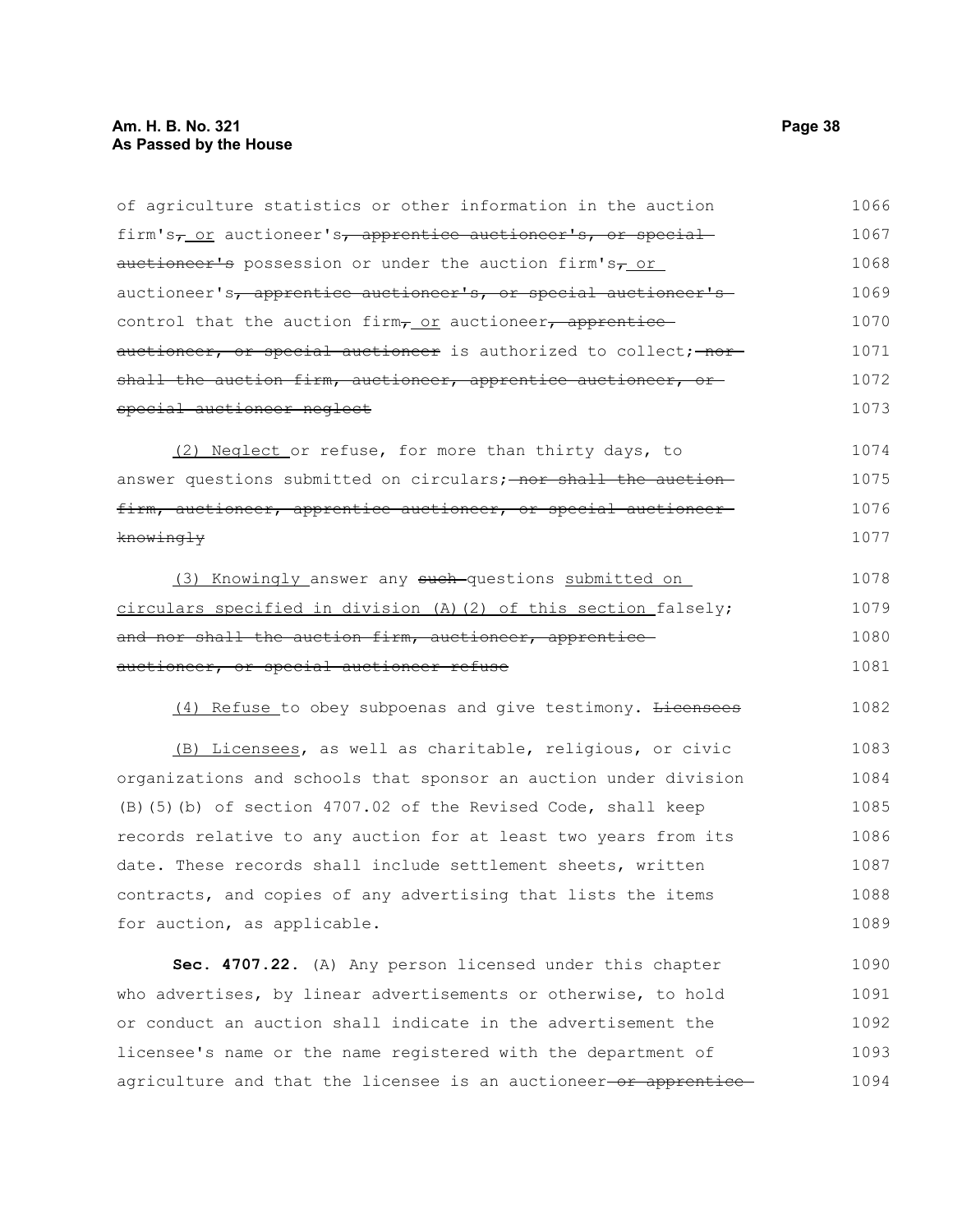### **Am. H. B. No. 321 Page 39 As Passed by the House**

| auctioneer. Any apprentice auctioneer who advertises, as          | 1095 |
|-------------------------------------------------------------------|------|
| provided in this section, also shall indicate in the              | 1096 |
| apprentice's advertisement the name of the auctioneer under whom- | 1097 |
| the apprentice is licensed. The name of the auctioneer shall be-  | 1098 |
| displayed in equal prominence with the name of the apprentice     | 1099 |
| auctioneer in the advertisement. Any such licensee who            | 1100 |
| advertises in a manner other than as provided in this section is  | 1101 |
| quilty of violating division (C) of section 4707.15 of the        | 1102 |
| Revised Code.                                                     | 1103 |
| (B) An auction firm licensed under this chapter that              | 1104 |
| advertises, by linear advertisements or otherwise, to solicit or  | 1105 |
| receive consignments or to provide auction services shall         | 1106 |
| indicate in the advertisement the name of the auction firm. In    | 1107 |
| addition, an advertisement of an auction of consignments or an    | 1108 |
| advertisement by an auction firm of an auction for which the      | 1109 |
| auction firm will provide auction services shall comply with      | 1110 |
| divisions (A) and (D) of this section.                            | 1111 |
| (C) If an auction to be advertised is an absolute auction,        | 1112 |
| all advertisements for the auction shall unequivocally state      | 1113 |
| that the auction is an absolute auction.                          | 1114 |
| (D) If an advertisement for an auction contains the words         | 1115 |
| "estate auction," or words to that effect, the person licensed    | 1116 |
| under this chapter who advertises shall do both of the            | 1117 |
| following:                                                        | 1118 |
| (1) Enter into an agreement directly with the executor,           | 1119 |
| administrator, or court appointed designee of the estate          | 1120 |
| property;                                                         | 1121 |
| (2) List prominently in the advertisement the county in           | 1122 |
| which the estate is located and the probate court case number of  | 1123 |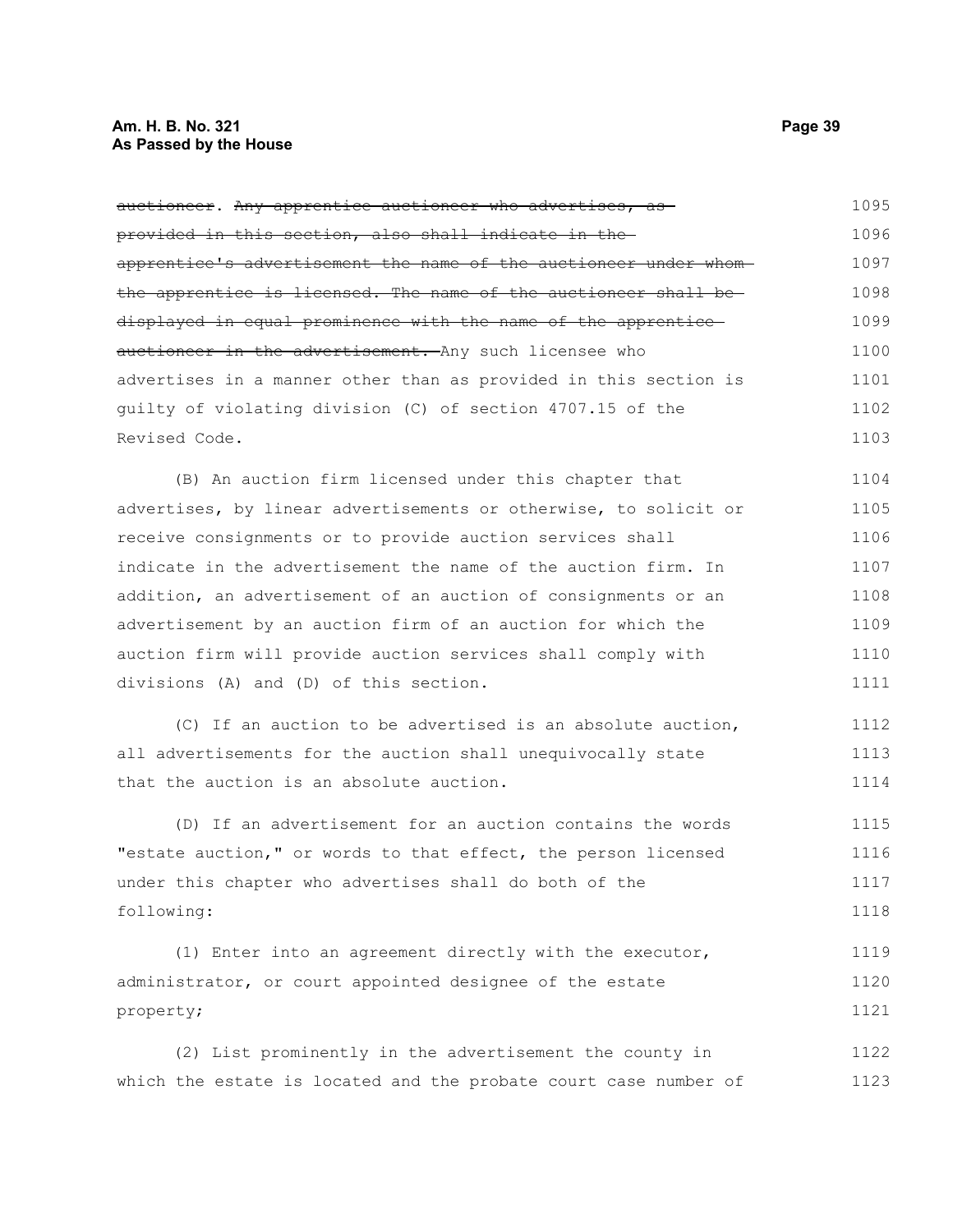| the estate.                                                      | 1124 |
|------------------------------------------------------------------|------|
| (E) All persons licensed under this chapter that conduct         | 1125 |
| or are involved in an auction jointly are responsible for the    | 1126 |
| posting of a sign at the auction. The sign shall contain all of  | 1127 |
| the following:                                                   | 1128 |
| (1) The name of all licensed persons involved in the             | 1129 |
| auction;                                                         | 1130 |
| (2) A statement that the persons are licensed by the             | 1131 |
| department of agriculture;                                       | 1132 |
| (3) The address of the department of agriculture.                | 1133 |
| The sign shall be posted at the main entrance of the             | 1134 |
| auction, at the place of registration for the auction, or by the | 1135 |
| cashier for the auction. The sign shall be of a size not smaller | 1136 |
| than eight and one-half inches by eleven inches. The letters and | 1137 |
| numbers on the sign shall be of adequate size to be readily seen | 1138 |
| by an individual with normal vision when viewing it.             | 1139 |
| (F) An advertisement for the sale of real property at            | 1140 |
| auction shall contain the name of the licensed auctioneer who is | 1141 |
| entering into the auction contract and the name of the real      | 1142 |
| estate broker licensed under Chapter 4735. of the Revised Code   | 1143 |
| who is involved in the sale. Compliance with this section shall  | 1144 |
| not require a real estate broker licensed under Chapter 4735. of | 1145 |
| the Revised Code to obtain a license under section 4707.073 of   | 1146 |
| the Revised Code.                                                | 1147 |
| (G) If an auction to be advertised is a multi-parcel             | 1148 |
| auction, all advertisements for the auction, excluding road      | 1149 |
| signs, shall state that the auction will be offered in various   | 1150 |
| amalgamations, including as individual parcels or lots,          | 1151 |

combinations of parcels or lots, and all parcels or lots as a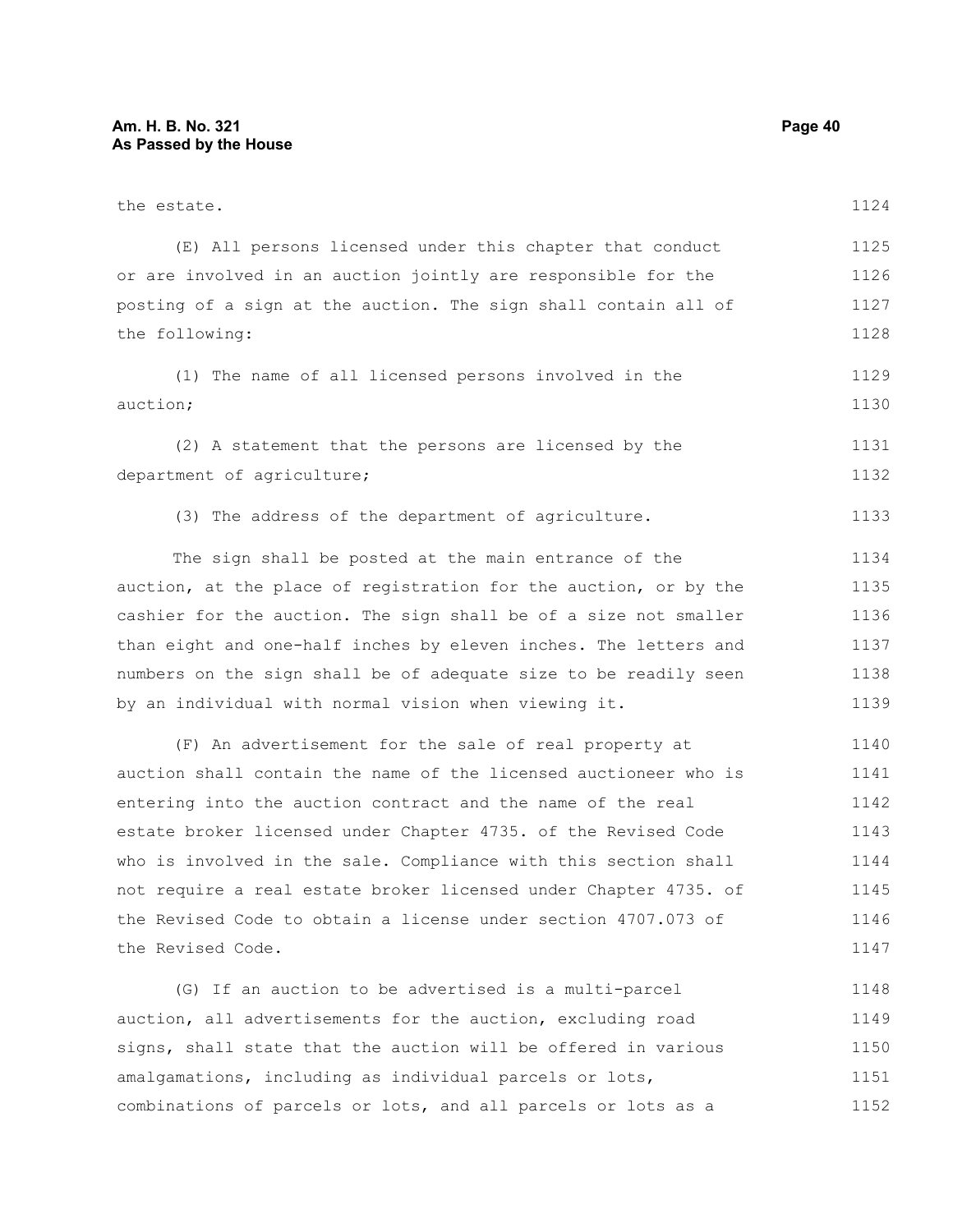whole.

1153

**Sec. 4707.25.** (A) The auction recovery fund is hereby created in the state treasury. The fund shall be administered by the director of agriculture. The treasurer of state shall credit all of the following to the fund: any moneys transferred to itfrom the auctioneers fund created under section 4707.05 of the Revised Code; except as otherwise provided in this section, a portion, in an amount specified in rules adopted under section 4707.19 of the Revised Code, of license fees collected under this chapter; any assessments levied under this section; repayments made to the auction recovery fund under section 4707.30 of the Revised Code by persons licensed under this chapter; and interest earned on the assets of the fund. 1154 1155 1156 1157 1158 1159 1160 1161 1162 1163 1164 1165

Moneys credited to the fund shall be used to make payments to persons in accordance with sections 4707.26 and 4707.31 of the Revised Code and to persons who obtain a final judgment in accordance with section 4707.261 and sections 4707.27 to 4707.30 of the Revised Code in a court of competent jurisdiction against a person licensed under this chapter on the grounds of conduct by the licensee that is described in section 4707.15 of the Revised Code or that otherwise violates this chapter or rules adopted under it and that is associated with an act or transaction that only a licensee lawfully may perform. In the case of a final judgment, the amount of the payments shall be limited to any portion of the final judgment that remains unpaid. In all cases, the amount of the payments is subject to the dollar limitations established in section 4707.29 of the Revised Code. 1166 1167 1168 1169 1170 1171 1172 1173 1174 1175 1176 1177 1178 1179 1180

(B) The director shall ascertain the balance of the fund on the first day of July each year. If the balance of the fund 1181 1182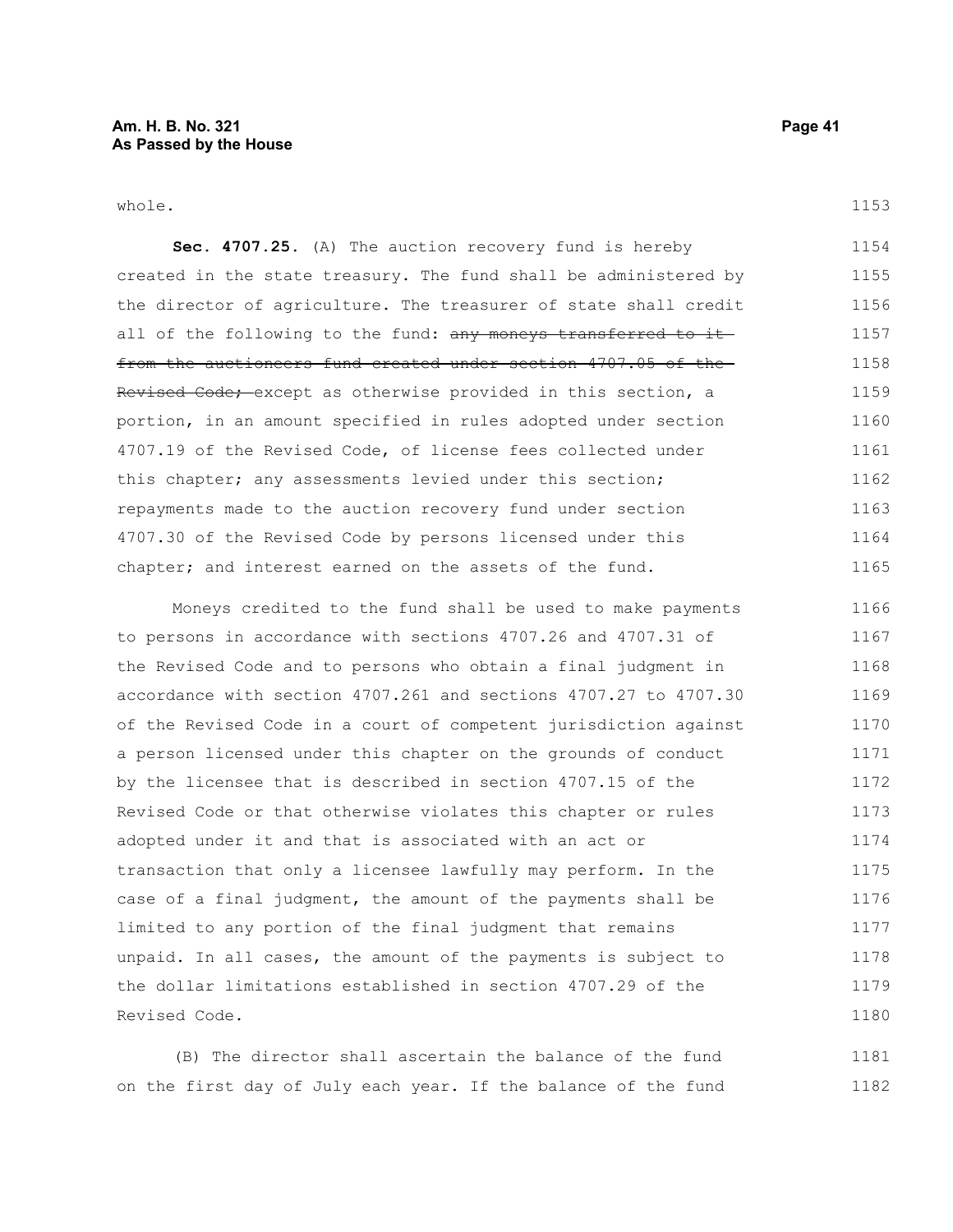#### **Am. H. B. No. 321 Page 42 As Passed by the House**

is greater than two million dollars, the director may utilize, during the fiscal year beginning on that first day of July, the portion of the fund that is greater than two million dollars to sponsor educational programs or to underwrite research that is beneficial to persons licensed under this chapter and to the public. If the balance of the fund is at least four million dollars, the portion of license fees collected under this chapter that otherwise would be credited to the fund under this section shall be credited to the auctioneers fund during the fiscal year beginning on that first day of July. 1183 1184 1185 1186 1187 1188 1189 1190 1191 1192

If the balance of the fund is less than four hundred thousand dollars, the director shall levy an assessment against each person who holds a valid license issued under this chapter. The amount of the assessment shall be determined by subtracting the balance of the fund from five hundred thousand dollars and dividing the resulting total by the number of persons recorded under section 4707.06 of the Revised Code as holding a valid license issued under this chapter. All assessments that are collected shall be credited to the fund. 1193 1194 1195 1196 1197 1198 1199 1200 1201

(C) The director shall collect from the fund a service fee in an amount equal to the interest rate specified in division (A) of section 1343.03 of the Revised Code multiplied by the annual interest earned on the assets of the fund to defray the expenses incurred by the department of agriculture in the administration of the fund. 1202 1203 1204 1205 1206 1207

**Section 2.** That existing sections 4707.01, 4707.02, 4707.021, 4707.04, 4707.05, 4707.06, 4707.07, 4707.073, 4707.08, 4707.091, 4707.10, 4707.11, 4707.12, 4707.14, 4707.15, 4707.151, 4707.16, 4707.171, 4707.18, 4707.19, 4707.20, 4707.21, 4707.22, and 4707.25 of the Revised Code are hereby repealed. 1208 1209 1210 1211 1212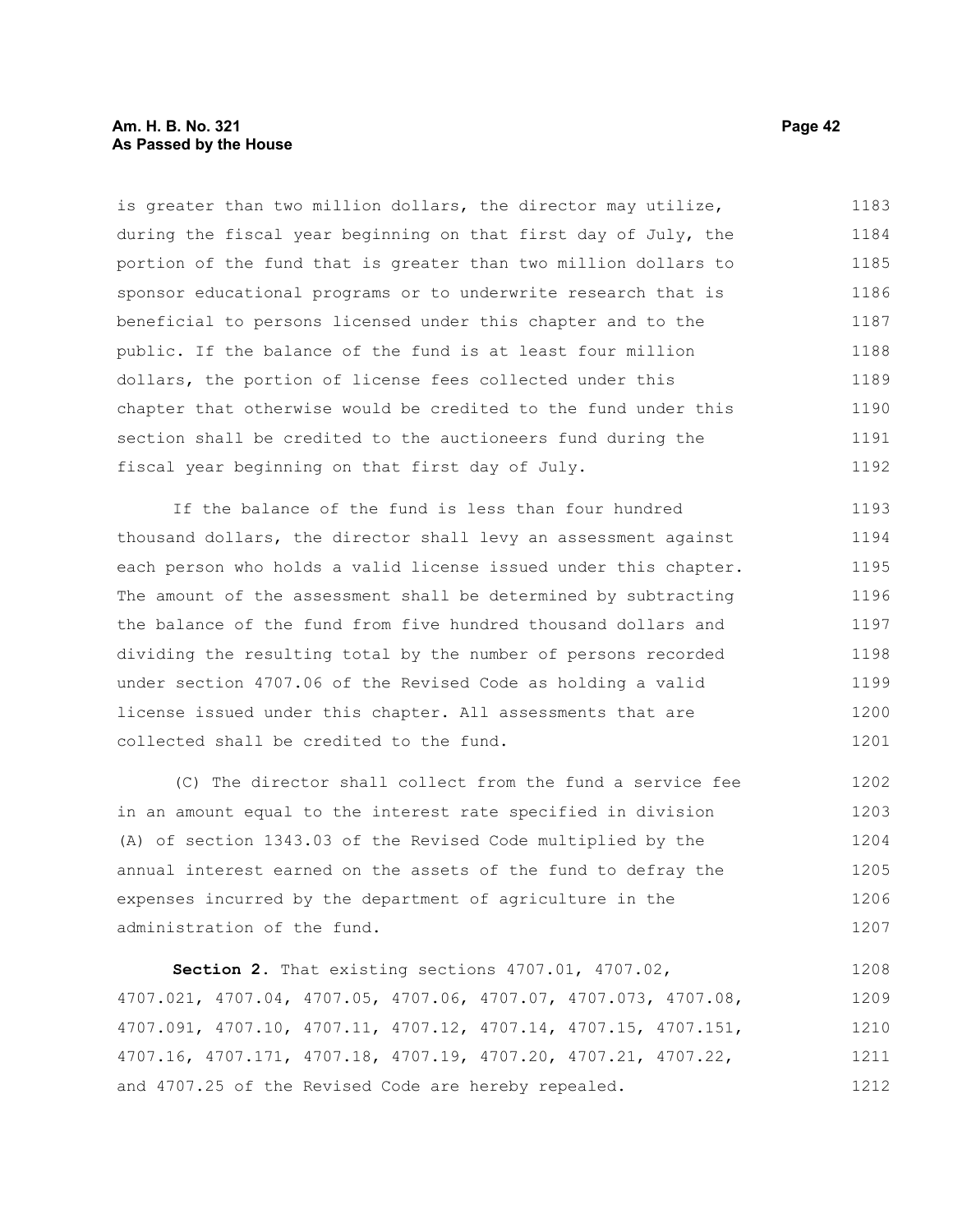#### **Am. H. B. No. 321 Page 43 As Passed by the House**

**Section 3.** That sections 4707.071 and 4707.09 of the Revised Code are hereby repealed. 1213 1214

**Section 4.** A person that holds a valid special auctioneer license issued under section 4707.071 of the Revised Code, as that section existed prior to its repeal by H.B. of the 134th General Assembly, may continue to operate under the special auctioneer license until an application for an auction firm license submitted to the Department of Agriculture is approved or until twelve months after the effective date of this section has expired, whichever is earliest. 1215 1216 1217 1218 1219 1220 1221 1222

The Director of Agriculture shall adopt any necessary procedures or requirements for purposes of implementing this section. 1223 1224 1225

**Section 5.** A person that holds a valid apprentice auctioneer license issued under section 4707.09 of the Revised Code, as that section existed prior to its repeal by H.B. of the 134th General Assembly, may continue to operate under the apprentice auctioneer license until an application for an auctioneer license submitted to the Department of Agriculture is approved or until twelve months after the effective date of this section has expired, whichever is earliest. 1226 1227 1228 1229 1230 1231 1232 1233

The Director of Agriculture shall adopt any necessary procedures or requirements for purposes of implementing this section. 1234 1235 1236

**Section 6.** The Director of Agriculture shall establish procedures to effectuate the transition of the auction firm license from an annual license to a biennial license under section 4707.10 of the Revised Code. 1237 1238 1239 1240

**Section 7.** Sections 4707.02, 4707.07, 4707.15, and 4707.19 1241